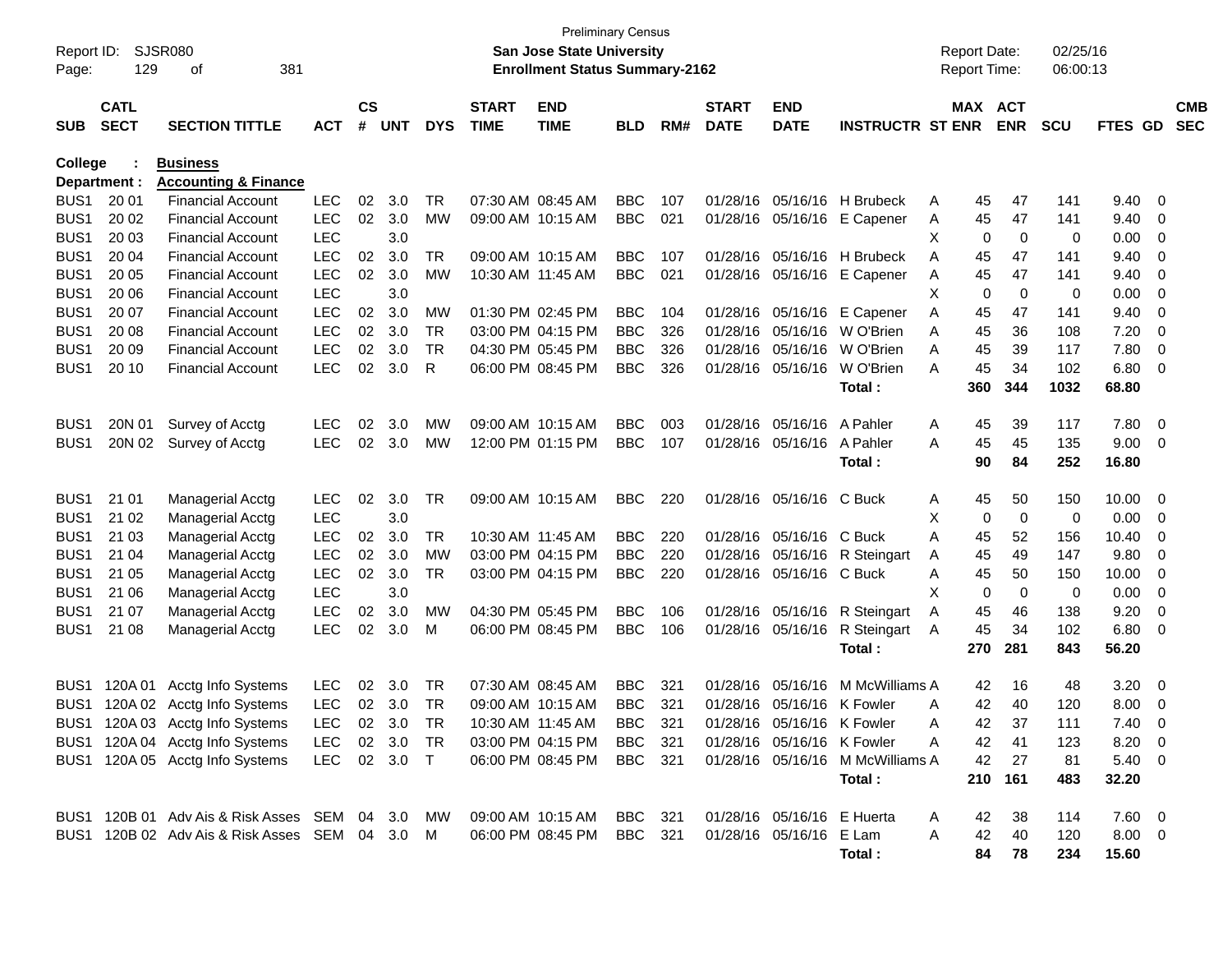| Report ID:<br>Page:                                                                  | 130                        | SJSR080<br>381<br>οf                                                                                                                       |                                                              |                            |                                 |                                  |                             | <b>San Jose State University</b><br><b>Enrollment Status Summary-2162</b>                             | <b>Preliminary Census</b>                                          |                                 |                             |                                                                                                              |                                                                          | <b>Report Date:</b><br><b>Report Time:</b>                 |                                   | 02/25/16<br>06:00:13                   |                                                                    |                                                      |            |
|--------------------------------------------------------------------------------------|----------------------------|--------------------------------------------------------------------------------------------------------------------------------------------|--------------------------------------------------------------|----------------------------|---------------------------------|----------------------------------|-----------------------------|-------------------------------------------------------------------------------------------------------|--------------------------------------------------------------------|---------------------------------|-----------------------------|--------------------------------------------------------------------------------------------------------------|--------------------------------------------------------------------------|------------------------------------------------------------|-----------------------------------|----------------------------------------|--------------------------------------------------------------------|------------------------------------------------------|------------|
| <b>SUB</b>                                                                           | <b>CATL</b><br><b>SECT</b> | <b>SECTION TITTLE</b>                                                                                                                      | <b>ACT</b>                                                   | <b>CS</b><br>#             | <b>UNT</b>                      | <b>DYS</b>                       | <b>START</b><br><b>TIME</b> | <b>END</b><br><b>TIME</b>                                                                             | <b>BLD</b>                                                         | RM#                             | <b>START</b><br><b>DATE</b> | <b>END</b><br><b>DATE</b>                                                                                    | <b>INSTRUCTR ST ENR</b>                                                  |                                                            | MAX ACT<br><b>ENR</b>             | <b>SCU</b>                             | FTES GD SEC                                                        |                                                      | <b>CMB</b> |
| BUS1                                                                                 |                            | 120D 01 Acctg Top in IT Audi                                                                                                               | <b>LEC</b>                                                   |                            | 02 3.0                          | MW                               |                             | 10:30 AM 11:45 AM                                                                                     | <b>BBC</b>                                                         | 321                             |                             | 01/28/16 05/16/16                                                                                            | E Huerta<br>Total:                                                       | 42<br>Α<br>42                                              | 32<br>32                          | 96<br>96                               | $6.40 \quad 0$<br>6.40                                             |                                                      |            |
| BUS1                                                                                 |                            | 120G 01 Systms Develop in AI LEC                                                                                                           |                                                              |                            | 02 3.0 TR                       |                                  |                             | 12:00 PM 01:15 PM                                                                                     | <b>BBC</b>                                                         | 321                             |                             | 01/28/16 05/16/16                                                                                            | A Franzoni V A<br>Total:                                                 | 42<br>42                                                   | 30<br>30                          | 90<br>90                               | $6.00 \quad 0$<br>6.00                                             |                                                      |            |
| BUS <sub>1</sub><br>BUS1                                                             |                            | BUS1 121A 01 Inter Acctg I<br>121A 02 Inter Acctg I<br>121A 03 Inter Acctg I                                                               | <b>LEC</b><br><b>LEC</b><br><b>LEC</b>                       | 02<br>02<br>02             | 3.0<br>3.0<br>3.0               | TR<br>МW<br>W                    |                             | 10:30 AM 11:45 AM<br>12:00 PM 01:15 PM<br>06:00 PM 08:45 PM                                           | <b>BBC</b><br><b>BBC</b><br><b>BBC</b>                             | 107<br>003<br>108               |                             | 01/28/16 05/16/16<br>01/28/16 05/16/16<br>01/28/16 05/16/16                                                  | H Brubeck<br><b>B</b> Anderson<br><b>B</b> Anderson<br>Total:            | 45<br>A<br>45<br>A<br>45<br>A<br>135                       | 43<br>39<br>32<br>114             | 129<br>117<br>96<br>342                | $8.60 \quad 0$<br>7.80 0<br>$6.40 \quad 0$<br>22.80                |                                                      |            |
| BUS <sub>1</sub><br>BUS1<br>BUS1                                                     |                            | BUS1 121B 01 Inter Acctg II<br>121B 02 Inter Acctg II<br>121B 03 Inter Acctg II<br>121B 04 Inter Acctg II                                  | <b>LEC</b><br><b>LEC</b><br><b>LEC</b><br><b>LEC</b>         | 02<br>02<br>02<br>02       | 3.0<br>3.0<br>3.0<br>3.0        | TR<br><b>TR</b><br>МW<br>W       |                             | 09:00 AM 10:15 AM<br>10:30 AM 11:45 AM<br>12:00 PM 01:15 PM<br>06:00 PM 08:45 PM                      | <b>BBC</b><br><b>BBC</b><br><b>BBC</b><br><b>BBC</b>               | 202<br>021<br>106<br>106        |                             | 01/28/16 05/16/16<br>01/28/16 05/16/16<br>01/28/16 05/16/16<br>01/28/16 05/16/16                             | M Calegari<br>M Calegari<br>M Bullen<br>M Bullen<br>Total:               | 100<br>A<br>45<br>A<br>45<br>A<br>45<br>A<br>235           | 94<br>44<br>49<br>51<br>238       | 282<br>132<br>147<br>153<br>714        | 18.80 0<br>8.80<br>9.80<br>$10.20 \t 0$<br>47.60                   | $\overline{\phantom{0}}$<br>$\overline{\phantom{0}}$ |            |
| BUS <sub>1</sub><br>BUS1<br>BUS1                                                     |                            | 122A 01 Mgmt Actg Cntrl Sys<br>122A 02 Mgmt Actg Cntrl Sys<br>122A 03 Mgmt Actg Cntrl Sys                                                  | LEC<br>LEC<br>LEC                                            | 03<br>03<br>03             | 3.0<br>3.0<br>3.0               | МW<br><b>MW</b><br>TR            |                             | 12:00 PM 01:15 PM<br>01:30 PM 02:45 PM<br>01:30 PM 02:45 PM                                           | <b>BBC</b><br><b>BBC</b><br><b>BBC</b>                             | 322<br>322<br>220               |                             | 01/28/16 05/16/16 Y Tian<br>01/28/16 05/16/16 Y Tian<br>01/28/16 05/16/16 C Buck                             | Total:                                                                   | 45<br>A<br>45<br>A<br>45<br>А<br>135                       | 47<br>47<br>53<br>147             | 141<br>141<br>159<br>441               | $9.40 \quad 0$<br>9.40<br>10.60 0<br>29.40                         | $\overline{\phantom{0}}$                             |            |
| BUS1<br>BUS <sub>1</sub><br>BUS <sub>1</sub><br>BUS <sub>1</sub><br>BUS <sub>1</sub> | 123A 01                    | Tax Factor Bus Inv<br>123A 02 Tax Factor Bus Inv<br>123A 03 Tax Factor Bus Inv<br>123A 04 Tax Factor Bus Inv<br>123A 05 Tax Factor Bus Inv | LEC.<br><b>LEC</b><br><b>LEC</b><br><b>LEC</b><br><b>LEC</b> | 02<br>02<br>02<br>02<br>02 | 3.0<br>3.0<br>3.0<br>3.0<br>3.0 | МW<br>МW<br>TR<br><b>TR</b><br>R |                             | 09:00 AM 10:15 AM<br>10:30 AM 11:45 AM<br>03:00 PM 04:15 PM<br>01:30 PM 02:45 PM<br>06:00 PM 08:45 PM | <b>BBC</b><br><b>BBC</b><br><b>BBC</b><br><b>BBC</b><br><b>BBC</b> | 107<br>107<br>107<br>107<br>108 | 01/28/16                    | 01/28/16 05/16/16<br>05/16/16<br>01/28/16 05/16/16 J Busch<br>01/28/16 05/16/16 J Busch<br>01/28/16 05/16/16 | T Moschetti<br>T Moschetti<br>L Boman<br>Total:                          | 45<br>A<br>45<br>A<br>45<br>A<br>45<br>A<br>45<br>A<br>225 | 54<br>54<br>43<br>45<br>36<br>232 | 162<br>162<br>129<br>135<br>108<br>696 | 10.80 0<br>10.80<br>$8.60 \quad 0$<br>9.00<br>$7.20 \t 0$<br>46.40 | $\overline{\mathbf{0}}$<br>$\overline{\phantom{0}}$  |            |
|                                                                                      |                            | BUS1 123C 01 Tax Indy Pass Ent<br>BUS1 123C 02 Tax Indv Pass Ent<br>BUS1 123C 03 Tax Indv Pass Ent                                         | SEM<br>SEM 04 3.0                                            | 04                         | 3.0                             | <b>MW</b><br>TR<br>SEM 04 3.0 MW |                             | 01:30 PM 02:45 PM<br>01:30 PM 02:45 PM BBC 106<br>03:00 PM 04:15 PM                                   | BBC<br><b>BBC</b> 108                                              | 108                             |                             | 01/28/16 05/16/16 K Fowler                                                                                   | 01/28/16 05/16/16 T Moschetti<br>01/28/16 05/16/16 T Moschetti<br>Total: | 45<br>A<br>45<br>45<br>A                                   | 47<br>29<br>45<br>135 121         | 141<br>87<br>135<br>363                | $9.40 \quad 0$<br>5.80 0<br>$9.00 \t 0$<br>24.20                   |                                                      |            |
|                                                                                      | BUS1 124 01                | Forensic Acctg<br>BUS1 125A 01 WritingforAcctg                                                                                             | LEC 03 3.0 TBA                                               |                            |                                 |                                  |                             | LEC 02 3.0 MW 01:30 PM 02:45 PM BBC 106 01/28/16 05/16/16                                             |                                                                    |                                 |                             |                                                                                                              | M Bullen<br>Total:<br>01/28/16 05/16/16 C Lycurgus A<br>Total:           | 45<br>A<br>45<br>20<br>20                                  | 51<br>51<br>11<br>11              | 153<br>153<br>33<br>33                 | $10.20 \t 0$<br>10.20<br>$2.20 \t 0$<br>2.20                       |                                                      |            |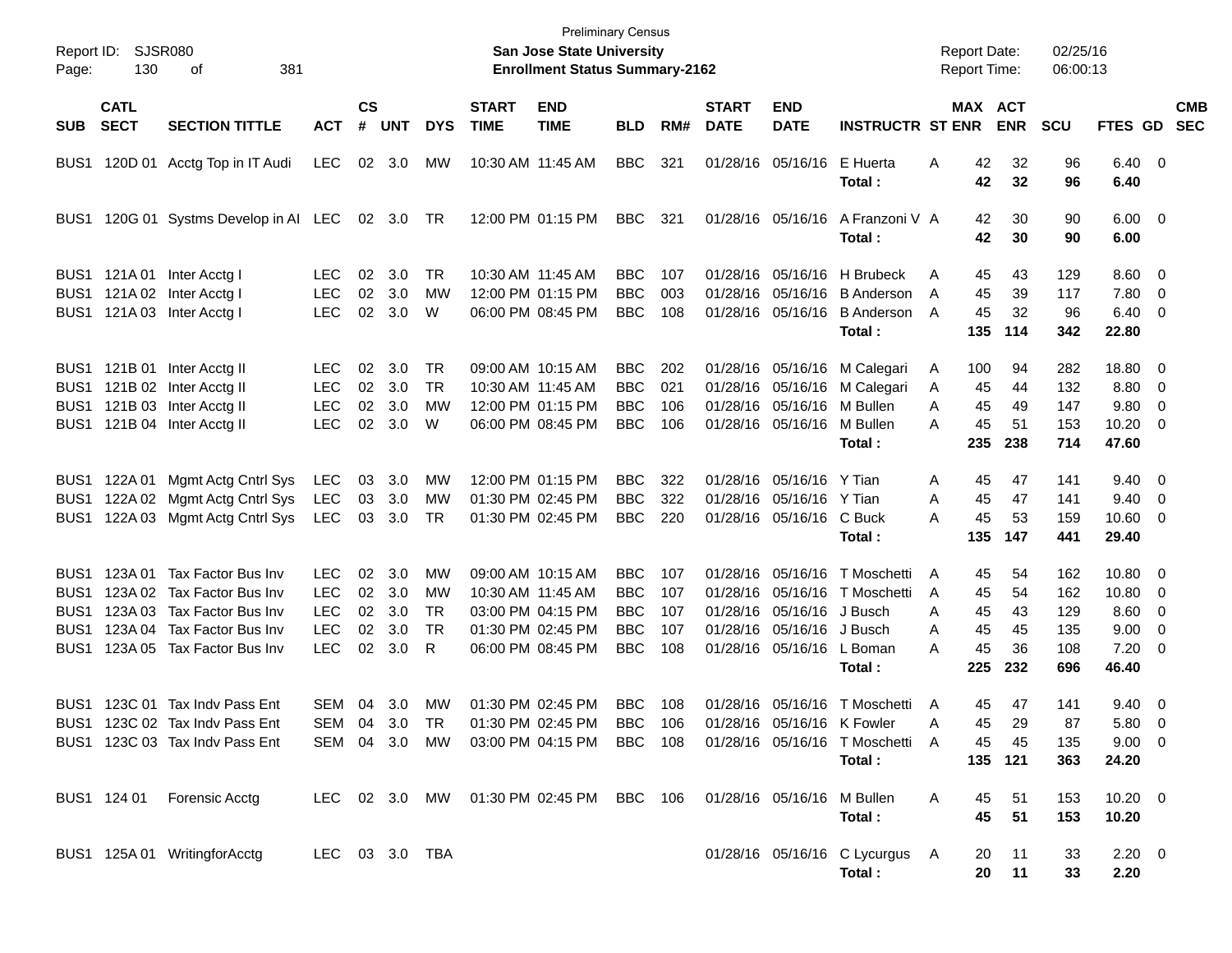| Report ID:<br>Page:                                                                                                                                                                                                                                                                                      | 131                                                                                                                                                               | SJSR080<br>381<br>οf                                                                                                                                                                                                                                                                                                                                                                                                     |                                                                                                                                                                                                   |                                                                                        |                                                                                                                        |                                                                                                  |                                                                                  | <b>Preliminary Census</b><br><b>San Jose State University</b><br><b>Enrollment Status Summary-2162</b>                                                                                                                                                   |                                                                                                                                                                                                                              |                                                                                                              |                             |                                                                                                                                                                                                                                                                                                                              |                                                                                                                                                                                                              | <b>Report Date:</b><br><b>Report Time:</b>                                            |                                                                                                                                                                                                         | 02/25/16<br>06:00:13                                                                                                      |                                                                                                                                                          |                                                                                                        |                          |
|----------------------------------------------------------------------------------------------------------------------------------------------------------------------------------------------------------------------------------------------------------------------------------------------------------|-------------------------------------------------------------------------------------------------------------------------------------------------------------------|--------------------------------------------------------------------------------------------------------------------------------------------------------------------------------------------------------------------------------------------------------------------------------------------------------------------------------------------------------------------------------------------------------------------------|---------------------------------------------------------------------------------------------------------------------------------------------------------------------------------------------------|----------------------------------------------------------------------------------------|------------------------------------------------------------------------------------------------------------------------|--------------------------------------------------------------------------------------------------|----------------------------------------------------------------------------------|----------------------------------------------------------------------------------------------------------------------------------------------------------------------------------------------------------------------------------------------------------|------------------------------------------------------------------------------------------------------------------------------------------------------------------------------------------------------------------------------|--------------------------------------------------------------------------------------------------------------|-----------------------------|------------------------------------------------------------------------------------------------------------------------------------------------------------------------------------------------------------------------------------------------------------------------------------------------------------------------------|--------------------------------------------------------------------------------------------------------------------------------------------------------------------------------------------------------------|---------------------------------------------------------------------------------------|---------------------------------------------------------------------------------------------------------------------------------------------------------------------------------------------------------|---------------------------------------------------------------------------------------------------------------------------|----------------------------------------------------------------------------------------------------------------------------------------------------------|--------------------------------------------------------------------------------------------------------|--------------------------|
| <b>SUB</b>                                                                                                                                                                                                                                                                                               | <b>CATL</b><br><b>SECT</b>                                                                                                                                        | <b>SECTION TITTLE</b>                                                                                                                                                                                                                                                                                                                                                                                                    | <b>ACT</b>                                                                                                                                                                                        | $\mathbf{c}\mathbf{s}$<br>#                                                            | <b>UNT</b>                                                                                                             | <b>DYS</b>                                                                                       | <b>START</b><br><b>TIME</b>                                                      | <b>END</b><br><b>TIME</b>                                                                                                                                                                                                                                | <b>BLD</b>                                                                                                                                                                                                                   | RM#                                                                                                          | <b>START</b><br><b>DATE</b> | <b>END</b><br><b>DATE</b>                                                                                                                                                                                                                                                                                                    | <b>INSTRUCTR ST ENR</b>                                                                                                                                                                                      |                                                                                       | MAX ACT<br><b>ENR</b>                                                                                                                                                                                   | <b>SCU</b>                                                                                                                | <b>FTES GD</b>                                                                                                                                           |                                                                                                        | <b>CMB</b><br><b>SEC</b> |
| BUS <sub>1</sub>                                                                                                                                                                                                                                                                                         | 126 01                                                                                                                                                            | Adv Acctg                                                                                                                                                                                                                                                                                                                                                                                                                | <b>LEC</b>                                                                                                                                                                                        | 02                                                                                     | 3.0                                                                                                                    | TR                                                                                               |                                                                                  | 09:00 AM 10:15 AM                                                                                                                                                                                                                                        | <b>BBC</b>                                                                                                                                                                                                                   | 322                                                                                                          |                             | 01/28/16 05/16/16                                                                                                                                                                                                                                                                                                            | M McWilliams A<br>Total :                                                                                                                                                                                    |                                                                                       | 43<br>45<br>45<br>43                                                                                                                                                                                    | 129<br>129                                                                                                                | $8.60 \quad 0$<br>8.60                                                                                                                                   |                                                                                                        |                          |
| BUS1                                                                                                                                                                                                                                                                                                     | 127B 01                                                                                                                                                           | Adv Honors Practicum LEC                                                                                                                                                                                                                                                                                                                                                                                                 |                                                                                                                                                                                                   | 02                                                                                     | 3.0                                                                                                                    | M                                                                                                |                                                                                  | 06:00 PM 08:45 PM                                                                                                                                                                                                                                        | <b>BBC</b>                                                                                                                                                                                                                   | 107                                                                                                          |                             | 01/28/16 05/16/16                                                                                                                                                                                                                                                                                                            | <b>B</b> Parineh<br>Total :                                                                                                                                                                                  | A                                                                                     | 24<br>40<br>40<br>24                                                                                                                                                                                    | 72<br>72                                                                                                                  | $4.80\ 0$<br>4.80                                                                                                                                        |                                                                                                        |                          |
| BUS1<br>BUS <sub>1</sub><br>BUS1                                                                                                                                                                                                                                                                         | 129A 01                                                                                                                                                           | <b>Financial Auditing</b><br>129A 02 Financial Auditing<br>129A 03 Financial Auditing                                                                                                                                                                                                                                                                                                                                    | <b>LEC</b><br><b>LEC</b><br>LEC                                                                                                                                                                   | 02<br>02<br>02                                                                         | 3.0<br>3.0<br>3.0                                                                                                      | TR<br>TR<br>R                                                                                    | 10:30 AM 11:45 AM                                                                | 09:00 AM 10:15 AM<br>06:00 PM 08:45 PM                                                                                                                                                                                                                   | <b>BBC</b><br><b>BBC</b><br><b>BBC</b>                                                                                                                                                                                       | 106<br>106<br>302                                                                                            |                             | 01/28/16 05/16/16<br>01/28/16 05/16/16<br>01/28/16 05/16/16                                                                                                                                                                                                                                                                  | J Zhang<br>J Zhang<br>M Williams<br>Total :                                                                                                                                                                  | A<br>A<br>A<br>135                                                                    | 45<br>49<br>45<br>48<br>45<br>44<br>141                                                                                                                                                                 | 147<br>144<br>132<br>423                                                                                                  | 9.80<br>9.60<br>8.80<br>28.20                                                                                                                            | $\overline{\phantom{0}}$<br>- 0<br>- 0                                                                 |                          |
| BUS1                                                                                                                                                                                                                                                                                                     |                                                                                                                                                                   | 129B 01 Operational Audit'g                                                                                                                                                                                                                                                                                                                                                                                              | <b>LEC</b>                                                                                                                                                                                        | 03                                                                                     | 3.0                                                                                                                    | $\top$                                                                                           |                                                                                  | 06:00 PM 08:45 PM                                                                                                                                                                                                                                        | <b>BBC</b>                                                                                                                                                                                                                   | 326                                                                                                          |                             | 01/28/16 05/16/16                                                                                                                                                                                                                                                                                                            | W O'Brien<br>Total:                                                                                                                                                                                          | A                                                                                     | 20<br>45<br>45<br>20                                                                                                                                                                                    | 60<br>60                                                                                                                  | $4.00 \ 0$<br>4.00                                                                                                                                       |                                                                                                        |                          |
| BUS <sub>1</sub><br>BUS <sub>1</sub><br>BUS <sub>1</sub><br>BUS <sub>1</sub><br>BUS <sub>1</sub><br>BUS <sub>1</sub><br>BUS <sub>1</sub><br>BUS <sub>1</sub><br>BUS <sub>1</sub><br>BUS <sub>1</sub><br>BUS <sub>1</sub><br>BUS <sub>1</sub><br>BUS <sub>1</sub><br>BUS <sub>1</sub><br>BUS <sub>1</sub> | 170 01<br>170 02<br>170 03<br>170 04<br>170 05<br>170 06<br>170 07<br>170 08<br>170 09<br>170 10<br>170 11<br>170 12<br>170 13<br>170 14<br>170 15<br>BUS1 170 16 | <b>Fund of Finance</b><br><b>Fund of Finance</b><br><b>Fund of Finance</b><br><b>Fund of Finance</b><br>Fund of Finance<br><b>Fund of Finance</b><br><b>Fund of Finance</b><br>Fund of Finance<br><b>Fund of Finance</b><br><b>Fund of Finance</b><br>Fund of Finance<br><b>Fund of Finance</b><br>Fund of Finance<br>Fund of Finance<br><b>Fund of Finance</b><br><b>Fund of Finance</b><br>BUS1 170 17 Fund of Finance | <b>LEC</b><br><b>LEC</b><br><b>LEC</b><br><b>LEC</b><br>LEC<br><b>LEC</b><br><b>LEC</b><br>LEC<br><b>LEC</b><br><b>LEC</b><br>LEC<br>LEC<br>LEC<br><b>LEC</b><br><b>LEC</b><br>LEC.<br><b>LEC</b> | 02<br>02<br>02<br>02<br>02<br>02<br>02<br>02<br>02<br>02<br>02<br>02<br>02<br>02<br>02 | 3.0<br>3.0<br>3.0<br>3.0<br>3.0<br>3.0<br>3.0<br>3.0<br>3.0<br>3.0<br>3.0<br>3.0<br>3.0<br>3.0<br>3.0<br>02 3.0<br>3.0 | MW<br>МW<br>TR<br>MW<br>МW<br>TR<br><b>TR</b><br>MW<br>TR<br>MW<br>TR<br>MW<br>TR<br>M<br>T<br>W | 10:30 AM 11:45 AM<br>10:30 AM 11:45 AM<br>10:30 AM 11:45 AM<br>10:30 AM 11:45 AM | 07:30 AM 08:45 AM<br>09:00 AM 10:15 AM<br>09:00 AM 10:15 AM<br>12:00 PM 01:15 PM<br>12:00 PM 01:15 PM<br>01:30 PM 02:45 PM<br>01:30 PM 02:45 PM<br>03:00 PM 04:15 PM<br>03:00 PM 04:15 PM<br>06:00 PM 08:45 PM<br>06:00 PM 08:45 PM<br>06:00 PM 08:45 PM | <b>BBC</b><br><b>BBC</b><br><b>BBC</b><br><b>BBC</b><br><b>BBC</b><br><b>BBC</b><br><b>BBC</b><br><b>BBC</b><br><b>BBC</b><br><b>BBC</b><br><b>BBC</b><br><b>BBC</b><br><b>BBC</b><br><b>BBC</b><br><b>BBC</b><br><b>BBC</b> | 202<br>108<br>021<br>108<br>106<br>202<br>108<br>108<br>108<br>326<br>108<br>322<br>108<br>322<br>107<br>107 | 01/28/16                    | 01/28/16 05/16/16<br>01/28/16 05/16/16<br>01/28/16 05/16/16<br>01/28/16 05/16/16<br>01/28/16 05/16/16 X Xu<br>01/28/16 05/16/16<br>01/28/16 05/16/16<br>01/28/16 05/16/16<br>01/28/16 05/16/16<br>01/28/16 05/16/16<br>01/28/16 05/16/16<br>01/28/16 05/16/16<br>05/16/16<br>01/28/16 05/16/16<br>01/28/16 05/16/16 D Abbott | <b>B</b> Parineh<br>L Roden<br>M Burak<br>L Roden<br>M Burak<br>01/28/16 05/16/16 A MeshcheryaA<br>S Ahuja<br>A MeshcheryaA<br>X Xu<br>T Rajkovic<br>S Ahuja<br>T Rajkovic<br>S Ahuja<br>D Abbott<br>Total : | 100<br>A<br>A<br>A<br>A<br>Α<br>A<br>100<br>A<br>A<br>A<br>A<br>A<br>Α<br>Α<br>А<br>X | 105<br>34<br>45<br>45<br>49<br>45<br>43<br>45<br>49<br>110<br>45<br>43<br>45<br>46<br>45<br>44<br>45<br>47<br>45<br>50<br>45<br>46<br>45<br>42<br>45<br>43<br>45<br>46<br>45<br>44<br>0<br>0<br>830 841 | 315<br>102<br>147<br>129<br>147<br>330<br>129<br>138<br>132<br>141<br>150<br>138<br>126<br>129<br>138<br>132<br>0<br>2523 | 21.00<br>6.80<br>9.80<br>8.60<br>9.80<br>22.00<br>8.60<br>9.20<br>8.80<br>9.40<br>10.00<br>9.20<br>8.40<br>8.60<br>9.20<br>8.80<br>$0.00 \t 0$<br>168.20 | - 0<br>- 0<br>- 0<br>- 0<br>- 0<br>- 0<br>- 0<br>- 0<br>- 0<br>- 0<br>- 0<br>- 0<br>0<br>0<br>0<br>- 0 |                          |
|                                                                                                                                                                                                                                                                                                          |                                                                                                                                                                   | BUS1 171A 01 Financial Instit<br>BUS1 171A 02 Financial Instit<br>BUS1 171A 03 Financial Instit                                                                                                                                                                                                                                                                                                                          | LEC 02 3.0<br><b>LEC</b><br>LEC 02 3.0                                                                                                                                                            |                                                                                        | 02 3.0                                                                                                                 | MW.<br>TR.<br>TR.                                                                                |                                                                                  | 09:00 AM 10:15 AM<br>09:00 AM 10:15 AM<br>10:30 AM 11:45 AM                                                                                                                                                                                              | <b>BBC</b> 106<br>BBC<br>BBC 003                                                                                                                                                                                             | 003                                                                                                          |                             | 01/28/16 05/16/16 X Xu<br>01/28/16 05/16/16 S Ivanov<br>01/28/16 05/16/16 S Ivanov                                                                                                                                                                                                                                           | Total:                                                                                                                                                                                                       | A<br>A<br>A                                                                           | 53<br>45<br>45<br>43<br>45<br>43<br>135 139                                                                                                                                                             | 159<br>129<br>129<br>417                                                                                                  | $10.60 \t 0$<br>$8.60 \quad 0$<br>$8.60 \quad 0$<br>27.80                                                                                                |                                                                                                        |                          |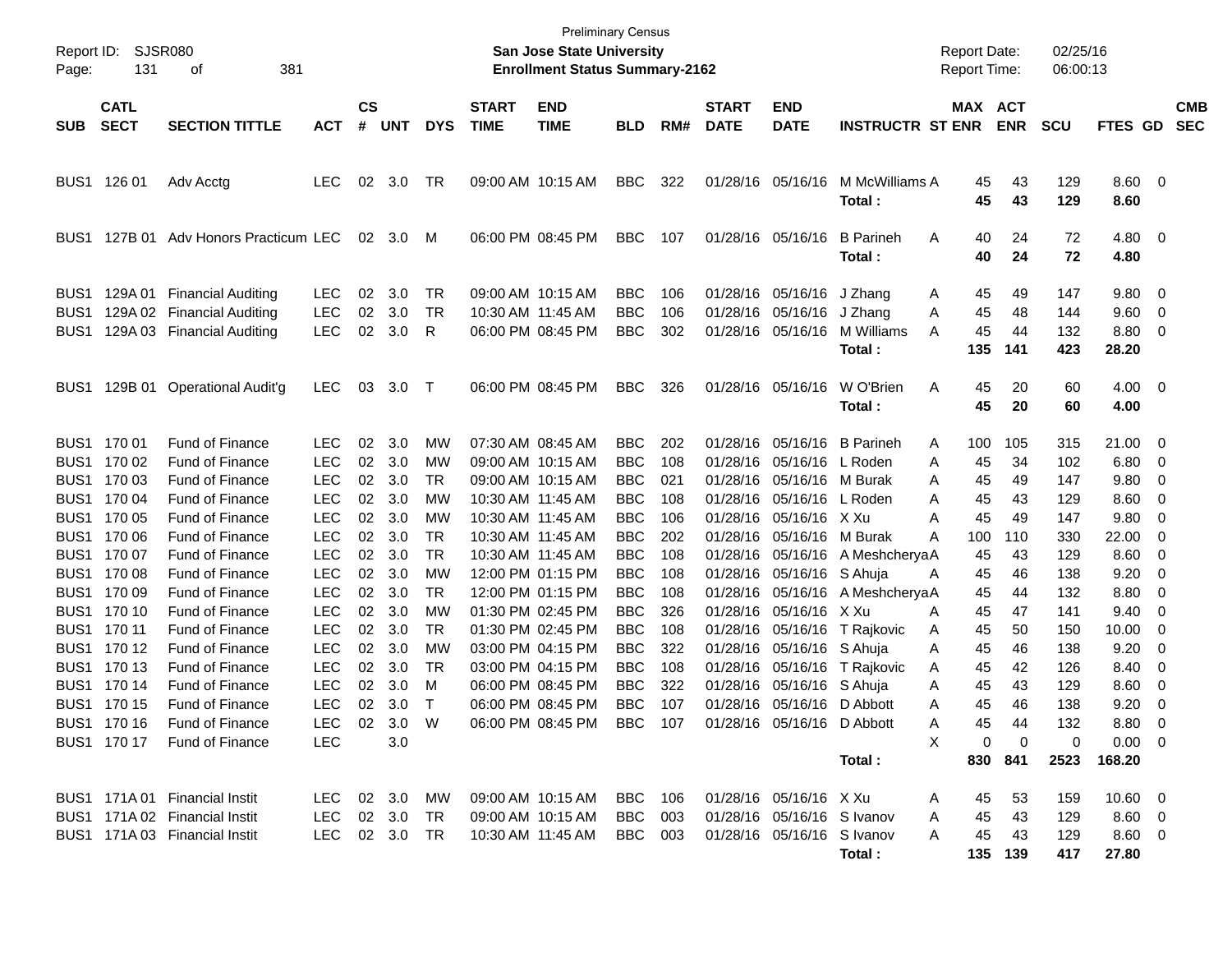| Page:                    | Report ID: SJSR080<br>132  | 381<br>οf                                                                                           |                                  |                             |                       |                |                             | <b>Preliminary Census</b><br>San Jose State University<br><b>Enrollment Status Summary-2162</b> |                                        |                   |                             |                                                             |                                                                    | <b>Report Date:</b><br><b>Report Time:</b> |                       |                       | 02/25/16<br>06:00:13     |                                                      |            |
|--------------------------|----------------------------|-----------------------------------------------------------------------------------------------------|----------------------------------|-----------------------------|-----------------------|----------------|-----------------------------|-------------------------------------------------------------------------------------------------|----------------------------------------|-------------------|-----------------------------|-------------------------------------------------------------|--------------------------------------------------------------------|--------------------------------------------|-----------------------|-----------------------|--------------------------|------------------------------------------------------|------------|
| <b>SUB</b>               | <b>CATL</b><br><b>SECT</b> | <b>SECTION TITTLE</b>                                                                               | <b>ACT</b>                       | $\mathsf{cs}$<br>$\pmb{\#}$ | <b>UNT</b>            | <b>DYS</b>     | <b>START</b><br><b>TIME</b> | <b>END</b><br><b>TIME</b>                                                                       | <b>BLD</b>                             | RM#               | <b>START</b><br><b>DATE</b> | <b>END</b><br><b>DATE</b>                                   | <b>INSTRUCTR ST ENR</b>                                            |                                            |                       | MAX ACT<br><b>ENR</b> | <b>SCU</b>               | FTES GD SEC                                          | <b>CMB</b> |
|                          |                            | BUS1 171B 01 Commercial Banking                                                                     | LEC                              |                             | 02 3.0                | W              |                             | 06:00 PM 08:45 PM                                                                               | <b>BBC</b>                             | 322               |                             | 01/28/16 05/16/16                                           | S Ahuja<br>Total:                                                  | A                                          | 45<br>45              | 49<br>49              | 147<br>147               | 9.80 0<br>9.80                                       |            |
| BUS <sub>1</sub>         | BUS1 172A01                | Investmt Analysis<br>172A 02 Investmt Analysis                                                      | <b>LEC</b><br><b>LEC</b>         | 02                          | 3.0<br>02 3.0 T       | TR             |                             | 01:30 PM 02:45 PM<br>06:00 PM 08:45 PM                                                          | <b>BBC</b><br><b>BBC</b>               | 322<br>322        |                             | 01/28/16 05/16/16<br>01/28/16 05/16/16                      | J Cho<br>J Cho<br>Total :                                          | A<br>Α                                     | 45<br>45<br>90        | 47<br>45<br>92        | 141<br>135<br>276        | $9.40 \quad 0$<br>$9.00 \t 0$<br>18.40               |            |
|                          |                            | BUS1 172B 01 Portfolio Mgmt                                                                         | LEC.                             | 02                          | 3.0                   | МW             |                             | 09:00 AM 10:15 AM                                                                               | <b>BBC</b>                             | 322               |                             | 01/28/16 05/16/16                                           | F Jones<br>Total :                                                 | Α                                          | 45<br>45              | 43<br>43              | 129<br>129               | $8.60$ 0<br>8.60                                     |            |
|                          |                            | BUS1 172C 01 Futures and Options                                                                    | LEC                              |                             | 02 3.0                | - TR           |                             | 10:30 AM 11:45 AM                                                                               | <b>BBC</b>                             | 322               |                             | 01/28/16 05/16/16                                           | J Cho<br>Total :                                                   | Α                                          | 45<br>45              | 39<br>39              | 117<br>117               | 7.80 0<br>7.80                                       |            |
| BUS <sub>1</sub><br>BUS1 |                            | BUS1 173A 01 Fin Mgt Theory Pol<br>173A 02 Fin Mgt Theory Pol<br>173A 03 Fin Mgt Theory Pol         | LEC.<br><b>LEC</b><br><b>LEC</b> | 02<br>02<br>02              | 3.0<br>3.0<br>3.0     | TR<br>TR<br>TR |                             | 10:30 AM 11:45 AM<br>01:30 PM 02:45 PM<br>09:00 AM 10:15 AM                                     | <b>BBC</b><br><b>BBC</b><br><b>BBC</b> | 326<br>326<br>326 |                             | 01/28/16 05/16/16<br>01/28/16 05/16/16<br>01/28/16 05/16/16 | <b>B Campsey</b><br><b>B Campsey</b><br><b>B Campsey</b><br>Total: | $\mathsf{A}$<br>A<br>A                     | 45<br>45<br>45<br>135 | 48<br>45<br>46<br>139 | 144<br>135<br>138<br>417 | $9.60 \quad 0$<br>$9.00 \t 0$<br>$9.20 \ 0$<br>27.80 |            |
|                          |                            | BUS1 173B 01 Prob in Fin Mgmt                                                                       | <b>LEC</b>                       | 02                          | 3.0 T                 |                |                             | 06:00 PM 08:45 PM                                                                               | <b>BBC</b>                             | 302               |                             | 01/28/16 05/16/16                                           | A Vuorikoski A<br>Total:                                           |                                            | 45<br>45              | 45<br>45              | 135<br>135               | $9.00 \t 0$<br>9.00                                  |            |
|                          |                            | BUS1 173C 01 Entrepreneurial Fina<br>BUS1 173C 02 Entrepreneurial Fina                              | <b>LEC</b><br><b>LEC</b>         | 02                          | 3.0<br>$02 \quad 3.0$ | MW<br>МW       |                             | 12:00 PM 01:15 PM<br>03:00 PM 04:15 PM                                                          | <b>BBC</b><br><b>BBC</b>               | 321<br>106        |                             | 01/28/16 05/16/16<br>01/28/16 05/16/16                      | <b>B</b> Parineh<br>L Roden<br>Total :                             | A<br>A                                     | 40<br>45<br>85        | 42<br>44<br>86        | 126<br>132<br>258        | 8.40 0<br>8.80 0<br>17.20                            |            |
|                          | BUS1 177 01<br>BUS1 177 02 | Inter Bus Fin<br>Inter Bus Fin                                                                      | <b>LEC</b><br><b>LEC</b>         | 02                          | 3.0<br>02 3.0         | W<br>W         |                             | 01:30 PM 04:15 PM<br>06:00 PM 08:45 PM                                                          | <b>BBC</b><br><b>BBC</b>               | 321<br>321        |                             | 01/28/16 05/16/16<br>01/28/16 05/16/16                      | A Vuorikoski A<br>A Vuorikoski A<br>Total :                        |                                            | 42<br>42<br>84        | 41<br>41<br>82        | 123<br>123<br>246        | $8.20 \ 0$<br>8.20 0<br>16.40                        |            |
|                          |                            | BUS1 179B 01 Selec Top Bus Fin                                                                      | LEC.                             |                             | 02 3.0                | МW             |                             | 10:30 AM 11:45 AM                                                                               | <b>BBC</b>                             | 322               |                             | 01/28/16 05/16/16                                           | F Jones<br>Total :                                                 | Α                                          | 45<br>45              | 51<br>51              | 153<br>153               | $10.20 \t 0$<br>10.20                                |            |
|                          |                            | BUS1 180A 01 Indiv Study Acctg                                                                      | SUP 36 1.0 TBA                   |                             |                       |                |                             |                                                                                                 |                                        |                   |                             | 01/28/16 05/16/16 E Grace                                   | Total:                                                             | A                                          | 4                     | 2<br>$\overline{2}$   | 2<br>$\mathbf{2}$        | $0.13 \quad 0$<br>0.13                               |            |
|                          |                            | BUS1 180C 01 Indiv Study Finan                                                                      | SUP 36 1.0 TBA                   |                             |                       |                |                             |                                                                                                 |                                        |                   |                             | 01/28/16 05/16/16                                           | Total:                                                             | A                                          | 5<br>5                | 0<br>0                | 0<br>$\bf{0}$            | $0.00 \t 0$<br>0.00                                  |            |
|                          |                            | BUS1 196D 01 Stud Managed Fund LEC 03 3.0 TR 01:30 PM 02:45 PM BBC 303 01/28/16 05/16/16 S Ivanov A |                                  |                             |                       |                |                             |                                                                                                 |                                        |                   |                             |                                                             |                                                                    |                                            |                       | 20 16                 | 48                       | $3.20 \ 0$                                           |            |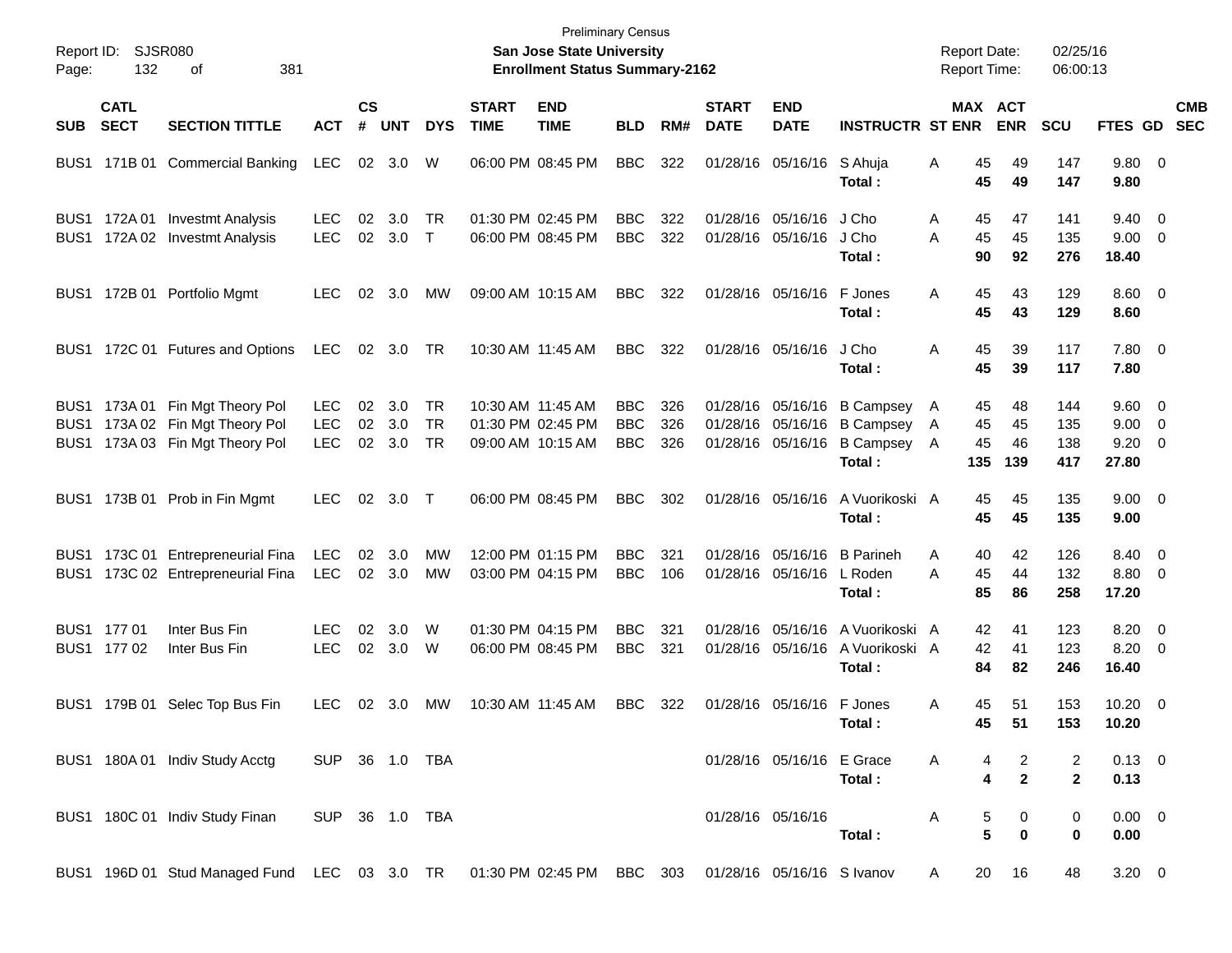| Report ID:<br>Page: |                            | SJSR080<br>133<br>οf            | 381        |                |            |                             | <b>San Jose State University</b><br><b>Enrollment Status Summary-2162</b> | <b>Preliminary Census</b> |     |                             |                           |                           | <b>Report Date:</b><br><b>Report Time:</b> |                          | 02/25/16<br>06:00:13 |                  |                          |
|---------------------|----------------------------|---------------------------------|------------|----------------|------------|-----------------------------|---------------------------------------------------------------------------|---------------------------|-----|-----------------------------|---------------------------|---------------------------|--------------------------------------------|--------------------------|----------------------|------------------|--------------------------|
| <b>SUB</b>          | <b>CATL</b><br><b>SECT</b> | <b>SECTION TITTLE</b>           | <b>ACT</b> | CS<br>UNT<br># | <b>DYS</b> | <b>START</b><br><b>TIME</b> | <b>END</b><br><b>TIME</b>                                                 | <b>BLD</b>                | RM# | <b>START</b><br><b>DATE</b> | <b>END</b><br><b>DATE</b> | <b>INSTRUCTR ST ENR</b>   | MAX                                        | <b>ACT</b><br><b>ENR</b> | <b>SCU</b>           | <b>FTES GD</b>   | <b>CMB</b><br><b>SEC</b> |
|                     |                            |                                 |            |                |            |                             |                                                                           |                           |     |                             |                           | Total:                    | 20                                         | 16                       | 48                   | 3.20             |                          |
|                     | Department :               | <b>Accounting &amp; Finance</b> |            |                |            |                             |                                                                           |                           |     |                             | <b>Lower Division:</b>    | <b>Department Total:</b>  | 3906<br>720                                | 709                      | 3776 11324<br>2127   | 754.93<br>141.80 |                          |
|                     |                            |                                 |            |                |            |                             |                                                                           |                           |     |                             | <b>Upper Division:</b>    | <b>Graduate Division:</b> | 3186<br>0                                  | 3067<br>0                | 9197<br>$\bf{0}$     | 613.13<br>0.00   |                          |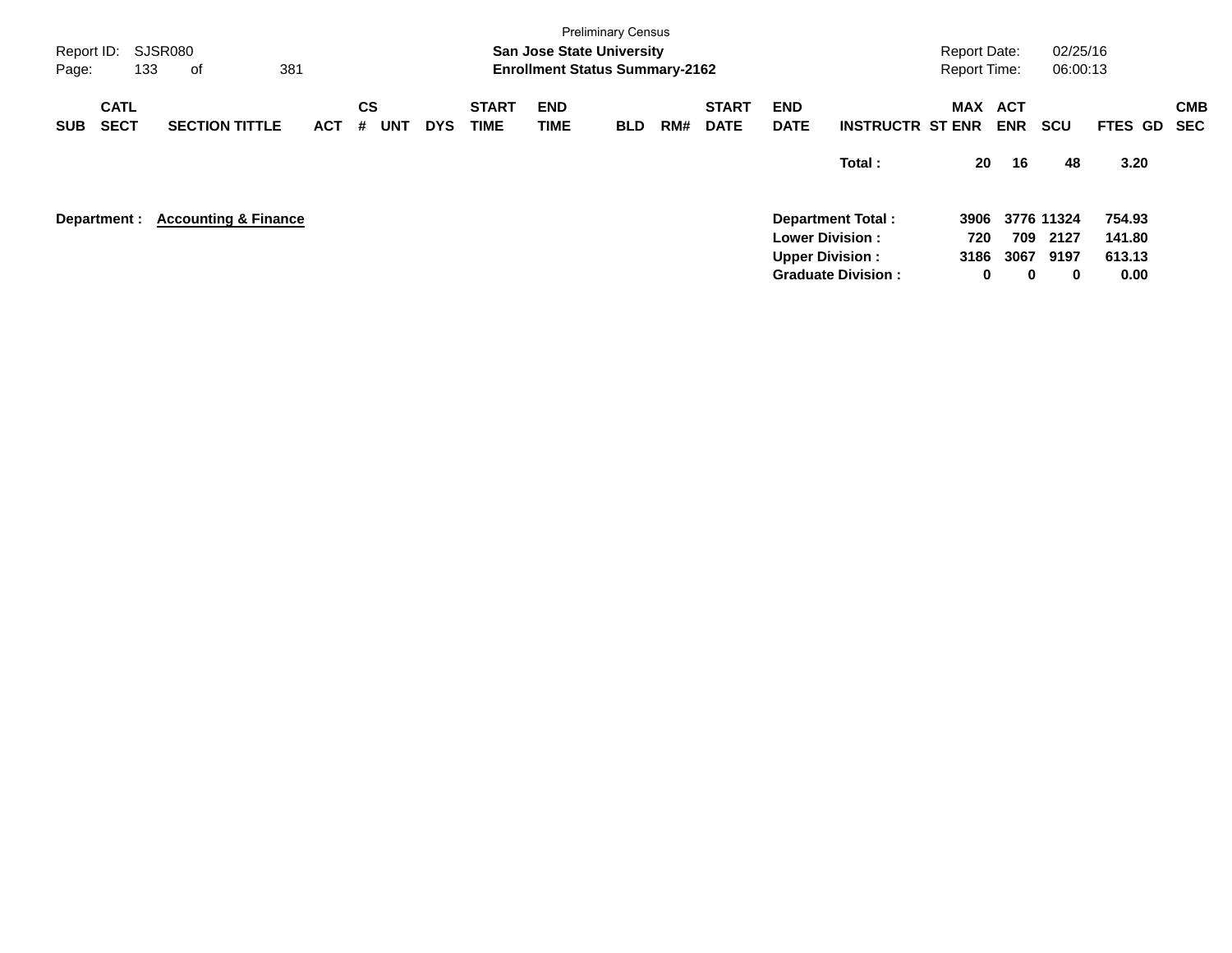| Page:      | Report ID: SJSR080<br>134  | 381<br>οf                                                          |            |                    |            |            |                             | San Jose State University<br><b>Enrollment Status Summary-2162</b> | <b>Preliminary Census</b> |     |                             |                           |                             | <b>Report Date:</b><br><b>Report Time:</b> |                  | 02/25/16<br>06:00:13 |                  |            |
|------------|----------------------------|--------------------------------------------------------------------|------------|--------------------|------------|------------|-----------------------------|--------------------------------------------------------------------|---------------------------|-----|-----------------------------|---------------------------|-----------------------------|--------------------------------------------|------------------|----------------------|------------------|------------|
| <b>SUB</b> | <b>CATL</b><br><b>SECT</b> | <b>SECTION TITTLE</b>                                              | <b>ACT</b> | $\mathsf{cs}$<br># | <b>UNT</b> | <b>DYS</b> | <b>START</b><br><b>TIME</b> | <b>END</b><br><b>TIME</b>                                          | <b>BLD</b>                | RM# | <b>START</b><br><b>DATE</b> | <b>END</b><br><b>DATE</b> | <b>INSTRUCTR ST ENR ENR</b> |                                            | MAX ACT          | <b>SCU</b>           | FTES GD SEC      | <b>CMB</b> |
| College    |                            | <b>Business</b>                                                    |            |                    |            |            |                             |                                                                    |                           |     |                             |                           |                             |                                            |                  |                      |                  |            |
| <b>BUS</b> | Department :<br>202 01     | <b>Business Graduate Programs</b><br>Managing Glob Econ LEC 02 3.0 |            |                    |            | TBA        |                             |                                                                    |                           |     |                             | 03/21/16 05/16/16         |                             | 40<br>A                                    | 25               | 75                   | 6.25 25          |            |
| <b>BUS</b> | 202 02                     | Managing Glob Econ LEC 02 3.0                                      |            |                    |            | TBA        |                             |                                                                    |                           |     |                             | 03/21/16 05/16/16         |                             | 40<br>Α                                    | 25               | 75                   | 6.25 25          |            |
|            |                            |                                                                    |            |                    |            |            |                             |                                                                    |                           |     |                             |                           | Total:                      | 80                                         | 50               | 150                  | 12.50            |            |
| <b>BUS</b> | 210 01                     | Devel & Mng People                                                 | LEC        |                    | 02 3.0     | TBA        |                             |                                                                    |                           |     |                             | 01/26/16 03/19/16         |                             | 40<br>A                                    | 22               | 66                   | 5.50 22          |            |
| <b>BUS</b> | 210 02                     | Devel & Mng People                                                 | LEC        |                    | 02 3.0     | <b>TBA</b> |                             |                                                                    |                           |     |                             | 01/26/16 03/19/16         | Total:                      | 40<br>Α<br>80                              | 22<br>44         | 66<br>132            | 5.50 22<br>11.00 |            |
| <b>BUS</b> |                            | 220K 01 Practicum                                                  | <b>LEC</b> | 02                 | 3.0        |            | MTWE 01:30 PM 05:30 PM      |                                                                    | <b>BBC</b>                | 003 |                             | 01/27/16 03/31/16         | E Grace                     | 40<br>A                                    | 29               | 87                   | 7.25 29          |            |
|            |                            |                                                                    |            |                    |            |            |                             |                                                                    |                           |     |                             |                           | Total:                      | 40                                         | 29               | 87                   | 7.25             |            |
| <b>BUS</b> |                            | 220M 01 Accounting Ethics                                          | <b>LEC</b> |                    | 01 3.0     | TBA        |                             |                                                                    |                           |     |                             | 01/28/16 03/31/16         | J Zhang                     | 40<br>A                                    | 31               | 93                   | 7.75 31          |            |
|            |                            |                                                                    |            |                    |            |            |                             |                                                                    |                           |     |                             |                           | Total:                      | 40                                         | 31               | 93                   | 7.75             |            |
| <b>BUS</b> |                            | 220S 01 Finan Rpt & Analy II                                       | LEC        |                    | 02 3.0     |            | MTRF 01:30 PM 05:30 PM      |                                                                    | <b>BBC</b>                | 003 |                             | 05/09/16 05/16/16         | M Calegari                  | 40<br>A                                    | 25               | 75                   | 6.25 25          |            |
|            |                            |                                                                    |            |                    |            |            |                             |                                                                    |                           |     |                             |                           | Total:                      | 40                                         | 25               | 75                   | 6.25             |            |
| <b>BUS</b> |                            | 220T 01 Acctg Info Sys/Tax                                         | <b>LEC</b> |                    | 6.0        |            |                             |                                                                    |                           |     |                             |                           |                             | х                                          | 0<br>0           | 0                    | $0.00 \t 0$      |            |
|            |                            |                                                                    |            |                    |            |            |                             |                                                                    |                           |     |                             |                           | Total:                      |                                            | 0<br>$\mathbf 0$ | 0                    | 0.00             |            |
| <b>BUS</b> |                            | 220U 01 IT Audit & Int Contr                                       | <b>LEC</b> |                    | 02 3.0 F   |            |                             | 09:00 AM 01:00 PM                                                  | <b>BBC</b>                | 321 |                             | 04/04/16 05/06/16         |                             | 40<br>Α                                    | 31               | 93                   | 7.75 31          |            |
|            |                            |                                                                    |            |                    |            |            |                             |                                                                    |                           |     |                             |                           | Total:                      | 40                                         | 31               | 93                   | 7.75             |            |
| <b>BUS</b> |                            | 220V 01 Spec Topics in Accnt LEC 02 3.0 TR                         |            |                    |            |            |                             | 01:30 PM 05:30 PM                                                  | <b>BBC</b>                | 003 |                             | 04/05/16 05/05/16         | M McWilliams A              | 40                                         | 24               | 72                   | 6.00 24          |            |
|            |                            |                                                                    |            |                    |            |            |                             |                                                                    |                           |     |                             |                           | Total:                      | 40                                         | 24               | 72                   | 6.00             |            |
| <b>BUS</b> |                            | 220X 01 Bus Anal & Val Fin                                         | <b>LEC</b> |                    | 02 3.0 F   |            |                             | 06:00 PM 10:00 PM                                                  | <b>BBC</b>                | 022 |                             | 04/08/16 04/08/16         |                             | 32<br>A                                    | 7                | 21                   | $1.75$ 7         |            |
|            |                            |                                                                    |            |                    |            |            |                             |                                                                    |                           |     |                             |                           | Total:                      | 32                                         | $\overline{7}$   | 21                   | 1.75             |            |
| <b>BUS</b> | 230 01                     | <b>Marketing Mgmt</b>                                              | LEC        |                    | 02 3.0     | TBA        |                             |                                                                    |                           |     |                             | 01/26/16 03/19/16         |                             | Α<br>45                                    | 32               | 96                   | 8.00 32          |            |
| BUS        | 230 02                     | <b>Marketing Mgmt</b>                                              | LEC        |                    | 02 3.0 F   |            |                             | 06:00 PM 10:00 PM BBC 021                                          |                           |     |                             | 03/18/16 03/18/16         |                             | 40<br>Α                                    | 36               | 108                  | 9.00 36          |            |
|            |                            |                                                                    |            |                    |            |            |                             |                                                                    |                           |     |                             |                           | Total:                      | 85                                         | 68               | 204                  | 17.00            |            |
| BUS        | 250 01                     | Law & Ethics                                                       | LEC 02 3.0 |                    |            | <b>TBA</b> |                             |                                                                    |                           |     |                             | 03/21/16 05/16/16         |                             | 45<br>A                                    | 34               | 102                  | 8.50 34          |            |
| BUS        | 250 02                     | Law & Ethics                                                       | <b>LEC</b> |                    |            | 02 3.0 TBA |                             |                                                                    |                           |     |                             | 03/21/16 05/16/16         |                             | 40<br>Α                                    | 26               | 78                   | 6.50 26          |            |
|            |                            |                                                                    |            |                    |            |            |                             |                                                                    |                           |     |                             |                           | Total:                      | 85                                         | 60               | 180                  | 15.00            |            |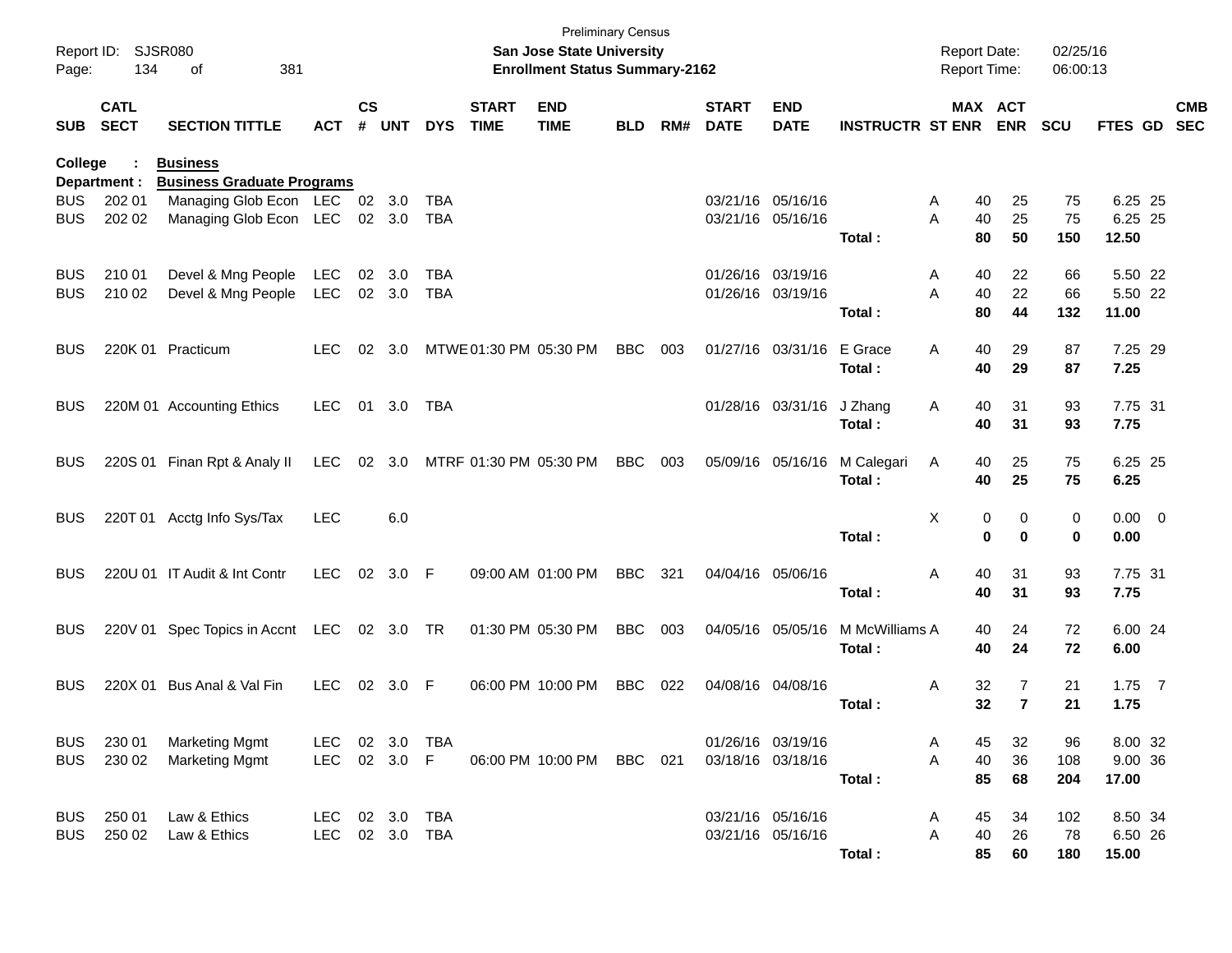| Page:                                  | Report ID:<br><b>SJSR080</b><br>135<br>381<br>of |                                                                                                       |                          |                |                   |                          |                             | San Jose State University<br><b>Enrollment Status Summary-2162</b> | <b>Preliminary Census</b> |     |                             |                                        |                                      | <b>Report Date:</b><br>Report Time: |                         | 02/25/16<br>06:00:13                      |                      |                                                     |            |
|----------------------------------------|--------------------------------------------------|-------------------------------------------------------------------------------------------------------|--------------------------|----------------|-------------------|--------------------------|-----------------------------|--------------------------------------------------------------------|---------------------------|-----|-----------------------------|----------------------------------------|--------------------------------------|-------------------------------------|-------------------------|-------------------------------------------|----------------------|-----------------------------------------------------|------------|
| <b>SUB</b>                             | <b>CATL</b><br><b>SECT</b>                       | <b>SECTION TITTLE</b>                                                                                 | <b>ACT</b>               | <b>CS</b><br># | <b>UNT</b>        | <b>DYS</b>               | <b>START</b><br><b>TIME</b> | <b>END</b><br><b>TIME</b>                                          | <b>BLD</b>                | RM# | <b>START</b><br><b>DATE</b> | <b>END</b><br><b>DATE</b>              | <b>INSTRUCTR ST ENR</b>              | MAX ACT                             | <b>ENR</b>              | <b>SCU</b>                                | FTES GD SEC          |                                                     | <b>CMB</b> |
| <b>BUS</b>                             | 268 04                                           | Mang Across Cult                                                                                      | <b>LEC</b>               |                | 02 3.0            | <b>TBA</b>               |                             |                                                                    |                           |     |                             | 01/26/16 03/19/16                      | Total:                               | Α<br>40<br>40                       | 16<br>16                | 48<br>48                                  | 4.00 16<br>4.00      |                                                     |            |
| <b>BUS</b>                             | 273 04                                           | <b>Bus Valuation</b>                                                                                  | <b>LEC</b>               | 03             | 3.0               | F                        |                             | 06:00 PM 10:00 PM                                                  | <b>BBC</b>                | 022 |                             | 04/08/16 04/08/16                      | Total:                               | A<br>18<br>18                       | 11<br>11                | 33<br>33                                  | 2.75 11<br>2.75      |                                                     |            |
| <b>BUS</b><br><b>BUS</b>               | 290 05<br>290 06                                 | <b>Strategic Thinking</b><br><b>Strategic Thinking</b>                                                | <b>LEC</b><br><b>LEC</b> | 02             | 3.0<br>3.0        | F                        |                             | 06:00 PM 10:00 PM                                                  | <b>BBC</b>                | 126 |                             | 04/15/16 04/15/16                      |                                      | 25<br>A<br>X<br>0                   | 16<br>$\mathbf 0$       | 48<br>0                                   | 4.00 16<br>0.00      | $\overline{\phantom{0}}$                            |            |
| <b>BUS</b>                             | 290 08                                           | <b>Strategic Thinking</b>                                                                             | <b>LEC</b>               | 02             | 3.0               | $\top$                   |                             | 06:00 PM 10:00 PM                                                  | <b>BBC</b>                | 021 |                             | 03/29/16 03/29/16                      | Total:                               | 25<br>A<br>50                       | 24<br>40                | 72<br>120                                 | 6.00 24<br>10.00     |                                                     |            |
| <b>BUS</b>                             | 294 04                                           | Mgmt Sim Comp                                                                                         | <b>LEC</b>               | 02             | 3.0               | TBA                      |                             |                                                                    |                           |     |                             | 03/21/16 05/16/16                      | Total:                               | Α<br>40<br>40                       | 4<br>4                  | 12<br>12                                  | 1.004<br>1.00        |                                                     |            |
| <b>BUS</b><br><b>BUS</b>               |                                                  | 297D 04 Spec Topics Bus Adm LEC<br>297D 10 Spec Topics Bus Adm LEC                                    |                          | 02             | 3.0<br>3.0        | <b>TBA</b>               |                             |                                                                    |                           |     |                             | 03/21/16 05/16/16                      |                                      | 40<br>A<br>X<br>0                   | 30<br>$\mathbf 0$       | 90<br>0                                   | 7.50 30<br>0.00      | $\overline{\phantom{0}}$                            |            |
| <b>BUS</b><br><b>BUS</b><br><b>BUS</b> |                                                  | 297D 12 Spec Topics Bus Adm LEC<br>297D 13 Spec Topics Bus Adm LEC<br>297D 14 Spec Topics Bus Adm LEC |                          |                | 3.0<br>3.0<br>3.0 |                          |                             |                                                                    |                           |     |                             |                                        |                                      | X<br>0<br>X<br>0<br>X<br>0          | 0<br>0<br>0             | 0<br>0<br>0                               | 0.00<br>0.00<br>0.00 | 0<br>0<br>0                                         |            |
| <b>BUS</b><br><b>BUS</b>               |                                                  | 297D 15 Spec Topics Bus Adm LEC<br>297D 16 Spec Topics Bus Adm LEC                                    |                          |                | 3.0<br>3.0        |                          |                             |                                                                    |                           |     |                             |                                        |                                      | X<br>0<br>X<br>0                    | 0<br>0                  | 0<br>0                                    | 0.00<br>0.00         | 0<br>0                                              |            |
| <b>BUS</b><br><b>BUS</b><br><b>BUS</b> |                                                  | 297D 17 Spec Topics Bus Adm LEC<br>297D 18 Spec Topics Bus Adm LEC<br>297D 19 Spec Topics Bus Adm LEC |                          |                | 3.0<br>3.0<br>3.0 |                          |                             |                                                                    |                           |     |                             |                                        |                                      | X<br>0<br>X<br>0<br>X<br>0          | 0<br>0<br>0             | 0<br>0<br>0                               | 0.00<br>0.00<br>0.00 | 0<br>0<br>0                                         |            |
| <b>BUS</b>                             |                                                  | 297D 20 Spec Topics Bus Adm LEC                                                                       |                          |                | 3.0               |                          |                             |                                                                    |                           |     |                             |                                        | Total:                               | X<br>0<br>40                        | 0<br>30                 | 0<br>90                                   | 0.00<br>7.50         | $\mathbf 0$                                         |            |
| <b>BUS</b><br><b>BUS</b>               | 298 01<br>298 03                                 | Ind Study Prob<br>Ind Study Prob                                                                      | <b>SUP</b><br><b>SUP</b> | 24<br>24       | 3.0<br>1.0        | <b>TBA</b><br><b>TBA</b> |                             |                                                                    |                           |     |                             | 01/28/16 05/16/16<br>01/28/16 05/16/16 |                                      | 5<br>Α<br>Α<br>1                    | 0<br>0                  | 0<br>0                                    | 0.00<br>0.00         | $\overline{\phantom{0}}$<br>$\overline{\mathbf{0}}$ |            |
|                                        |                                                  | BUS 298C 01 CMBA Internship                                                                           | SUP 48 3.0 TBA           |                |                   |                          |                             |                                                                    |                           |     |                             |                                        | Total:<br>01/28/16 05/16/16 M Pagani | 6<br>A<br>5                         | 0                       | 0<br>3                                    | 0.00<br>$0.25$ 1     |                                                     |            |
|                                        |                                                  |                                                                                                       |                          |                |                   |                          |                             |                                                                    |                           |     |                             |                                        | Total:                               | 5                                   | $\blacktriangleleft$    | 3                                         | 0.25                 |                                                     |            |
|                                        |                                                  | BUS 2981 01 Applied Bus Intern                                                                        | SUP 48 1.0 TBA           |                |                   |                          |                             |                                                                    |                           |     |                             |                                        | 01/28/16 05/16/16 M Pagani<br>Total: | $\mathsf{A}$                        | 5<br>$\frac{2}{2}$<br>5 | $\overline{\mathbf{c}}$<br>$\overline{2}$ | $0.17$ 2<br>0.17     |                                                     |            |
|                                        |                                                  | Department : Business Graduate Programs                                                               |                          |                |                   |                          |                             |                                                                    |                           |     |                             |                                        | <b>Department Total:</b>             | 766                                 |                         | 473 1415                                  | 117.92               |                                                     |            |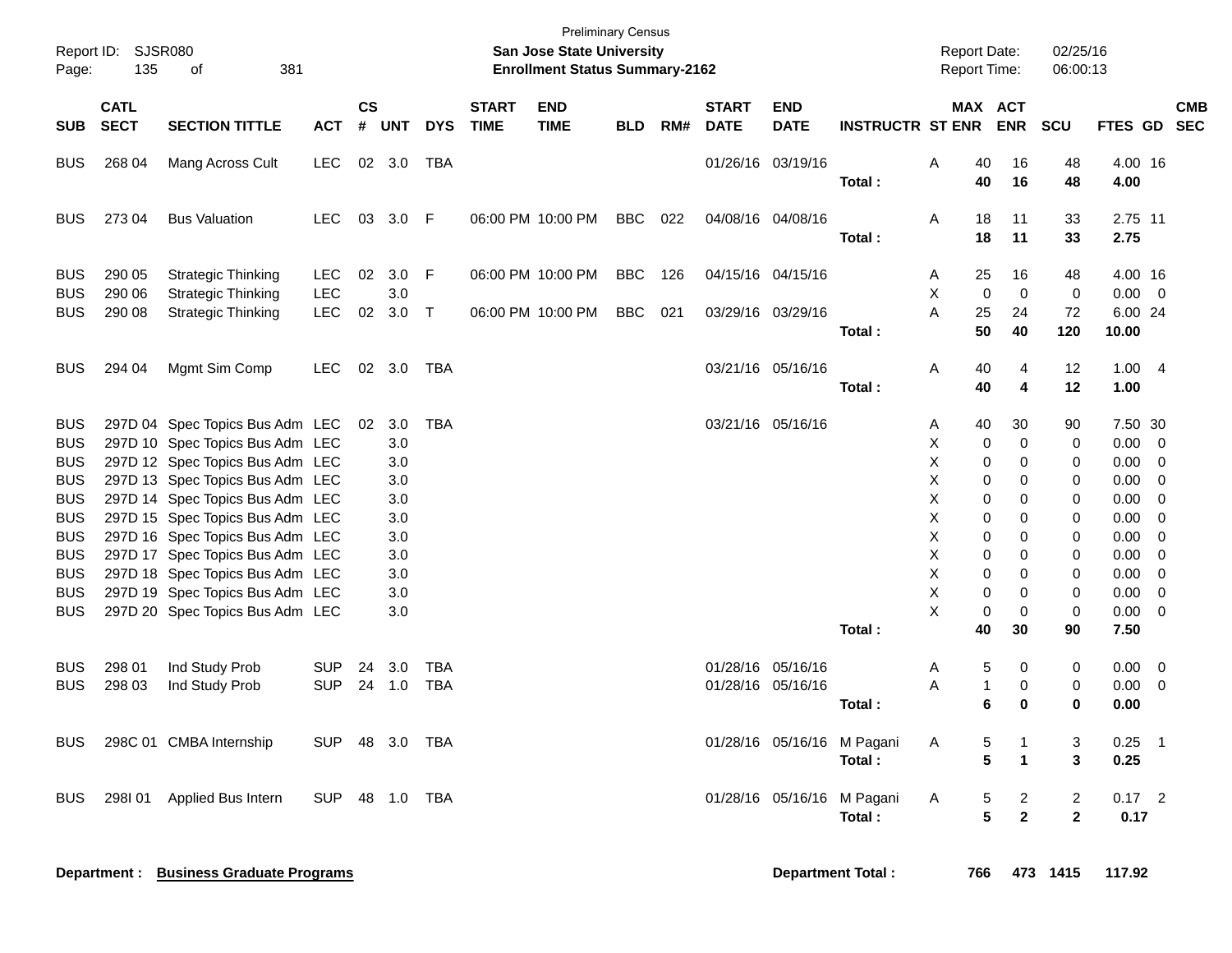| Report ID:<br>Page: | 136                        | SJSR080<br>381<br>of  |            |                |            |                             | <b>San Jose State University</b><br><b>Enrollment Status Summary-2162</b> | <b>Preliminary Census</b> |     |                             |                                                  |                           | Report Date:<br>Report Time: |               | 02/25/16<br>06:00:13         |                        |            |
|---------------------|----------------------------|-----------------------|------------|----------------|------------|-----------------------------|---------------------------------------------------------------------------|---------------------------|-----|-----------------------------|--------------------------------------------------|---------------------------|------------------------------|---------------|------------------------------|------------------------|------------|
| <b>SUB</b>          | <b>CATL</b><br><b>SECT</b> | <b>SECTION TITTLE</b> | <b>ACT</b> | CS<br>UNT<br># | <b>DYS</b> | <b>START</b><br><b>TIME</b> | <b>END</b><br><b>TIME</b>                                                 | <b>BLD</b>                | RM# | <b>START</b><br><b>DATE</b> | <b>END</b><br><b>DATE</b>                        | <b>INSTRUCTR ST ENR</b>   | MAX ACT                      | <b>ENR</b>    | <b>SCU</b>                   | FTES GD SEC            | <b>CMB</b> |
|                     |                            |                       |            |                |            |                             |                                                                           |                           |     |                             | <b>Lower Division:</b><br><b>Upper Division:</b> | <b>Graduate Division:</b> | 0<br>$\bf{0}$<br>766         | 0<br>0<br>473 | $\bf{0}$<br>$\bf{0}$<br>1415 | 0.00<br>0.00<br>117.92 |            |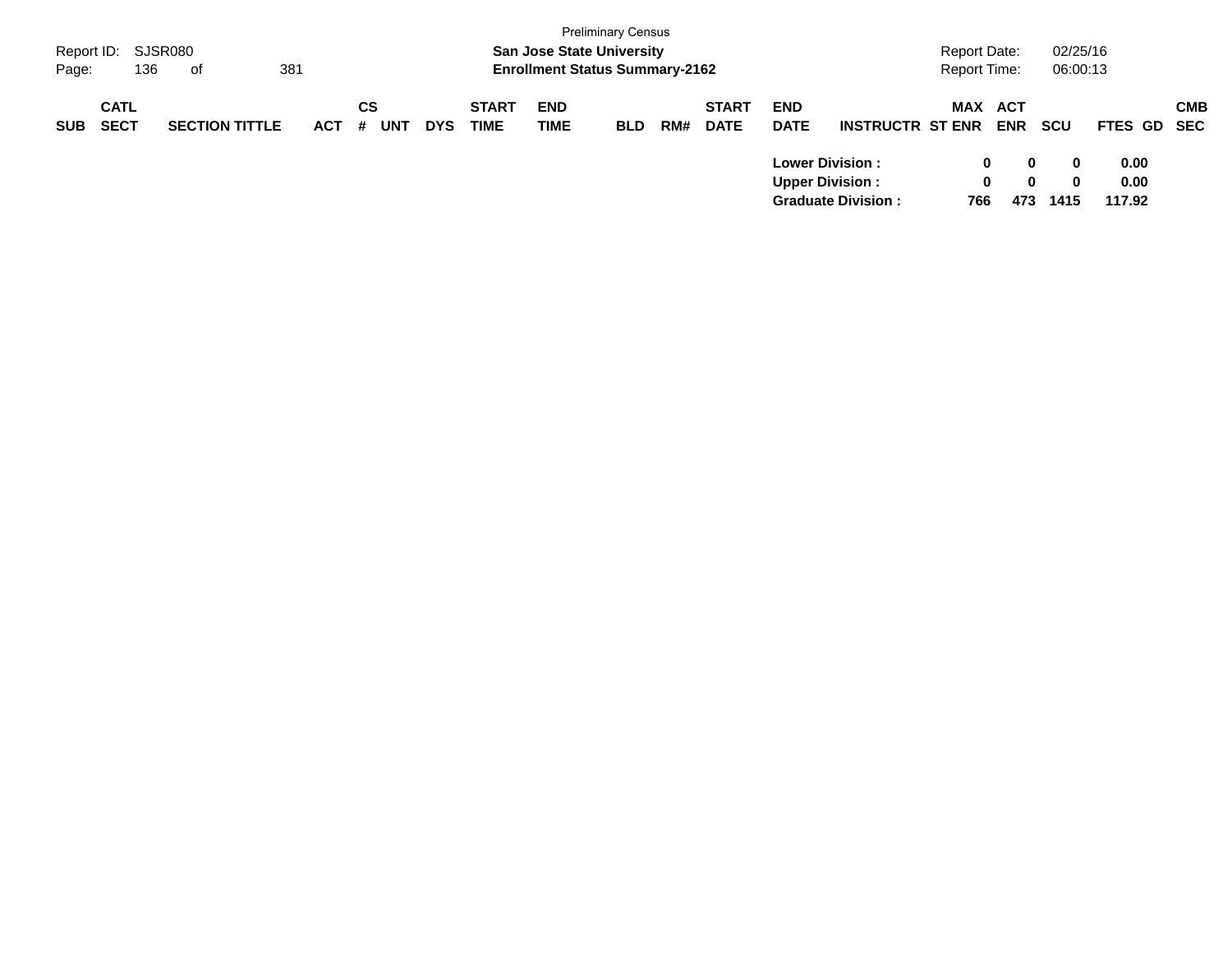| Report ID:<br>Page: | 137                        | SJSR080<br>381<br>οf                                                                                 |            |                    |            |             |                             | <b>Preliminary Census</b><br><b>San Jose State University</b><br><b>Enrollment Status Summary-2162</b> |            |     |                             |                           |                         |   | <b>Report Date:</b><br>Report Time: |            | 02/25/16<br>06:00:13 |                |                         |                          |
|---------------------|----------------------------|------------------------------------------------------------------------------------------------------|------------|--------------------|------------|-------------|-----------------------------|--------------------------------------------------------------------------------------------------------|------------|-----|-----------------------------|---------------------------|-------------------------|---|-------------------------------------|------------|----------------------|----------------|-------------------------|--------------------------|
| <b>SUB</b>          | <b>CATL</b><br><b>SECT</b> | <b>SECTION TITTLE</b>                                                                                | <b>ACT</b> | $\mathsf{cs}$<br># | <b>UNT</b> | <b>DYS</b>  | <b>START</b><br><b>TIME</b> | <b>END</b><br><b>TIME</b>                                                                              | <b>BLD</b> | RM# | <b>START</b><br><b>DATE</b> | <b>END</b><br><b>DATE</b> | <b>INSTRUCTR ST ENR</b> |   | MAX ACT                             | <b>ENR</b> | <b>SCU</b>           | FTES GD        |                         | <b>CMB</b><br><b>SEC</b> |
| College             |                            | <b>Business</b>                                                                                      |            |                    |            |             |                             |                                                                                                        |            |     |                             |                           |                         |   |                                     |            |                      |                |                         |                          |
|                     | Department :               | <b>Global Innovation &amp; Leadership</b>                                                            |            |                    |            |             |                             |                                                                                                        |            |     |                             |                           |                         |   |                                     |            |                      |                |                         |                          |
| BUS <sub>5</sub>    | 16 01                      | Intro Lrdshp & Innov                                                                                 | <b>LEC</b> | 02                 | 3.0        | W           |                             | 06:00 PM 08:45 PM                                                                                      | <b>DMH</b> | 165 | 01/28/16                    | 05/16/16                  | L Dunn-Jense A          |   | 45                                  | 25         | 75                   | 5.00           | $\overline{\mathbf{0}}$ |                          |
| BUS <sub>5</sub>    | 16 02                      | Intro Lrdshp & Innov                                                                                 | <b>LEC</b> | 02                 | 3.0        | $\top$      |                             | 06:00 PM 08:45 PM                                                                                      | <b>BBC</b> | 323 | 01/28/16                    | 05/16/16                  | R Pollard<br>Total:     | A | 40<br>85                            | 17<br>42   | 51<br>126            | 3.40<br>8.40   | 0                       |                          |
| BUS <sub>5</sub>    | 140 01                     | Fund of Oper Mgmt                                                                                    | <b>LEC</b> | 02                 | 3.0        | W           |                             | 06:00 PM 08:45 PM                                                                                      | <b>BBC</b> | 222 | 01/28/16                    | 05/16/16                  | D Gilliss               | A | 45                                  | 40         | 120                  | 8.00           | 0                       |                          |
| BUS <sub>5</sub>    | 140 02                     | Fund of Oper Mgmt                                                                                    | <b>LEC</b> | 02                 | 3.0        | TR          |                             | 12:00 PM 01:15 PM                                                                                      | <b>BBC</b> | 320 | 01/28/16                    | 05/16/16                  | D Gilliss               | A | 45                                  | 42         | 126                  | 8.40           | 0                       |                          |
| BUS <sub>5</sub>    | 140 03                     | Fund of Oper Mgmt                                                                                    | <b>LEC</b> | 02                 | 3.0        | TR          |                             | 01:30 PM 02:45 PM                                                                                      | <b>BBC</b> | 202 | 01/28/16                    | 05/16/16                  | S Zhou                  | A | 119                                 | 117        | 351                  | 23.40          | 0                       |                          |
| BUS <sub>5</sub>    | 140 04                     | Fund of Oper Mgmt                                                                                    | <b>LEC</b> | 02                 | 3.0        | м           |                             | 06:00 PM 08:45 PM                                                                                      | <b>BBC</b> | 222 | 01/28/16                    | 05/16/16                  | D Gilliss               | A | 45                                  | 40         | 120                  | 8.00           | 0                       |                          |
| BUS <sub>5</sub>    | 140 05                     | Fund of Oper Mgmt                                                                                    | <b>LEC</b> | 02                 | 3.0        | МW          | 07:30 AM 08:45 AM           |                                                                                                        | <b>BBC</b> | 102 | 01/28/16                    | 05/16/16                  | R Kepple                | A | 45                                  | 43         | 129                  | 8.60           | 0                       |                          |
| BUS <sub>5</sub>    | 140 06                     | Fund of Oper Mgmt                                                                                    | <b>LEC</b> | 02                 | 3.0        | MW          |                             | 12:00 PM 01:15 PM                                                                                      | <b>BBC</b> | 326 | 01/28/16                    | 05/16/16                  | R Kepple                | A | 45                                  | 44         | 132                  | 8.80           | 0                       |                          |
| BUS <sub>5</sub>    | 140 07                     | Fund of Oper Mgmt                                                                                    | <b>LEC</b> | 02                 | 3.0        | <b>TBA</b>  |                             |                                                                                                        |            |     | 01/28/16                    | 05/16/16                  | A Loomba                | A | 45                                  | 45         | 135                  | 9.00           | 0                       |                          |
| BUS <sub>5</sub>    | 140 08                     | Fund of Oper Mgmt                                                                                    | <b>LEC</b> | 02                 | 3.0        | <b>TBA</b>  |                             |                                                                                                        |            |     | 01/28/16                    | 05/16/16                  | A Loomba                | A | 45                                  | 45         | 135                  | 9.00           | 0                       |                          |
| BUS <sub>5</sub>    | 140 09                     | Fund of Oper Mgmt                                                                                    | <b>LEC</b> | 02                 | 3.0        | <b>TR</b>   | 09:00 AM 10:15 AM           |                                                                                                        | <b>BBC</b> | 102 | 01/28/16                    | 05/16/16                  | J Marino                | A | 45                                  | 58         | 174                  | 11.60          | 0                       |                          |
| BUS <sub>5</sub>    | 140 10                     | Fund of Oper Mgmt                                                                                    | <b>LEC</b> | 02                 | 3.0        | <b>TBA</b>  |                             |                                                                                                        |            |     | 01/28/16                    | 05/16/16                  | X Qi                    | Α | 45                                  | 40         | 120                  | 8.00           | 0                       |                          |
| BUS <sub>5</sub>    | 140 11                     | Fund of Oper Mgmt                                                                                    | <b>LEC</b> | 02                 | 3.0        | TR          |                             | 03:00 PM 04:15 PM                                                                                      | <b>BBC</b> | 322 | 01/28/16                    | 05/16/16                  | X Qi                    | A | 45                                  | 50         | 150                  | 10.00          | 0                       |                          |
| BUS <sub>5</sub>    | 140 12                     | Fund of Oper Mgmt                                                                                    | <b>LEC</b> | 02                 | 3.0        | TR          | 01:30 PM 02:45 PM           |                                                                                                        | <b>BBC</b> | 320 | 01/28/16                    | 05/16/16                  | D Gilliss               | A | 45                                  | 43         | 129                  | 8.60           | 0                       |                          |
| BUS <sub>5</sub>    | 140 13                     | Fund of Oper Mgmt                                                                                    | <b>LEC</b> | 02                 | 3.0        | R           |                             | 06:00 PM 08:45 PM                                                                                      | <b>BBC</b> | 105 | 01/28/16                    | 05/16/16                  | G Pundoor               | A | 45                                  | 43         | 129                  | 8.60           | 0                       |                          |
| BUS <sub>5</sub>    | 140 14                     | Fund of Oper Mgmt                                                                                    | <b>LEC</b> | 02                 | 3.0        | $\mathsf T$ |                             | 06:00 PM 08:45 PM                                                                                      | <b>BBC</b> | 201 | 01/28/16                    | 05/16/16                  | J Sung<br>Total:        | A | 45<br>704                           | 40<br>690  | 120<br>2070          | 8.00<br>138.00 | 0                       |                          |
| BUS <sub>5</sub>    | 141 01                     | <b>Materials Mgt</b>                                                                                 | <b>LEC</b> | 02                 | 3.0        | TR          | 07:30 AM 08:45 AM           |                                                                                                        | <b>BBC</b> | 102 | 01/28/16                    | 05/16/16                  | J Marino                | Α | 45                                  | 49         | 147                  | 9.80           | $\overline{0}$          |                          |
|                     |                            |                                                                                                      |            |                    |            |             |                             |                                                                                                        |            |     |                             |                           | Total:                  |   | 45                                  | 49         | 147                  | 9.80           |                         |                          |
| BUS <sub>5</sub>    | 14201                      | <b>Total Quality Mgmt</b>                                                                            | <b>LEC</b> | 02                 | 3.0        | MW          |                             | 12:00 PM 01:15 PM                                                                                      | <b>BBC</b> | 324 | 01/28/16                    | 05/16/16                  | T Shi                   | Α | 45                                  | 44         | 132                  | 8.80           | $\overline{0}$          |                          |
| BUS <sub>5</sub>    | 142 02                     | <b>Total Quality Mgmt</b>                                                                            | LEC        | 02                 | 3.0        | MW          | 01:30 PM 02:45 PM           |                                                                                                        | <b>BBC</b> | 324 | 01/28/16                    | 05/16/16                  | T Shi                   | A | 45                                  | 47         | 141                  | 9.45           | $\mathbf 1$             |                          |
| BUS <sub>5</sub>    | 142 03                     | <b>Total Quality Mgmt</b>                                                                            | <b>LEC</b> | 02                 | 3.0        | Т           |                             | 06:00 PM 08:45 PM                                                                                      | <b>BBC</b> | 102 | 01/28/16                    | 05/16/16                  | G Naroola<br>Total :    | A | 45<br>135                           | 50<br>141  | 150<br>423           | 10.00<br>28.25 | 0                       |                          |
| BUS5                | 144 01                     | Supply Chain Mgmt LEC 02 3.0                                                                         |            |                    |            | TBA         |                             |                                                                                                        |            |     |                             | 01/28/16 05/16/16 M 7hou  |                         | A | 45                                  | 43.        | 129                  | 8.60           | - 0                     |                          |
|                     |                            | BUS5 144 02 Supply Chain Mgmt LEC 02 3.0 R                                                           |            |                    |            |             |                             | 06:00 PM 08:45 PM BBC 222 01/28/16 05/16/16 M Zhou                                                     |            |     |                             |                           |                         | A | 45                                  | 44         | 132                  | 8.80 0         |                         |                          |
|                     |                            |                                                                                                      |            |                    |            |             |                             |                                                                                                        |            |     |                             |                           | Total:                  |   | 90                                  | 87         | 261                  | 17.40          |                         |                          |
|                     |                            | BUS5 145 01 Global Operations St LEC 02 3.0 TR 01:30 PM 02:45 PM BBC 324 01/28/16 05/16/16 G Naroola |            |                    |            |             |                             |                                                                                                        |            |     |                             |                           |                         | A | 45                                  | 46         | 138                  | $9.20 \quad 0$ |                         |                          |
|                     |                            |                                                                                                      |            |                    |            |             |                             |                                                                                                        |            |     |                             |                           | Total:                  |   | 45                                  | 46         | 138                  | 9.20           |                         |                          |
|                     |                            | BUS5 146 01 Global Project Manag LEC 02 3.0 TR 04:30 PM 05:45 PM BBC 103 01/28/16 05/16/16 X Qi      |            |                    |            |             |                             |                                                                                                        |            |     |                             |                           |                         | A | 45                                  | 45         | 135                  | $9.00 \t 0$    |                         |                          |
|                     |                            |                                                                                                      |            |                    |            |             |                             |                                                                                                        |            |     |                             |                           | Total:                  |   | 45                                  | 45         | 135                  | 9.00           |                         |                          |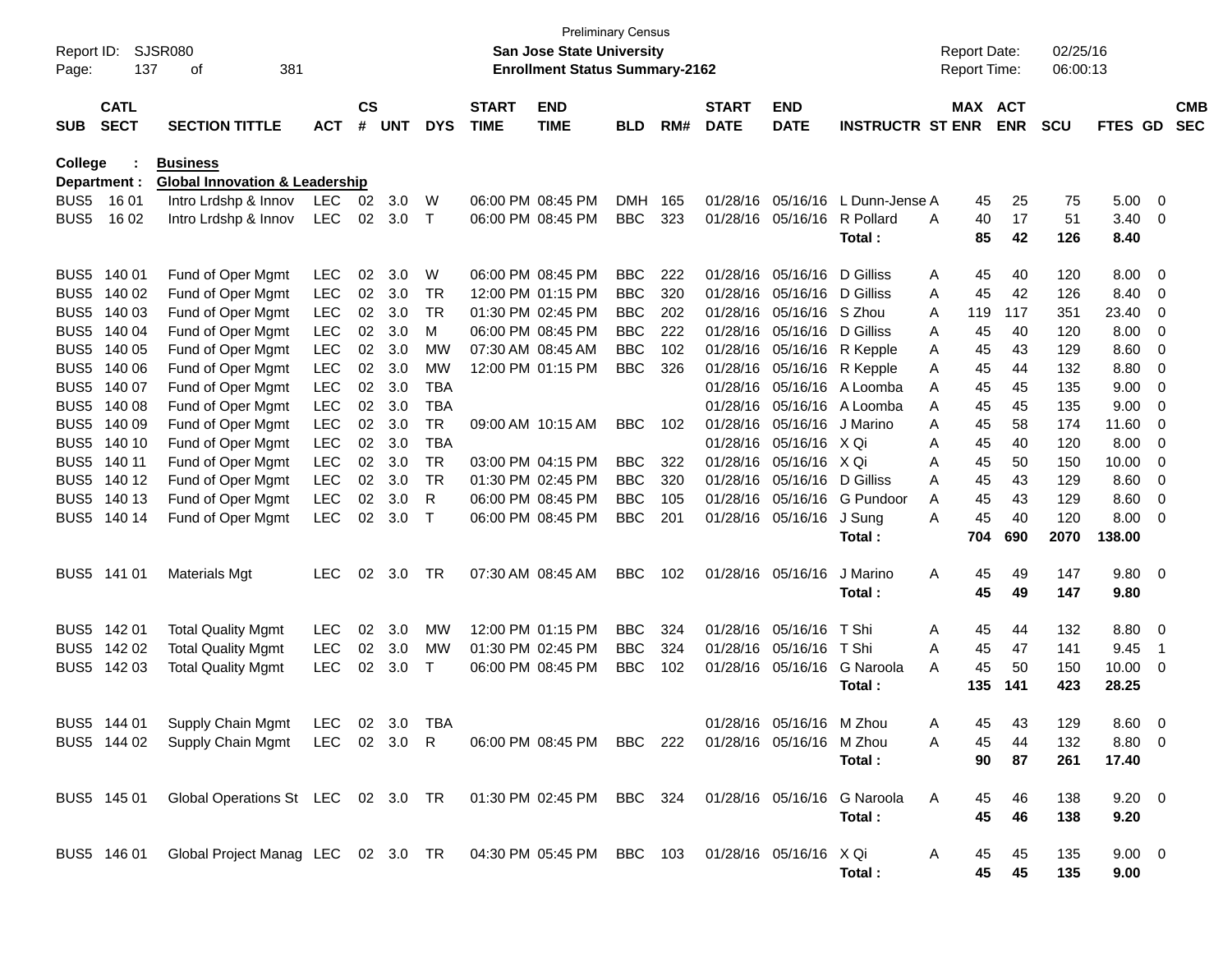| Page:                        | Report ID: SJSR080<br>138                 | 381<br>οf                                                                                                |                                                      |                      |                          |                                               |                             | San Jose State University<br><b>Enrollment Status Summary-2162</b> | <b>Preliminary Census</b>       |                   |                             |                                                                                            |                                                        | <b>Report Date:</b><br><b>Report Time:</b> |                                               | 02/25/16<br>06:00:13     |                                                                  |                                                   |                          |
|------------------------------|-------------------------------------------|----------------------------------------------------------------------------------------------------------|------------------------------------------------------|----------------------|--------------------------|-----------------------------------------------|-----------------------------|--------------------------------------------------------------------|---------------------------------|-------------------|-----------------------------|--------------------------------------------------------------------------------------------|--------------------------------------------------------|--------------------------------------------|-----------------------------------------------|--------------------------|------------------------------------------------------------------|---------------------------------------------------|--------------------------|
| <b>SUB</b>                   | <b>CATL</b><br><b>SECT</b>                | <b>SECTION TITTLE</b>                                                                                    | <b>ACT</b>                                           | $\mathsf{cs}$<br>#   | <b>UNT</b>               | <b>DYS</b>                                    | <b>START</b><br><b>TIME</b> | <b>END</b><br><b>TIME</b>                                          | <b>BLD</b>                      | RM#               | <b>START</b><br><b>DATE</b> | <b>END</b><br><b>DATE</b>                                                                  | <b>INSTRUCTR ST ENR</b>                                |                                            | <b>MAX ACT</b><br><b>ENR</b>                  | <b>SCU</b>               | FTES GD                                                          |                                                   | <b>CMB</b><br><b>SEC</b> |
|                              | BUS5 147 01                               | Servic Oper Mgmt                                                                                         | LEC.                                                 |                      | 02 3.0                   | TR.                                           |                             | 01:30 PM 02:45 PM                                                  | <b>BBC</b>                      | 102               |                             | 01/28/16 05/16/16 X Qi                                                                     | Total:                                                 | A                                          | 45<br>37<br>45<br>37                          | 111<br>111               | $7.40 \quad 0$<br>7.40                                           |                                                   |                          |
|                              | BUS5 162 01<br>BUS5 162 02<br>BUS5 162 03 | Intl & Compar Mgmt<br>Intl & Compar Mgmt<br>Intl & Compar Mgmt                                           | <b>LEC</b><br><b>LEC</b><br><b>LEC</b>               | 02<br>02<br>02       | 3.0<br>3.0<br>3.0        | MW<br>MW<br>R                                 |                             | 09:00 AM 10:15 AM<br>10:30 AM 11:45 AM<br>03:00 PM 05:45 PM        | BBC<br><b>BBC</b><br><b>BBC</b> | 323<br>326<br>102 |                             | 01/28/16 05/16/16<br>01/28/16 05/16/16<br>01/28/16 05/16/16                                | A Semenov<br>T Kolodzieja A<br>W Van Hooff A<br>Total: | A<br>135                                   | 45<br>43<br>45<br>46<br>45<br>44<br>133       | 129<br>138<br>132<br>399 | $8.60 \quad 0$<br>9.20<br>8.80 0<br>26.60                        | - 0                                               |                          |
|                              |                                           | BUS5 165A 01 Global Leadership                                                                           | <b>LEC</b>                                           | 02                   | 3.0                      | W                                             |                             | 03:00 PM 05:45 PM                                                  | BBC                             | 323               |                             | 01/28/16 05/16/16                                                                          | <b>G</b> Lester<br>Total:                              | A                                          | 30<br>40<br>40<br>30                          | 90<br>90                 | $6.00 \quad 0$<br>6.00                                           |                                                   |                          |
|                              |                                           | BUS5 169B 01 Honors Seminar                                                                              | <b>LEC</b>                                           | 02                   | 3.0                      | M                                             |                             | 04:30 PM 07:15 PM                                                  | <b>BBC</b>                      | 302               |                             | 01/28/16 05/16/16                                                                          | A Basu<br>Total:                                       | A                                          | 45<br>14<br>45<br>14                          | 42<br>42                 | $2.80 \t 0$<br>2.80                                              |                                                   |                          |
| BUS5<br>BUS5<br>BUS5<br>BUS5 |                                           | 180D 01 Individ Studies<br>180D 02 Individ Studies<br>180D 03 Individ Studies<br>180D 04 Individ Studies | <b>SUP</b><br><b>SUP</b><br><b>SUP</b><br><b>SUP</b> | 36<br>36<br>36<br>36 | 3.0<br>1.0<br>2.0<br>3.0 | TBA<br><b>TBA</b><br><b>TBA</b><br><b>TBA</b> |                             |                                                                    |                                 |                   |                             | 01/28/16 05/16/16<br>01/28/16 05/16/16<br>01/28/16 05/16/16<br>01/28/16 05/16/16 R Pollard | Total:                                                 | Α<br>Α<br>А<br>А<br>120                    | 30<br>0<br>30<br>0<br>30<br>0<br>5<br>30<br>5 | 0<br>0<br>0<br>15<br>15  | $0.00 \t 0$<br>$0.00 \t 0$<br>$0.00 \t 0$<br>$1.00 \t 0$<br>1.00 |                                                   |                          |
|                              | BUS5 181 01<br>BUS5 181 02<br>BUS5 181 03 | Intro to Entrepreneu<br>Intro to Entrepreneu<br>Intro to Entrepreneu                                     | <b>LEC</b><br><b>LEC</b><br><b>LEC</b>               | 02<br>02<br>02       | 3.0<br>3.0<br>3.0        | МW<br><b>TR</b><br><b>TR</b>                  |                             | 01:30 PM 02:45 PM<br>10:30 AM 11:45 AM<br>12:00 PM 01:15 PM        | BBC<br><b>BBC</b><br><b>BBC</b> | 102<br>102<br>324 |                             | 01/28/16 05/16/16 S Pruthi<br>01/28/16 05/16/16 X Quan<br>01/28/16 05/16/16 X Quan         | Total:                                                 | Α<br>A<br>А<br>135                         | 45<br>25<br>45<br>34<br>45<br>31<br>90        | 75<br>102<br>93<br>270   | 5.05<br>6.85<br>6.20<br>18.10                                    | - 1<br>$\overline{1}$<br>$\overline{\phantom{0}}$ |                          |
|                              | BUS5 182 01<br>BUS5 182 02                | Bus Plan for New Ven LEC<br>Bus Plan for New Ven LEC                                                     |                                                      | 02<br>02             | 3.0<br>3.0               | Т<br><b>MW</b>                                |                             | 03:00 PM 05:45 PM<br>12:00 PM 01:15 PM                             | BBC<br><b>CCB</b>               | 102<br>101        |                             | 01/28/16 05/16/16 X Quan<br>01/28/16 05/16/16                                              | T Kolodzieja<br>Total:                                 | A<br>A                                     | 45<br>40<br>45<br>15<br>55<br>90              | 120<br>45<br>165         | $8.00 \t 0$<br>$3.00 \ 0$<br>11.00                               |                                                   |                          |
|                              | BUS5 18301<br>BUS5 18302                  | Global Entreneurship LEC<br>Global Entreneurship LEC 02 3.0 MW 10:30 AM 11:45 AM BBC 102                 |                                                      |                      | 3.0                      |                                               |                             |                                                                    |                                 |                   |                             | 01/28/16 05/16/16 S Pruthi                                                                 | Total:                                                 | х<br>A                                     | 0<br>0<br>45<br>14<br>45<br>14                | 0<br>42<br>42            | $0.00 \t 0$<br>$2.80\ 0$<br>2.80                                 |                                                   |                          |
|                              | BUS5 186H 01 E-Lab                        |                                                                                                          | SEM 05 3.0 M                                         |                      |                          |                                               |                             | 06:00 PM 08:45 PM                                                  | BBC 323                         |                   |                             | 01/28/16 05/16/16 S Bennet                                                                 | Total:                                                 | A                                          | 40<br>14<br>40<br>14                          | 42<br>42                 | 2.80 0<br>2.80                                                   |                                                   |                          |
|                              | BUS5 187 01<br>BUS5 18702                 | Global Dimensn Bus<br>Global Dimensn Bus                                                                 | LEC<br>LEC 02 3.0 TR                                 |                      | 02 3.0 TR                |                                               |                             | 07:30 AM 08:45 AM<br>09:00 AM 10:15 AM                             | BBC 202<br>BBC 320              |                   |                             | 01/28/16 05/16/16 S Francis                                                                | 01/28/16 05/16/16 S Francis                            | A<br>A                                     | 119 116<br>45<br>44                           | 348<br>132               | 23.20 0<br>8.80 0                                                |                                                   |                          |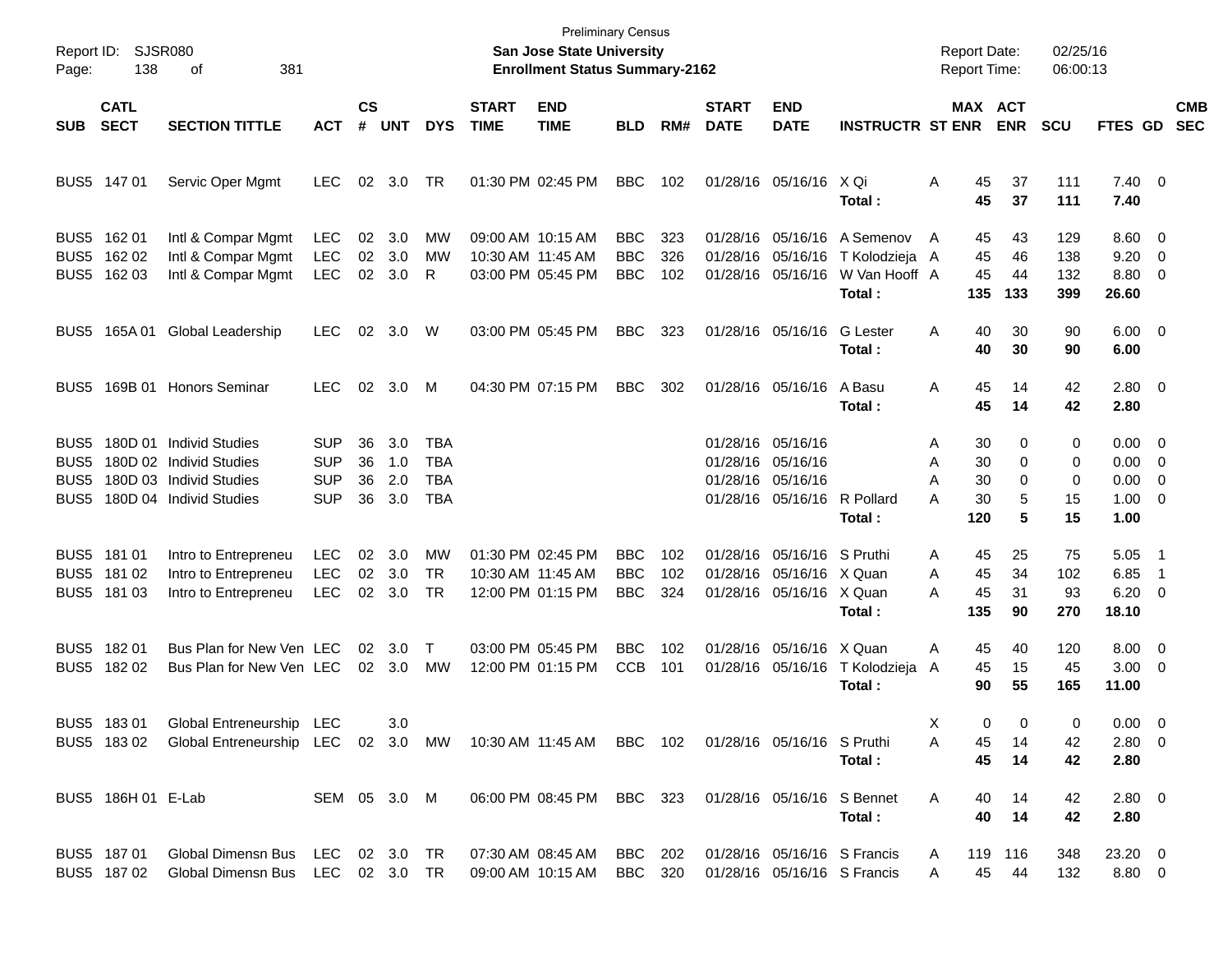| Page:            | <b>Preliminary Census</b><br><b>SJSR080</b><br>02/25/16<br>Report ID:<br><b>San Jose State University</b><br>Report Date:<br>381<br><b>Enrollment Status Summary-2162</b><br>06:00:13<br>139<br>Report Time:<br>οf |                           |            |                 |            |            |                             |                           |            |     |                             |                           |                         |   |            |                          |            |         |          |                          |
|------------------|--------------------------------------------------------------------------------------------------------------------------------------------------------------------------------------------------------------------|---------------------------|------------|-----------------|------------|------------|-----------------------------|---------------------------|------------|-----|-----------------------------|---------------------------|-------------------------|---|------------|--------------------------|------------|---------|----------|--------------------------|
| <b>SUB</b>       | <b>CATL</b><br><b>SECT</b>                                                                                                                                                                                         | <b>SECTION TITTLE</b>     | <b>ACT</b> | <b>CS</b><br>#  | <b>UNT</b> | <b>DYS</b> | <b>START</b><br><b>TIME</b> | <b>END</b><br><b>TIME</b> | <b>BLD</b> | RM# | <b>START</b><br><b>DATE</b> | <b>END</b><br><b>DATE</b> | <b>INSTRUCTR ST ENR</b> |   | <b>MAX</b> | <b>ACT</b><br><b>ENR</b> | <b>SCU</b> | FTES GD |          | <b>CMB</b><br><b>SEC</b> |
|                  |                                                                                                                                                                                                                    |                           |            |                 |            |            |                             |                           |            |     |                             |                           |                         |   |            |                          |            |         |          |                          |
| BUS <sub>5</sub> | 18703                                                                                                                                                                                                              | <b>Global Dimensn Bus</b> | LEC.       | 02 <sup>°</sup> | 3.0        | мw         | 01:30 PM 02:45 PM           |                           | <b>BBC</b> | 302 | 01/28/16                    | 05/16/16                  | C Lim                   | A | 45         | 47                       | 141        | 9.40    | 0        |                          |
| BUS <sub>5</sub> | 18704                                                                                                                                                                                                              | Global Dimensn Bus        | <b>LEC</b> | 02              | 3.0        | МW         |                             | 03:00 PM 04:15 PM         | <b>BBC</b> | 302 | 01/28/16                    | 05/16/16                  | C Lim                   | A | 45         | 44                       | 132        | 8.80    | 0        |                          |
| BUS <sub>5</sub> | 18705                                                                                                                                                                                                              | <b>Global Dimensn Bus</b> | <b>LEC</b> | 02              | 3.0        | W          |                             | 06:00 PM 08:45 PM         | <b>BBC</b> | 102 | 01/28/16                    | 05/16/16                  | A Musgrave              | A | 45         | 44                       | 132        | 8.80    | 0        |                          |
| BUS <sub>5</sub> | 18706                                                                                                                                                                                                              | <b>Global Dimensn Bus</b> | <b>LEC</b> | 02              | 3.0        | TR         |                             | 12:00 PM 01:15 PM         | <b>BBC</b> | 102 | 01/28/16                    | 05/16/16                  | I Yang                  | A | 45         | 44                       | 132        | 8.80    | 0        |                          |
| BUS <sub>5</sub> | 18707                                                                                                                                                                                                              | <b>Global Dimensn Bus</b> | <b>LEC</b> | 02              | 3.0        | м          |                             | 06:00 PM 08:45 PM         | BBC.       | 102 | 01/28/16                    | 05/16/16                  | A Musgrave              | A | 45         | 41                       | 123        | 8.20    | 0        |                          |
| BUS <sub>5</sub> | 18708                                                                                                                                                                                                              | <b>Global Dimensn Bus</b> | <b>LEC</b> | 02              | 3.0        | м          | 03:00 PM 05:45 PM           |                           | <b>BBC</b> | 326 | 01/28/16                    | 05/16/16                  | A Rao                   | A | 45         | 40                       | 120        | 8.00    | 0        |                          |
| BUS <sub>5</sub> | 18709                                                                                                                                                                                                              | <b>Global Dimensn Bus</b> | <b>LEC</b> | 02              | 3.0        | MW         | 10:30 AM 11:45 AM           |                           | <b>BBC</b> | 003 | 01/28/16                    | 05/16/16                  | T Shirlev               | A | 45         | 45                       | 135        | 9.00    | 0        |                          |
| BUS <sub>5</sub> | 187 10                                                                                                                                                                                                             | Global Dimensn Bus        | <b>LEC</b> | 02              | 3.0        | МW         |                             | 12:00 PM 01:15 PM         | <b>BBC</b> | 102 | 01/28/16                    | 05/16/16                  | T Shirley               | A | 45         | 42                       | 126        | 8.40    | 0        |                          |
| BUS <sub>5</sub> | 187 11                                                                                                                                                                                                             | <b>Global Dimensn Bus</b> | <b>LEC</b> | 02              | 3.0        |            |                             | 06:00 PM 08:45 PM         | BBC.       | 222 | 01/28/16                    | 05/16/16                  | W Van Hooff A           |   | 45         | 47                       | 141        | 9.40    | 0        |                          |
| BUS <sub>5</sub> | 18712                                                                                                                                                                                                              | <b>Global Dimensn Bus</b> | <b>LEC</b> | 02              | 3.0        | R          |                             | 06:00 PM 08:45 PM         | <b>BBC</b> | 102 | 01/28/16                    | 05/16/16                  | W Van Hooff A           |   | 45         | 44                       | 132        | 8.80    | 0        |                          |
| BUS <sub>5</sub> | 187 13                                                                                                                                                                                                             | Global Dimensn Bus        | <b>LEC</b> | 02              | 3.0        | <b>TBA</b> |                             |                           |            |     | 01/28/16                    | 05/16/16                  | I Yang                  | A | 45         | 45                       | 135        | 9.00    | 0        |                          |
| BUS <sub>5</sub> | 187 14                                                                                                                                                                                                             | <b>Global Dimensn Bus</b> | <b>LEC</b> | 02              | 3.0        | TR         | 10:30 AM 11:45 AM           |                           | BBC        | 324 | 01/28/16                    | 05/16/16                  | I Yang                  | A | 45         | 45                       | 135        | 9.00    | 0        |                          |
| BUS <sub>5</sub> | 187 15                                                                                                                                                                                                             | <b>Global Dimensn Bus</b> | <b>LEC</b> | 02              | 3.0        | <b>MW</b>  | 09:00 AM 10:15 AM           |                           | BBC.       | 202 | 01/28/16                    | 05/16/16                  | A Musgrave              | A | 119        | 110                      | 330        | 22.00   | 0        |                          |
| BUS <sub>5</sub> | 187 16                                                                                                                                                                                                             | <b>Global Dimensn Bus</b> | <b>LEC</b> | 02              | 3.0        | TBA        |                             |                           |            |     | 01/28/16                    | 05/16/16                  | I Yang                  | A | 45         | 45                       | 135        | 9.00    | $\Omega$ |                          |
|                  |                                                                                                                                                                                                                    |                           |            |                 |            |            |                             |                           |            |     |                             |                           | Total :                 |   | 868        | 843                      | 2529       | 168.60  |          |                          |

## **Department : Global Innovation & Leadership**

| <b>Department Total:</b>  |     | 2712 2335 7005 |       | 467.15 |
|---------------------------|-----|----------------|-------|--------|
| <b>Lower Division:</b>    | 85. | 42.            | - 126 | 8.40   |
| <b>Upper Division:</b>    |     | 2627 2293 6879 |       | 458.75 |
| <b>Graduate Division:</b> | n   | n              | o     | 0.00   |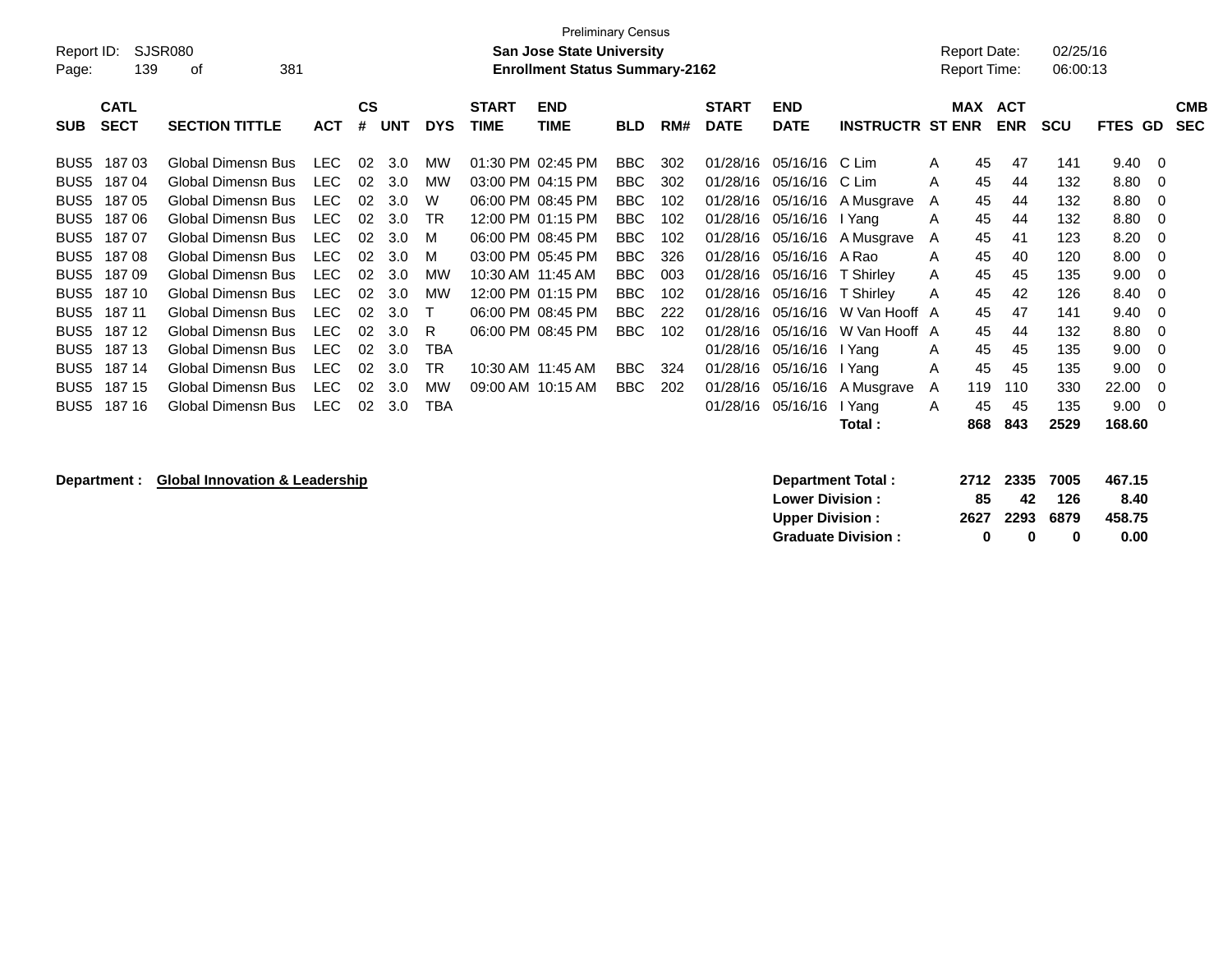| Report ID:<br>Page: | 140                        | SJSR080<br>381<br>οf                                        |            |                    |            |            |                             | <b>Preliminary Census</b><br><b>San Jose State University</b><br><b>Enrollment Status Summary-2162</b> |            |     |                             |                           |                                      |   | <b>Report Date:</b><br><b>Report Time:</b> |            | 02/25/16<br>06:00:13 |                        |                          |                          |
|---------------------|----------------------------|-------------------------------------------------------------|------------|--------------------|------------|------------|-----------------------------|--------------------------------------------------------------------------------------------------------|------------|-----|-----------------------------|---------------------------|--------------------------------------|---|--------------------------------------------|------------|----------------------|------------------------|--------------------------|--------------------------|
| <b>SUB</b>          | <b>CATL</b><br><b>SECT</b> | <b>SECTION TITTLE</b>                                       | <b>ACT</b> | $\mathsf{cs}$<br># | <b>UNT</b> | <b>DYS</b> | <b>START</b><br><b>TIME</b> | <b>END</b><br><b>TIME</b>                                                                              | <b>BLD</b> | RM# | <b>START</b><br><b>DATE</b> | <b>END</b><br><b>DATE</b> | <b>INSTRUCTR ST ENR</b>              |   | MAX ACT                                    | <b>ENR</b> | <b>SCU</b>           | <b>FTES GD</b>         |                          | <b>CMB</b><br><b>SEC</b> |
| College             |                            | <b>Business</b>                                             |            |                    |            |            |                             |                                                                                                        |            |     |                             |                           |                                      |   |                                            |            |                      |                        |                          |                          |
|                     | Department :               | <b>Organization &amp; Management</b>                        |            |                    |            |            |                             |                                                                                                        |            |     |                             |                           |                                      |   |                                            |            |                      |                        |                          |                          |
| BUS3                | 10 01                      | <b>Discover Business</b>                                    | <b>LEC</b> | 02                 | 3.0        | TR         |                             | 09:00 AM 10:15 AM                                                                                      | <b>BBC</b> | 108 |                             | 01/28/16 05/16/16         | R Kepple<br>Total:                   | A | 45<br>45                                   | 47<br>47   | 141<br>141           | $9.40 \quad 0$<br>9.40 |                          |                          |
| BUS3                | 12 01                      | <b>Money Matters</b>                                        | <b>LEC</b> | 01                 | 3.0        | TBA        |                             |                                                                                                        |            |     |                             | 01/28/16 05/16/16         | R Okumoto<br>Total:                  | A | 120<br>120                                 | 119<br>119 | 357<br>357           | 23.80 0<br>23.80       |                          |                          |
| BUS3                | 80 01                      | Legal Environment of LEC                                    |            | 03                 | 3.0        | MW         |                             | 10:30 AM 11:45 AM                                                                                      | <b>BBC</b> | 004 |                             | 01/28/16 05/16/16         | N Clinch                             | Α | 45                                         | 43         | 129                  | 8.60                   | $\overline{\phantom{0}}$ |                          |
| BUS3                | 80 02                      | Legal Environment of LEC                                    |            | 03                 | 3.0        | TR         |                             | 07:30 AM 08:45 AM                                                                                      | <b>BBC</b> | 104 |                             | 01/28/16 05/16/16         | J Dworak                             | A | 45                                         | 43         | 129                  | 8.60                   | - 0                      |                          |
| BUS3                | 80 03                      | Legal Environment of LEC                                    |            | 03                 | 3.0        | W          |                             | 06:00 PM 08:45 PM                                                                                      | <b>BBC</b> | 204 |                             | 01/28/16 05/16/16         | J Dworak                             | A | 55                                         | 54         | 162                  | 10.80                  | $\overline{0}$           |                          |
| BUS3                | 80 04                      | Legal Environment of LEC                                    |            | 03                 | 3.0        | МW         |                             | 09:00 AM 10:15 AM                                                                                      | <b>BBC</b> | 204 |                             | 01/28/16 05/16/16         | N Clinch                             | A | 120                                        | 111        | 333                  | 22.20                  | 0                        |                          |
| BUS3                | 80 05                      | Legal Environment of LEC                                    |            | 03                 | 3.0        | M          |                             | 06:00 PM 08:45 PM                                                                                      | <b>BBC</b> | 003 |                             | 01/28/16 05/16/16         | A Casey                              | Α | 45                                         | 46         | 138                  | 9.20                   | 0                        |                          |
| BUS3                | 80 06                      | Legal Environment of LEC                                    |            | 03                 | 3.0        | MW         |                             | 07:30 AM 08:45 AM                                                                                      | <b>BBC</b> | 224 |                             | 01/28/16 05/16/16         | N Clinch                             | A | 45                                         | 23         | 69                   | 4.60                   | 0                        |                          |
| BUS3                | 80 07                      | Legal Environment of LEC                                    |            | 03                 | 3.0        | TR         |                             | 09:00 AM 10:15 AM                                                                                      | <b>BBC</b> | 104 |                             | 01/28/16 05/16/16         | J Dworak                             | A | 45                                         | 44         | 132                  | 8.80                   | $\overline{\mathbf{0}}$  |                          |
|                     |                            |                                                             |            |                    |            |            |                             |                                                                                                        |            |     |                             |                           | Total:                               |   | 400                                        | 364        | 1092                 | 72.80                  |                          |                          |
| BUS3                | 149 01                     | Negotn & Cnflct Reso LEC                                    |            | 02                 | 3.0        | MW         |                             | 12:00 PM 01:15 PM                                                                                      | <b>BBC</b> | 104 |                             | 01/28/16 05/16/16         | I Yang<br>Total:                     | Α | 45<br>45                                   | 45<br>45   | 135<br>135           | $9.00 \t 0$<br>9.00    |                          |                          |
| BUS3                | 150 01                     | Fund of HR Mgmt                                             | <b>LEC</b> | 02                 | 3.0        | MW         |                             | 01:30 PM 02:45 PM                                                                                      | <b>BBC</b> | 021 |                             | 01/28/16 05/16/16         | R Partridge                          | A | 35                                         | 43         | 129                  | 8.60                   | $\overline{\phantom{0}}$ |                          |
| BUS3                | 150 02                     | Fund of HR Mgmt                                             | <b>LEC</b> | 02                 | 3.0        | TR         |                             | 12:00 PM 01:15 PM                                                                                      | <b>BBC</b> | 021 |                             | 01/28/16 05/16/16         | K Estrada                            | Α | 35                                         | 39         | 117                  | 7.80                   | $\overline{\phantom{0}}$ |                          |
| BUS3                | 150 03                     | Fund of HR Mgmt                                             | <b>LEC</b> | 02                 | 3.0        | Τ          |                             | 06:00 PM 08:45 PM                                                                                      | <b>BBC</b> | 224 |                             | 01/28/16 05/16/16         | D Fairchild                          | Α | 35                                         | 36         | 108                  | 7.20                   | $\overline{\mathbf{0}}$  |                          |
| BUS3                | 150 04                     | Fund of HR Mgmt                                             | <b>LEC</b> | 02                 | 3.0        | W          |                             | 06:00 PM 08:45 PM                                                                                      | <b>BBC</b> | 220 |                             | 01/28/16 05/16/16         | K Estrada                            | Α | 35                                         | 33         | 99                   | 6.60                   | - 0                      |                          |
|                     |                            |                                                             |            |                    |            |            |                             |                                                                                                        |            |     |                             |                           | Total:                               |   | 140                                        | 151        | 453                  | 30.20                  |                          |                          |
| BUS3                | 152 01                     | HR Info Systems                                             | SEM        | 05                 | 3.0        | TR         |                             | 10:30 AM 11:45 AM                                                                                      | <b>BBC</b> | 304 |                             | 01/28/16 05/16/16         | N Da Silva<br>Total:                 | Α | 45<br>45                                   | 39<br>39   | 117<br>117           | $7.80\ 0$<br>7.80      |                          |                          |
| BUS3                | 15301                      | Mgmt of Diversity                                           | <b>LEC</b> | 02                 | 3.0        | MW         |                             | 03:00 PM 04:15 PM                                                                                      | <b>BBC</b> | 021 |                             | 01/28/16 05/16/16         | R Partridge<br>Total:                | A | 45<br>45                                   | 29<br>29   | 87<br>87             | 5.85<br>5.85           | - 1                      |                          |
|                     | BUS3 154 01                | Wkfrce Plan Staff & LEC 02 3.0 TR 10:30 AM 11:45 AM BBC 104 |            |                    |            |            |                             |                                                                                                        |            |     |                             |                           | 01/28/16 05/16/16 M Norman<br>Total: | A | 45<br>45                                   | 46<br>46   | 138<br>138           | $9.20 \ 0$<br>9.20     |                          |                          |
|                     | BUS3 157 01                | Legal Issues in Hrm LEC 02 3.0 M                            |            |                    |            |            |                             | 06:00 PM 08:45 PM                                                                                      | BBC 104    |     |                             | 01/28/16 05/16/16 S Malos | Total:                               | A | 45<br>45                                   | 43<br>43   | 129<br>129           | $8.60 \quad 0$<br>8.60 |                          |                          |
|                     | BUS3 158 01                | Compensatn & Rewd St EC 02 3.0 R                            |            |                    |            |            |                             | 03:00 PM 05:45 PM BBC 021                                                                              |            |     |                             | 01/28/16 05/16/16 T Brown |                                      | A | 45                                         | 49         | 147                  | $9.80\ 0$              |                          |                          |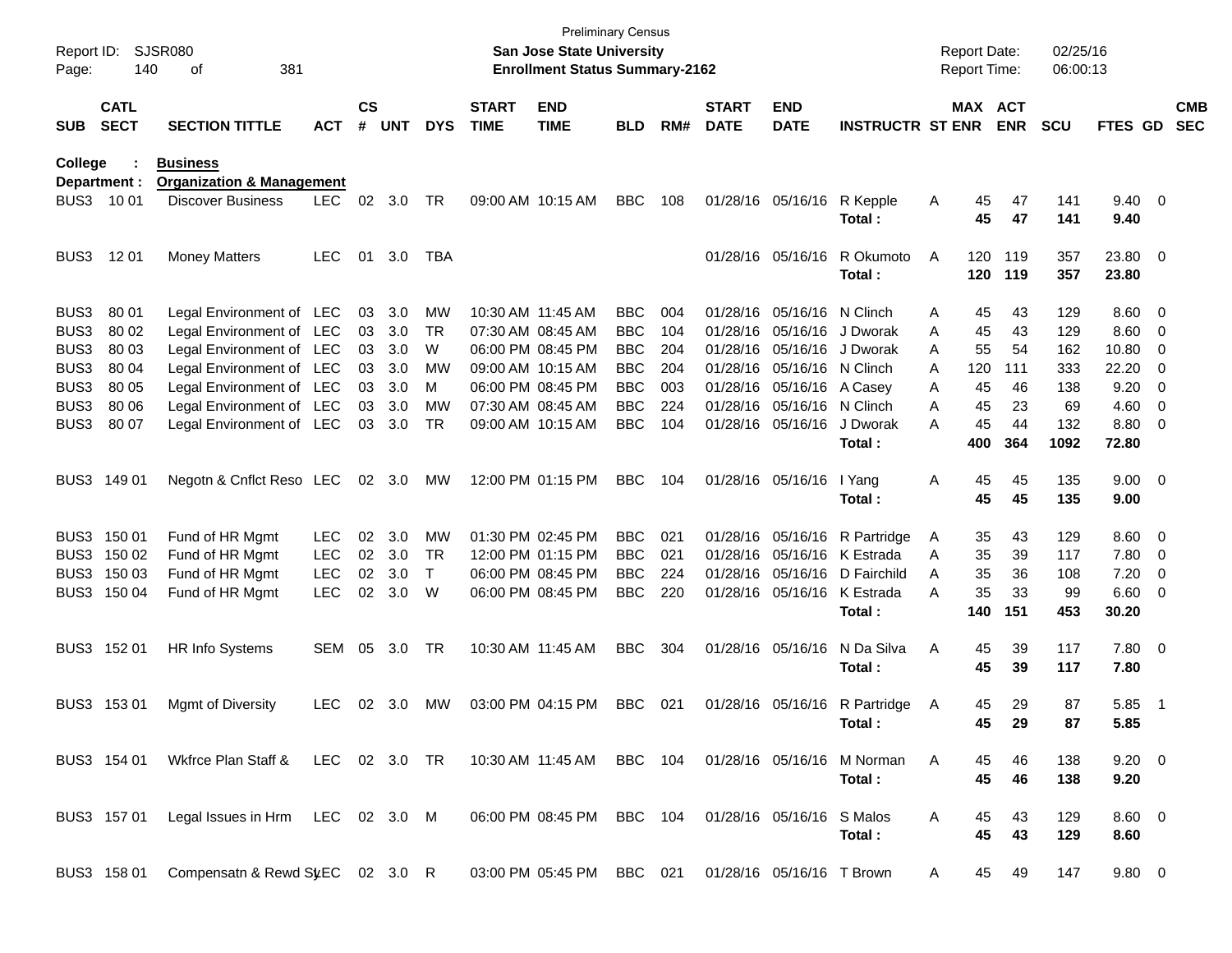| Page:      | Report ID: SJSR080<br>381<br>141<br>οf<br><b>CATL</b> |                                       |                |                    |                |              |                             | <b>Preliminary Census</b><br>San Jose State University<br><b>Enrollment Status Summary-2162</b> |            |     |                             |                             |                              |   | <b>Report Date:</b><br><b>Report Time:</b> |                       | 02/25/16<br>06:00:13 |                |                          |                          |
|------------|-------------------------------------------------------|---------------------------------------|----------------|--------------------|----------------|--------------|-----------------------------|-------------------------------------------------------------------------------------------------|------------|-----|-----------------------------|-----------------------------|------------------------------|---|--------------------------------------------|-----------------------|----------------------|----------------|--------------------------|--------------------------|
| <b>SUB</b> | <b>SECT</b>                                           | <b>SECTION TITTLE</b>                 | <b>ACT</b>     | $\mathsf{cs}$<br># | <b>UNT</b>     | <b>DYS</b>   | <b>START</b><br><b>TIME</b> | <b>END</b><br><b>TIME</b>                                                                       | <b>BLD</b> | RM# | <b>START</b><br><b>DATE</b> | <b>END</b><br><b>DATE</b>   | <b>INSTRUCTR ST ENR</b>      |   |                                            | MAX ACT<br><b>ENR</b> | <b>SCU</b>           | FTES GD        |                          | <b>CMB</b><br><b>SEC</b> |
|            |                                                       |                                       |                |                    |                |              |                             |                                                                                                 |            |     |                             |                             | Total:                       |   | 45                                         | 49                    | 147                  | 9.80           |                          |                          |
|            | BUS3 159 01                                           | Senior Sem in HRM                     | SEM            | 05                 | 3.0            | R            |                             | 06:00 PM 08:45 PM                                                                               | <b>BBC</b> | 104 |                             | 01/28/16 05/16/16           | S Malos<br>Total:            | Α | 45<br>45                                   | 44<br>44              | 132<br>132           | 8.80 0<br>8.80 |                          |                          |
|            | BUS3 160 01                                           | Fund Mgmt & Org Beh LEC               |                | 02                 | 3.0            | TR           |                             | 12:00 PM 01:15 PM                                                                               | <b>BBC</b> | 204 |                             |                             | 01/28/16 05/16/16 N Da Silva | A | 120                                        | 115                   | 345                  | 23.10 2        |                          |                          |
|            | BUS3 160 02                                           | Fund Mgmt & Org Beh LEC               |                |                    | 02 3.0         | M            |                             | 06:00 PM 08:45 PM                                                                               | <b>BBC</b> | 202 |                             |                             | 01/28/16 05/16/16 N Bussani  | A | 45                                         | 51                    | 153                  | 10.25          | $\overline{1}$           |                          |
|            | BUS3 160 03                                           | Fund Mgmt & Org Beh LEC               |                |                    | 02 3.0         | T            |                             | 06:00 PM 08:45 PM                                                                               | WSQ 109    |     |                             | 01/28/16 05/16/16 P Wells   |                              | A | 120                                        | 86                    | 258                  | 17.20 0        |                          |                          |
| BUS3       | 160 04                                                | Fund Mgmt & Org Beh LEC               |                |                    | 02 3.0         | <b>TBA</b>   |                             |                                                                                                 |            |     |                             | 01/28/16 05/16/16 A Rao     |                              | A | 45                                         | 43                    | 129                  | $8.60 \quad 0$ |                          |                          |
| BUS3       | 160 05                                                | Fund Mgmt & Org Beh LEC               |                |                    | 02 3.0         | <b>TBA</b>   |                             |                                                                                                 |            |     |                             | 01/28/16 05/16/16 A Rao     |                              | A | 45                                         | 40                    | 120                  | $8.00 \t 0$    |                          |                          |
| BUS3       | 160 06                                                | Fund Mgmt & Org Beh LEC               |                |                    | 02 3.0         | W            |                             | 06:00 PM 08:45 PM                                                                               | <b>BBC</b> | 323 |                             | 01/28/16 05/16/16 P Wells   |                              | A | 45                                         | 38                    | 114                  | $7.60 \t 0$    |                          |                          |
| BUS3       | 160 07                                                | Fund Mgmt & Org Beh LEC               |                |                    | 02 3.0         | $\mathsf{T}$ |                             | 03:00 PM 05:45 PM                                                                               | <b>BBC</b> | 104 |                             | 01/28/16 05/16/16 P Wells   |                              | A | 45                                         | 44                    | 132                  | 8.80           | $\overline{\phantom{0}}$ |                          |
|            | BUS3 160 08                                           | Fund Mgmt & Org Beh LEC               |                |                    | 02 3.0         | MW           |                             | 10:30 AM 11:45 AM                                                                               | <b>BBC</b> | 204 |                             | 01/28/16 05/16/16 R Kepple  |                              | A | 120                                        | 103                   | 309                  | 20.60 0        |                          |                          |
|            | BUS3 160 09                                           | Fund Mgmt & Org Beh LEC               |                |                    | 02 3.0         | W            |                             | 06:00 PM 08:45 PM                                                                               | <b>BBC</b> | 003 |                             | 01/28/16 05/16/16 R Blitzer |                              | A | 45                                         | 40                    | 120                  | $8.00 \t 0$    |                          |                          |
|            | BUS3 160 10                                           | Fund Mgmt & Org Beh LEC               |                | 02                 | 3.0            | W            |                             | 03:00 PM 05:45 PM                                                                               | <b>BBC</b> | 102 |                             | 01/28/16 05/16/16 E Mullen  |                              | Α | 45                                         | 26                    | 78                   | 5.20           | $\overline{\phantom{0}}$ |                          |
|            | BUS3 160 11                                           | Fund Mgmt & Org Beh LEC               |                |                    | 02 3.0         | TR           |                             | 10:30 AM 11:45 AM                                                                               | <b>BBC</b> | 320 |                             | 01/28/16 05/16/16 S Francis |                              | А | 45                                         | 47                    | 141                  | $9.40 \quad 0$ |                          |                          |
|            |                                                       |                                       |                |                    |                |              |                             |                                                                                                 |            |     |                             |                             | Total:                       |   | 720                                        | 633                   | 1899                 | 126.75         |                          |                          |
|            |                                                       | BUS3 161A 01 Applied Org Behavr       | <b>SEM</b>     | 05                 | 3.0            | Τ            |                             | 03:00 PM 05:45 PM                                                                               | <b>BBC</b> | 323 |                             | 01/28/16 05/16/16 R Pollard |                              | A | 45                                         | 29                    | 87                   | 5.80 0         |                          |                          |
| BUS3       |                                                       | 161A 02 Applied Org Behavr            | <b>SEM</b>     | 05                 | 3.0            | M            |                             | 06:00 PM 08:45 PM                                                                               | <b>BBC</b> | 220 |                             | 01/28/16 05/16/16 R Pollard |                              | A | 45                                         | 14                    | 42                   | $2.80 \t 0$    |                          |                          |
| BUS3.      |                                                       | 161A 03 Applied Org Behavr            | SEM            | 05                 | 3.0            | MW           |                             | 12:00 PM 01:15 PM                                                                               | <b>BBC</b> | 021 |                             | 01/28/16 05/16/16           | A Musgrave                   | A | 45                                         | 29                    | 87                   | 5.80 0         |                          |                          |
|            |                                                       |                                       |                |                    |                |              |                             |                                                                                                 |            |     |                             |                             | Total:                       |   | 135                                        | 72                    | 216                  | 14.40          |                          |                          |
|            |                                                       | BUS3 161B 01 Org Theory, Design & LEC |                |                    | $02 \quad 3.0$ | R            |                             | 06:00 PM 08:45 PM                                                                               | <b>BBC</b> | 106 |                             | 01/28/16 05/16/16 R Pollard |                              | A | 45                                         | 48                    | 144                  | 9.60 0         |                          |                          |
| BUS3       |                                                       | 161B 02 Org Theory, Design & LEC      |                |                    | 02 3.0         | <b>MW</b>    |                             | 10:30 AM 11:45 AM                                                                               | <b>BBC</b> | 220 |                             | 01/28/16 05/16/16 T Altura  |                              | Α | 45                                         | 45                    | 135                  | $9.00 \t 0$    |                          |                          |
|            |                                                       | BUS3 161B 03 Org Theory, Design & LEC |                |                    | 02 3.0         | <b>MW</b>    |                             | 12:00 PM 01:15 PM                                                                               | <b>BBC</b> | 220 |                             | 01/28/16 05/16/16 T Altura  |                              | Α | 45                                         | 46                    | 138                  | $9.20 \ 0$     |                          |                          |
|            |                                                       |                                       |                |                    |                |              |                             |                                                                                                 |            |     |                             |                             | Total :                      |   | 135                                        | 139                   | 417                  | 27.80          |                          |                          |
|            | BUS3 166 01                                           | Bus, Govt, Society                    | <b>LEC</b>     | 02                 | 3.0            | TBA          |                             |                                                                                                 |            |     |                             | 01/28/16 05/16/16           | <b>R</b> Stross              | A | 45                                         | 40                    | 120                  | $8.00 \t 0$    |                          |                          |
|            | BUS3 166 02                                           | Bus, Govt, Society                    | <b>LEC</b>     |                    | 02 3.0         | TBA          |                             |                                                                                                 |            |     |                             | 01/28/16 05/16/16 R Stross  |                              | Α | 45                                         | 32                    | 96                   | 6.45           | $\blacksquare$           |                          |
|            | BUS3 166 03                                           | Bus, Govt, Society                    | <b>LEC</b>     |                    | 02 3.0         | MW           |                             | 10:30 AM 11:45 AM                                                                               | BBC 104    |     |                             | 01/28/16 05/16/16 R Stross  |                              | Α | 45                                         | 21                    | 63                   | 4.20           | - 0                      |                          |
|            |                                                       | BUS3 166 04 Bus, Govt, Society        |                |                    |                |              |                             | LEC 02 3.0 MW 01:30 PM 02:45 PM BBC 107                                                         |            |     |                             | 01/28/16 05/16/16 R Roman   |                              | A | 45                                         | 37                    | 111                  | $7.40 \quad 0$ |                          |                          |
|            |                                                       |                                       |                |                    |                |              |                             |                                                                                                 |            |     |                             |                             | Total:                       |   |                                            | 180 130               | 390                  | 26.05          |                          |                          |
|            |                                                       | BUS3 180D 01 Indiv St Org Mgmt        | SUP            |                    | 36 3.0         | TBA          |                             |                                                                                                 |            |     |                             | 01/28/16 05/16/16           |                              | Α | 0                                          | 0                     | 0                    | $0.00 \t 0$    |                          |                          |
|            |                                                       | BUS3 180D 02 Indiv St Org Mgmt        | <b>SUP</b>     |                    | 36 1.0         | TBA          |                             |                                                                                                 |            |     |                             | 01/28/16 05/16/16 C Wang    |                              | A | 10                                         | 1                     | 1                    | $0.07 \quad 0$ |                          |                          |
|            |                                                       | BUS3 180D 03 Indiv St Org Mgmt        | <b>SUP</b>     |                    | 36 1.0         | TBA          |                             |                                                                                                 |            |     |                             | 01/28/16 05/16/16 S Rodan   |                              | Α | 10                                         | 0                     | 0                    | $0.00 \t 0$    |                          |                          |
|            |                                                       | BUS3 180D 04 Indiv St Org Mgmt        | <b>SUP</b>     |                    | 36 1.0         | TBA          |                             |                                                                                                 |            |     |                             | 01/28/16 05/16/16 M Virick  |                              | Α | 10                                         | 0                     | 0                    | $0.00 \t 0$    |                          |                          |
|            |                                                       | BUS3 180D 05 Indiv St Org Mgmt        | SUP 36 1.0 TBA |                    |                |              |                             |                                                                                                 |            |     |                             | 01/28/16 05/16/16 M Virick  |                              | A | 10                                         | 0                     | 0                    | $0.00 \t 0$    |                          |                          |
|            |                                                       |                                       |                |                    |                |              |                             |                                                                                                 |            |     |                             |                             |                              |   |                                            |                       |                      |                |                          |                          |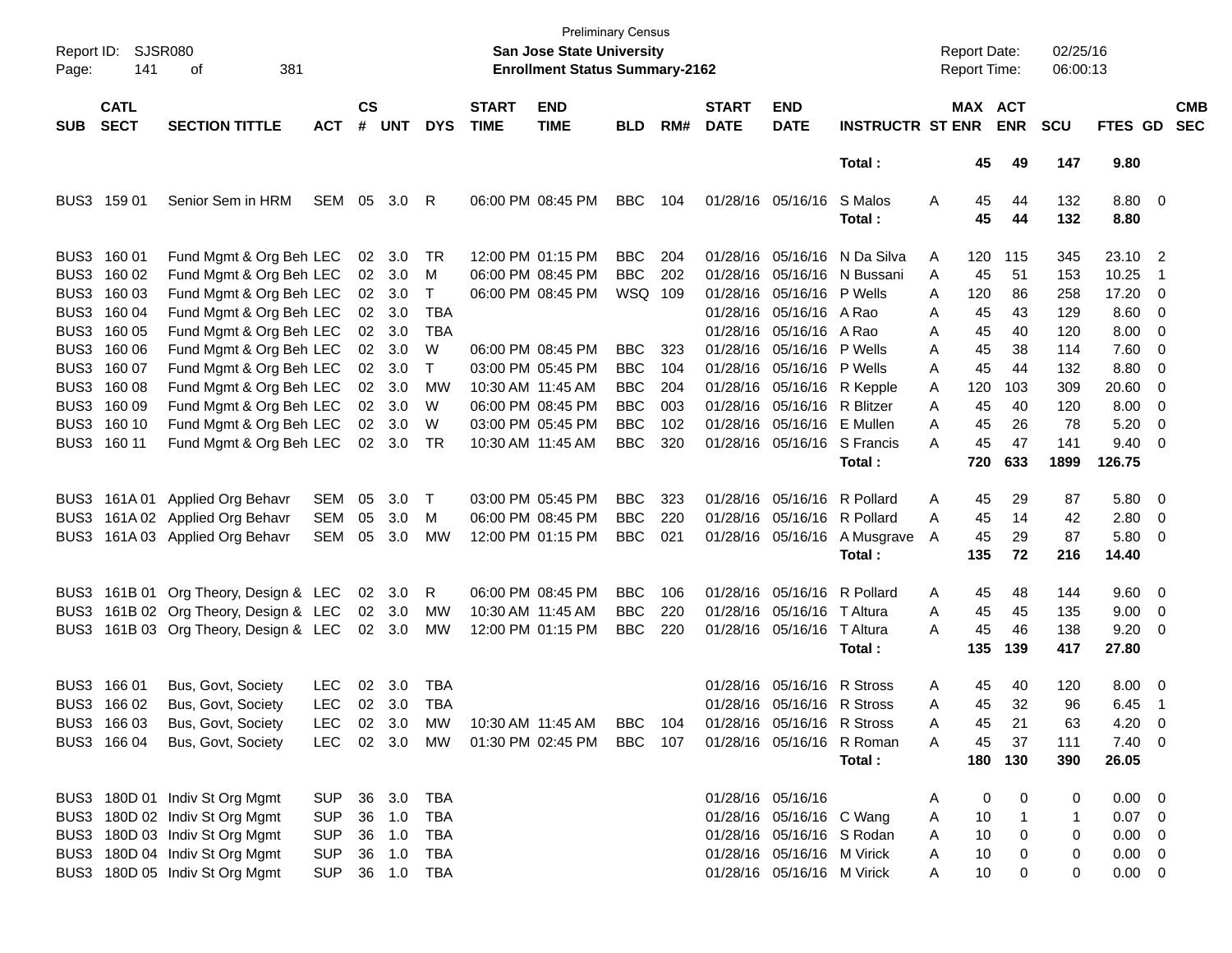|                  |             |                           |            |               |            |              |              | <b>Preliminary Census</b>             |            |     |              |             |                         |   |                     |             |             |             |             |            |
|------------------|-------------|---------------------------|------------|---------------|------------|--------------|--------------|---------------------------------------|------------|-----|--------------|-------------|-------------------------|---|---------------------|-------------|-------------|-------------|-------------|------------|
| Report ID:       | SJSR080     |                           |            |               |            |              |              | <b>San Jose State University</b>      |            |     |              |             |                         |   | <b>Report Date:</b> |             | 02/25/16    |             |             |            |
| Page:            | 142         | 381<br>οf                 |            |               |            |              |              | <b>Enrollment Status Summary-2162</b> |            |     |              |             |                         |   | <b>Report Time:</b> |             | 06:00:13    |             |             |            |
|                  |             |                           |            |               |            |              |              |                                       |            |     |              |             |                         |   |                     |             |             |             |             |            |
|                  | <b>CATL</b> |                           |            | $\mathsf{cs}$ |            |              | <b>START</b> | <b>END</b>                            |            |     | <b>START</b> | <b>END</b>  |                         |   | MAX                 | <b>ACT</b>  |             |             |             | <b>CMB</b> |
| <b>SUB</b>       | <b>SECT</b> | <b>SECTION TITTLE</b>     | <b>ACT</b> | #             | <b>UNT</b> | <b>DYS</b>   | <b>TIME</b>  | <b>TIME</b>                           | <b>BLD</b> | RM# | <b>DATE</b>  | <b>DATE</b> | <b>INSTRUCTR ST ENR</b> |   |                     | <b>ENR</b>  | SCU         | <b>FTES</b> | <b>GD</b>   | <b>SEC</b> |
| BUS3             |             | 180D 06 Indiv St Org Mgmt | <b>SUP</b> | 36            | 3.0        | <b>TBA</b>   |              |                                       |            |     | 01/28/16     | 05/16/16    | <b>M</b> Virick         | Α | 10                  | 0           | 0           | 0.00        | 0           |            |
| BUS3             |             | 180D 07 Indiv St Org Mgmt | <b>SUP</b> | 36            | 3.0        | <b>TBA</b>   |              |                                       |            |     | 01/28/16     | 05/16/16    | S Rodan                 | Α | 10                  | 5           | 15          | 1.00        | $\mathbf 0$ |            |
| BUS3             |             | 180D 08 Indiv St Org Mgmt | <b>SUP</b> | 36            | 2.0        | <b>TBA</b>   |              |                                       |            |     | 01/28/16     | 05/16/16    | M Virick                | A | 5                   | $\mathbf 0$ | $\mathbf 0$ | 0.00        | 0           |            |
|                  |             |                           |            |               |            |              |              |                                       |            |     |              |             | Total :                 |   | 65                  | 6           | 16          | 1.07        |             |            |
|                  |             |                           |            |               |            |              |              |                                       |            |     |              |             |                         |   |                     |             |             |             |             |            |
| BUS <sub>3</sub> | 18901       | <b>Strategic Mgmt</b>     | <b>SEM</b> | 05            | 3.0        | $\mathsf{T}$ |              | 06:00 PM 08:45 PM                     | <b>BBC</b> | 130 | 01/28/16     | 05/16/16    | R Wood                  | Α | 35                  | 29          | 87          | 5.80        | $\mathbf 0$ |            |
| BUS3             | 18902       | <b>Strategic Mgmt</b>     | SEM        | 05            | 3.0        | <b>TR</b>    |              | 01:30 PM 02:45 PM                     | <b>BBC</b> | 302 | 01/28/16     | 05/16/16    | W Fruin                 | Α | 35                  | 36          | 108         | 7.20        | $\mathbf 0$ |            |
| BUS3             | 18903       | <b>Strategic Mgmt</b>     | <b>SEM</b> | 05            | 3.0        | <b>TR</b>    |              | 03:00 PM 04:15 PM                     | <b>BBC</b> | 202 | 01/28/16     | 05/16/16    | R Wood                  | Α | 35                  | 34          | 102         | 6.80        | 0           |            |
| BUS3             | 18904       | <b>Strategic Mgmt</b>     | <b>SEM</b> | 05            | 3.0        | MW           |              | 12:00 PM 01:15 PM                     | <b>BBC</b> | 105 | 01/28/16     | 05/16/16    | R Roman                 | A | 35                  | 34          | 102         | 6.80        | $\mathbf 0$ |            |
| BUS3             | 18905       | <b>Strategic Mgmt</b>     | <b>SEM</b> | 05            | 3.0        | W            |              | 06:00 PM 08:45 PM                     | <b>BBC</b> | 130 | 01/28/16     | 05/16/16    | R Wood                  | A | 35                  | 36          | 108         | 7.20        | $\mathbf 0$ |            |
| BUS <sub>3</sub> | 18906       | <b>Strategic Mgmt</b>     | <b>SEM</b> | 05            | 3.0        | TR           |              | 12:00 PM 01:15 PM                     | <b>BBC</b> | 104 | 01/28/16     | 05/16/16    | C Wang                  | Α | 35                  | 36          | 108         | 7.20        | 0           |            |
| BUS3             | 189 07      | <b>Strategic Mgmt</b>     | <b>SEM</b> | 05            | 3.0        | R            |              | 06:00 PM 08:45 PM                     | <b>BBC</b> | 003 | 01/28/16     | 05/16/16    | G Radine                | Α | 35                  | 30          | 90          | 6.00        | 0           |            |
| BUS3             | 18908       | <b>Strategic Mgmt</b>     | <b>SEM</b> | 05            | 3.0        | R            |              | 06:00 PM 08:45 PM                     | <b>BBC</b> | 130 | 01/28/16     | 05/16/16    | L Gee                   | A | 35                  | 31          | 93          | 6.20        | 0           |            |
| BUS3             | 18909       | <b>Strategic Mgmt</b>     | SEM        | 05            | 3.0        | МW           |              | 03:00 PM 04:15 PM                     | BBC        | 104 | 01/28/16     | 05/16/16    | T Shirley               | A | 35                  | 33          | 99          | 6.60        | 0           |            |
| BUS3             | 189 10      | <b>Strategic Mgmt</b>     | <b>SEM</b> | 05            | 3.0        | TR           |              | 12:00 PM 01:15 PM                     | <b>BBC</b> | 302 | 01/28/16     | 05/16/16    | G Mathur                | Α | 35                  | 28          | 84          | 5.60        | 0           |            |
| BUS3             | 189 11      | <b>Strategic Mgmt</b>     | <b>SEM</b> | 05            | 3.0        | W            |              | 06:00 PM 08:45 PM                     | <b>BBC</b> | 104 | 01/28/16     | 05/16/16    | K Chandy                | A | 35                  | 23          | 69          | 4.60        | 0           |            |
| BUS3             | 189 12      | <b>Strategic Mgmt</b>     | <b>SEM</b> | 05            | 3.0        | F            |              | 09:30 AM 12:15 PM                     | <b>BBC</b> | 220 | 01/28/16     | 05/16/16    | L Gee                   | Α | 35                  | 30          | 90          | 6.00        | 0           |            |
| BUS <sub>3</sub> | 189 13      | <b>Strategic Mgmt</b>     | <b>SEM</b> | 05            | 3.0        | <b>TR</b>    |              | 01:30 PM 02:45 PM                     | <b>BBC</b> | 104 | 01/28/16     | 05/16/16    | C Wang                  | A | 35                  | 35          | 105         | 7.00        | $\Omega$    |            |
| BUS3             | 189 14      | <b>Strategic Mgmt</b>     | <b>SEM</b> | 05            | 3.0        | M            |              | 06:00 PM 08:45 PM                     | <b>BBC</b> | 130 | 01/28/16     | 05/16/16    | Y No                    | Α | 35                  | 29          | 87          | 5.80        | 0           |            |
| BUS3             | 189 15      | <b>Strategic Mgmt</b>     | <b>SEM</b> | 05            | 3.0        | MW           |              | 10:30 AM 11:45 AM                     | <b>BBC</b> | 302 | 01/28/16     | 05/16/16    | <b>G</b> Lester         | Α | 35                  | 35          | 105         | 7.00        | $\mathbf 0$ |            |
| BUS3             | 189 16      | <b>Strategic Mgmt</b>     | <b>SEM</b> | 05            | 3.0        | <b>MW</b>    |              | 12:00 PM 01:15 PM                     | <b>BBC</b> | 302 | 01/28/16     | 05/16/16    | <b>G</b> Lester         | Α | 35                  | 35          | 105         | 7.00        | 0           |            |
| BUS3             | 189 17      | <b>Strategic Mgmt</b>     | <b>SEM</b> | 05            | 3.0        | <b>TR</b>    |              | 09:00 AM 10:15 AM                     | <b>BBC</b> | 302 | 01/28/16     | 05/16/16    | <b>G</b> Mathur         | Α | 35                  | 34          | 102         | 6.80        | 0           |            |
| BUS <sub>3</sub> | 189 18      | <b>Strategic Mgmt</b>     | <b>SEM</b> | 05            | 3.0        | MW           |              | 09:00 AM 10:15 AM                     | <b>BBC</b> | 220 | 01/28/16     | 05/16/16    | R Roman                 | Α | 35                  | 35          | 105         | 7.00        | $\mathbf 0$ |            |
| BUS3             | 189 19      | <b>Strategic Mgmt</b>     | <b>SEM</b> | 05            | 3.0        | $\mathsf{T}$ |              | 06:00 PM 08:45 PM                     | <b>BBC</b> | 003 | 01/28/16     | 05/16/16    | M Kayhan                | Α | 35                  | 29          | 87          | 5.80        | $\mathbf 0$ |            |
| BUS <sub>3</sub> | 189 20      | <b>Strategic Mgmt</b>     | <b>SEM</b> | 05            | 3.0        | <b>MW</b>    |              | 01:30 PM 02:45 PM                     | <b>BBC</b> | 220 | 01/28/16     | 05/16/16    | T Shirley               | Α | 35                  | 34          | 102         | 6.80        | 0           |            |
| BUS3             | 189 21      | <b>Strategic Mgmt</b>     | <b>SEM</b> | 05            | 3.0        | м            |              | 06:00 PM 08:45 PM                     | <b>CL</b>  | 226 | 01/28/16     | 05/16/16    | K Chandy                | Α | 35                  | 19          | 57          | 3.80        | 0           |            |
| BUS3             | 189 22      | <b>Strategic Mgmt</b>     | <b>SEM</b> | 05            | 3.0        | TR           |              | 04:30 PM 05:45 PM                     | CL.        | 225 | 01/28/16     | 05/16/16    | Y No                    | Α | 35                  | 27          | 81          | 5.40        | 0           |            |
| BUS3             | 189 23      | <b>Strategic Mgmt</b>     | <b>SEM</b> | 05            | 3.0        | <b>TR</b>    |              | 03:00 PM 04:15 PM                     | <b>BBC</b> | 004 | 01/28/16     | 05/16/16    | M Kayhan                | A | 35                  | 11          | 33          | 2.20        | 0           |            |
| BUS3             | 189 24      | <b>Strategic Mgmt</b>     | SEM        | 05            | 3.0        | MW           |              | 03:00 PM 04:15 PM                     | <b>BBC</b> | 105 | 01/28/16     | 05/16/16    | G Radine                | Α | 35                  | 23          | 69          | 4.60        | 0           |            |
| BUS3             | 189 25      | <b>Strategic Mgmt</b>     | <b>SEM</b> | 05            | 3.0        | F            |              | 01:00 PM 03:45 PM                     | <b>BBC</b> | 201 | 01/28/16     | 05/16/16    | L Gee                   | Α | 35                  | 13          | 39          | 2.60        | 0           |            |
| BUS3             | 189 26      | <b>Strategic Mgmt</b>     | <b>SEM</b> | 05            | 3.0        | <b>TR</b>    |              | 03:00 PM 04:15 PM                     | <b>BBC</b> | 302 | 01/28/16     | 05/16/16    | W Fruin                 | A | 35                  | 26          | 78          | 5.20        | $\Omega$    |            |
|                  |             |                           |            |               |            |              |              |                                       |            |     |              |             | Total :                 |   | 910                 | 765         | 2295        | 153.00      |             |            |

**Department : Organization & Management** 

| Department Total:         |     | 3165 2721 8161 |          | - 544.32 |
|---------------------------|-----|----------------|----------|----------|
| <b>Lower Division:</b>    | 565 |                | 530 1590 | 106.00   |
| <b>Upper Division:</b>    |     | 2600 2191 6571 |          | 438.32   |
| <b>Graduate Division:</b> | 0   | n              | o        | 0.00     |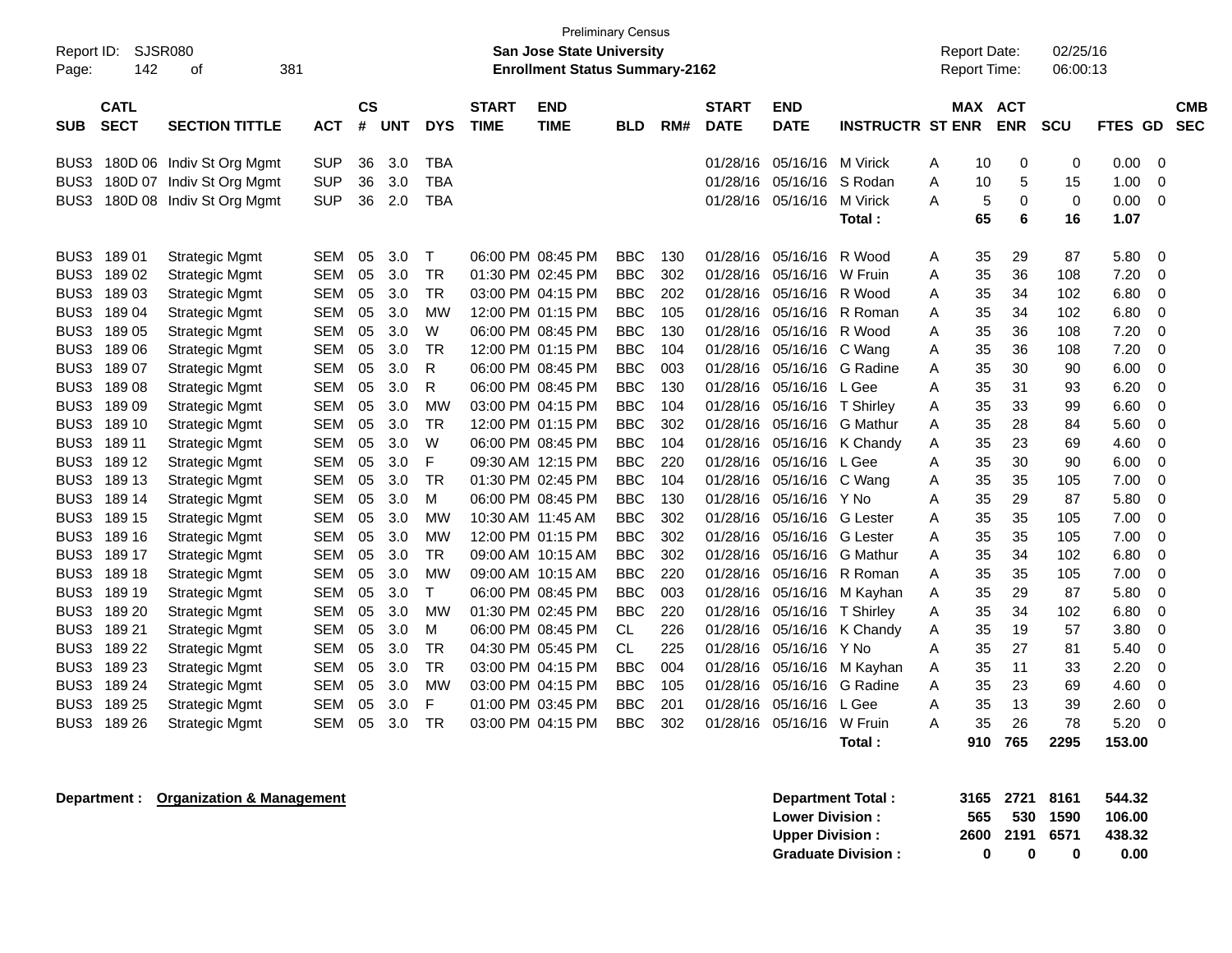| Page:          | Report ID: SJSR080<br>143  | 381<br>οf                             |            |                             |            |            |                             | San Jose State University<br><b>Enrollment Status Summary-2162</b> | <b>Preliminary Census</b> |     |                             |                             |                                  | <b>Report Date:</b><br><b>Report Time:</b> |            | 02/25/16<br>06:00:13 |                |                          |                          |
|----------------|----------------------------|---------------------------------------|------------|-----------------------------|------------|------------|-----------------------------|--------------------------------------------------------------------|---------------------------|-----|-----------------------------|-----------------------------|----------------------------------|--------------------------------------------|------------|----------------------|----------------|--------------------------|--------------------------|
| <b>SUB</b>     | <b>CATL</b><br><b>SECT</b> | <b>SECTION TITTLE</b>                 | <b>ACT</b> | $\mathsf{cs}$<br>$\pmb{\#}$ | <b>UNT</b> | <b>DYS</b> | <b>START</b><br><b>TIME</b> | <b>END</b><br><b>TIME</b>                                          | <b>BLD</b>                | RM# | <b>START</b><br><b>DATE</b> | <b>END</b><br><b>DATE</b>   | <b>INSTRUCTR ST ENR</b>          | MAX ACT                                    | <b>ENR</b> | <b>SCU</b>           | FTES GD        |                          | <b>CMB</b><br><b>SEC</b> |
| <b>College</b> |                            | <b>Business</b>                       |            |                             |            |            |                             |                                                                    |                           |     |                             |                             |                                  |                                            |            |                      |                |                          |                          |
| Department :   |                            | <b>Management Information Systems</b> |            |                             |            |            |                             |                                                                    |                           |     |                             |                             |                                  |                                            |            |                      |                |                          |                          |
| BUS4           | 91L01                      | Comp Tools for Bus                    | LEC.       | 01                          | 1.0        | $\top$     |                             | 06:00 PM 07:15 PM                                                  | <b>BBC</b>                | 305 |                             | 02/16/16 04/26/16 P Kwan    |                                  | 45<br>Α                                    | 42         | 42                   | 2.80 0         |                          |                          |
| BUS4           | 91L02                      | Comp Tools for Bus                    | <b>LEC</b> | 01                          | 1.0        | $\top$     |                             | 07:30 PM 08:45 PM                                                  | <b>BBC</b>                | 305 |                             | 02/16/16 04/26/16 P Kwan    |                                  | 45<br>A                                    | 44         | 44                   | $2.93$ 0       |                          |                          |
| BUS4           | 91L03                      | Comp Tools for Bus                    | <b>LEC</b> | 01                          | 1.0        | M          |                             | 01:30 PM 02:45 PM                                                  | <b>BBC</b>                | 304 |                             | 02/15/16 04/25/16           | M Splane                         | 45<br>A                                    | 46         | 46                   | $3.07$ 0       |                          |                          |
| BUS4           | 91L04                      | Comp Tools for Bus                    | <b>LEC</b> | 01                          | 1.0        | M          |                             | 03:00 PM 04:15 PM                                                  | <b>BBC</b>                | 304 |                             | 02/15/16 04/25/16           | M Splane                         | 45<br>Α                                    | 45         | 45                   | $3.00 \ 0$     |                          |                          |
| BUS4           | 91L05                      | Comp Tools for Bus                    | <b>LEC</b> | 01                          | 1.0        | $\top$     |                             | 01:30 PM 02:45 PM                                                  | <b>BBC</b>                | 304 |                             | 02/16/16 04/26/16           | M Splane                         | 45<br>Α                                    | 47         | 47                   | $3.13 \quad 0$ |                          |                          |
| BUS4           | 91L06                      | Comp Tools for Bus                    | <b>LEC</b> | 01                          | 1.0        | $\top$     |                             | 03:00 PM 04:15 PM                                                  | <b>BBC</b>                | 304 |                             | 02/16/16 04/26/16           | M Splane                         | 45<br>Α                                    | 45         | 45                   | 3.00           | $\overline{\phantom{0}}$ |                          |
| BUS4           | 91L 07                     | Comp Tools for Bus                    | <b>LEC</b> | 01                          | 1.0        | W          |                             | 01:30 PM 02:45 PM                                                  | <b>BBC</b>                | 304 |                             | 02/17/16 04/27/16           | M Splane                         | 45<br>Α                                    | 44         | 44                   | 2.93           | $\overline{\phantom{0}}$ |                          |
| BUS4           | 91L08                      | Comp Tools for Bus                    | <b>LEC</b> | 01                          | 1.0        | W          |                             | 03:00 PM 04:15 PM                                                  | <b>BBC</b>                | 304 |                             | 02/17/16 04/27/16           | M Splane                         | 45<br>Α                                    | 45         | 45                   | 3.00           | $\overline{\phantom{0}}$ |                          |
| BUS4           | 91L09                      | Comp Tools for Bus                    | <b>LEC</b> | 01                          | 1.0        | R          |                             | 01:30 PM 02:45 PM                                                  | <b>BBC</b>                | 304 |                             | 02/18/16 04/28/16           | M Splane                         | 45<br>A                                    | 46         | 46                   | $3.07$ 0       |                          |                          |
| BUS4           | 91L 10                     | Comp Tools for Bus                    | <b>LEC</b> | 01                          | 1.0        | R          |                             | 03:00 PM 04:15 PM                                                  | <b>BBC</b>                | 304 |                             | 02/18/16 04/28/16           | M Splane                         | 45<br>A                                    | 46         | 46                   | $3.07$ 0       |                          |                          |
|                |                            |                                       |            |                             |            |            |                             |                                                                    |                           |     |                             |                             | Total :                          | 450                                        | 450        | 450                  | 30.00          |                          |                          |
| BUS4           | 92 01                      | Intro Bus Prog                        | <b>SEM</b> | 04                          | 3.0        | MW         |                             | 09:00 AM 10:15 AM                                                  | <b>BBC</b>                | 305 |                             | 01/28/16 05/16/16           | D Nehoran                        | 45<br>A                                    | 46         | 138                  | $9.20 \ 0$     |                          |                          |
| BUS4           | 92 02                      | Intro Bus Prog                        | <b>SEM</b> | 04                          | 3.0        | MW         |                             | 10:30 AM 11:45 AM                                                  | <b>BBC</b>                | 305 |                             | 01/28/16 05/16/16           | D Nehoran                        | 45<br>A                                    | 46         | 138                  | $9.20 \ 0$     |                          |                          |
|                |                            |                                       |            |                             |            |            |                             |                                                                    |                           |     |                             |                             | Total:                           | 90                                         | 92         | 276                  | 18.40          |                          |                          |
|                |                            |                                       |            |                             |            |            |                             |                                                                    |                           |     |                             |                             |                                  |                                            |            |                      |                |                          |                          |
|                | BUS4 110A01                | Fund Mgmt Info Sys                    | <b>SEM</b> | 04                          | 3.0        | TR         |                             | 09:00 AM 10:15 AM                                                  | <b>BBC</b>                | 305 |                             | 01/28/16 05/16/16           | L Albert                         | 45<br>A                                    | 36         | 108                  | 7.25           | $\overline{\phantom{1}}$ |                          |
|                |                            | BUS4 110A 02 Fund Mgmt Info Sys       | <b>SEM</b> | 04                          | 3.0        | TR         |                             | 10:30 AM 11:45 AM                                                  | <b>BBC</b>                | 305 |                             | 01/28/16 05/16/16           | L Albert                         | 45<br>A                                    | 43         | 129                  | $8.60$ 0       |                          |                          |
|                |                            | BUS4 110A 03 Fund Mgmt Info Sys       | <b>SEM</b> | 04                          | 3.0        | TR         |                             | 01:30 PM 02:45 PM                                                  | <b>BBC</b>                | 305 |                             | 01/28/16 05/16/16           | L Albert                         | 45<br>A                                    | 47         | 141                  | $9.40 \quad 0$ |                          |                          |
|                |                            |                                       |            |                             |            |            |                             |                                                                    |                           |     |                             |                             | Total :                          | 135                                        | 126        | 378                  | 25.25          |                          |                          |
|                |                            |                                       |            |                             |            |            |                             |                                                                    |                           |     |                             |                             |                                  |                                            |            |                      |                |                          |                          |
|                | BUS4 110B 01               | Sys Analysis & Desig                  | SEM        | 04                          | 3.0        | <b>MW</b>  |                             | 09:00 AM 10:15 AM                                                  | <b>BBC</b>                | 103 |                             | 01/28/16 05/16/16           | R Burkhard                       | A<br>45                                    | 23         | 69                   | $4.60$ 0       |                          |                          |
|                |                            | BUS4 110B 02 Sys Analysis & Desig     | SEM        | 04                          | 3.0        | <b>MW</b>  |                             | 10:30 AM 11:45 AM                                                  | <b>BBC</b>                | 103 |                             | 01/28/16 05/16/16           | R Burkhard                       | 45<br>A                                    | 40         | 120                  | $8.00 \t 0$    |                          |                          |
| BUS4           |                            | 110B 03 Sys Analysis & Desig          | SEM        | 04                          | 3.0        | Т          |                             | 03:00 PM 05:45 PM                                                  | <b>BBC</b>                | 320 |                             | 01/28/16 05/16/16           | R Burkhard                       | A<br>45                                    | 26         | 78                   | $5.20 \t 0$    |                          |                          |
|                |                            |                                       |            |                             |            |            |                             |                                                                    |                           |     |                             |                             | Total :                          | 135                                        | 89         | 267                  | 17.80          |                          |                          |
|                |                            |                                       |            |                             |            |            |                             |                                                                    |                           |     |                             |                             |                                  |                                            |            |                      |                |                          |                          |
| BUS4 111 01    |                            | Networking & Data Co SEM              |            | 04                          | 3.0        | <b>MW</b>  |                             | 12:00 PM 01:15 PM                                                  | <b>BBC</b>                | 103 |                             | 01/28/16 05/16/16 S Dhar    |                                  | 45<br>Α                                    | 44         | 132                  | 8.80 0         |                          |                          |
|                | BUS4 111 02                | Networking & Data Co SEM 04 3.0       |            |                             |            | M          |                             | 03:00 PM 05:45 PM                                                  | <b>BBC</b>                | 320 |                             | 01/28/16 05/16/16 S Dhar    |                                  | 45<br>A                                    | 31         | 93                   | 6.20           | $\overline{\phantom{0}}$ |                          |
|                | BUS4 111 03                | Networking & Data Co SEM 04 3.0 T     |            |                             |            |            |                             | 03:00 PM 05:45 PM                                                  | <b>BBC</b>                | 106 |                             | 01/28/16 05/16/16 R Sridar  |                                  | 45<br>Α                                    | 43         | 129                  | 8.60           | $\overline{\phantom{0}}$ |                          |
|                |                            |                                       |            |                             |            |            |                             |                                                                    |                           |     |                             |                             | Total:                           |                                            | 135 118    | 354                  | 23.60          |                          |                          |
|                |                            |                                       |            |                             |            |            |                             |                                                                    |                           |     |                             |                             |                                  |                                            |            |                      |                |                          |                          |
|                | BUS4 112 01                | Database ManagementSEM 04 3.0 TR      |            |                             |            |            |                             | 03:00 PM 04:15 PM                                                  | BBC                       | 103 |                             | 01/28/16 05/16/16 A Shirani |                                  | 45<br>A                                    | 45         | 135                  | $9.00 \t 0$    |                          |                          |
|                | BUS4 112 02                | Database ManagementSEM                |            |                             | 04 3.0     | $\top$     |                             | 06:00 PM 08:45 PM                                                  | <b>BBC</b>                | 320 |                             | 01/28/16 05/16/16 A Shirani |                                  | 45<br>A                                    | 46         | 138                  | $9.20 \ 0$     |                          |                          |
|                | BUS4 112 03                | Database ManagementSEM 04 3.0 MW      |            |                             |            |            |                             | 12:00 PM 01:15 PM                                                  | <b>BBC</b>                | 304 |                             |                             | 01/28/16 05/16/16 S Venkatsubr A | 45                                         | 46         | 138                  | $9.20 \ 0$     |                          |                          |
|                |                            |                                       |            |                             |            |            |                             |                                                                    |                           |     |                             |                             | Total:                           | 135                                        | 137        | 411                  | 27.40          |                          |                          |
|                | BUS4 115 01                | Advanced Ntwrkng & DSEM 04 3.0 W      |            |                             |            |            |                             | 03:00 PM 05:45 PM                                                  | BBC 320                   |     |                             | 01/28/16 05/16/16 S Dhar    |                                  | 45<br>A                                    | 41         | 123                  | 8.20 0         |                          |                          |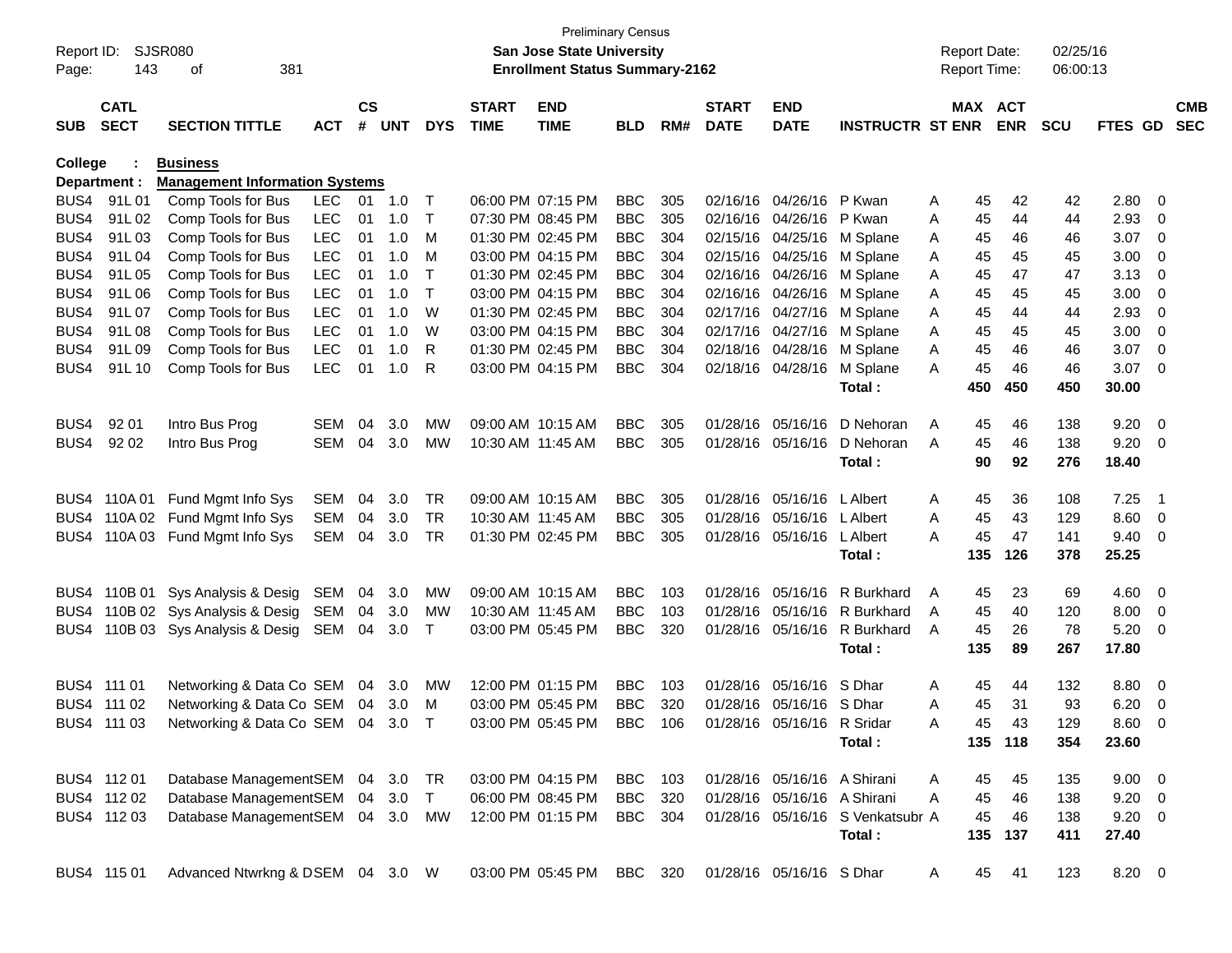| Page:      | Report ID: SJSR080<br>144  | 381<br>οf                            |            |                    |            |            |                             | <b>Preliminary Census</b><br>San Jose State University<br><b>Enrollment Status Summary-2162</b> |            |     |                             |                            |                                  | <b>Report Date:</b><br><b>Report Time:</b> |                       | 02/25/16<br>06:00:13 |                     |                          |                          |
|------------|----------------------------|--------------------------------------|------------|--------------------|------------|------------|-----------------------------|-------------------------------------------------------------------------------------------------|------------|-----|-----------------------------|----------------------------|----------------------------------|--------------------------------------------|-----------------------|----------------------|---------------------|--------------------------|--------------------------|
| <b>SUB</b> | <b>CATL</b><br><b>SECT</b> | <b>SECTION TITTLE</b>                | <b>ACT</b> | $\mathsf{cs}$<br># | <b>UNT</b> | <b>DYS</b> | <b>START</b><br><b>TIME</b> | <b>END</b><br><b>TIME</b>                                                                       | <b>BLD</b> | RM# | <b>START</b><br><b>DATE</b> | <b>END</b><br><b>DATE</b>  | <b>INSTRUCTR ST ENR</b>          |                                            | MAX ACT<br><b>ENR</b> | <b>SCU</b>           | <b>FTES GD</b>      |                          | <b>CMB</b><br><b>SEC</b> |
|            |                            |                                      |            |                    |            |            |                             |                                                                                                 |            |     |                             |                            | Total:                           | 45                                         | 41                    | 123                  | 8.20                |                          |                          |
|            | BUS4 116 01                | Adv DB Mgmt Sys                      | SEM        | 04                 | 3.0        | -R         |                             | 06:00 PM 08:45 PM                                                                               | <b>BBC</b> | 305 |                             | 01/28/16 05/16/16          | A Shirani<br>Total:              | A<br>45<br>45                              | 45<br>45              | 135<br>135           | $9.00 \t 0$<br>9.00 |                          |                          |
|            |                            | BUS4 118S 01 Special Topics MIS      | SEM        | 02                 | 3.0        | $\top$     |                             | 06:00 PM 08:45 PM                                                                               | BBC        | 103 |                             | 01/28/16 05/16/16 S Jensen |                                  | 45<br>Α                                    | 37                    | 111                  | $7.40 \quad 0$      |                          |                          |
|            |                            | BUS4 118S 02 Special Topics MIS      | <b>SEM</b> | 02                 | 3.0        | W          |                             | 03:00 PM 05:45 PM                                                                               | <b>BBC</b> | 103 |                             | 01/28/16 05/16/16 S Jensen |                                  | 45<br>A                                    | 36                    | 108                  | 7.20                | $\overline{\phantom{0}}$ |                          |
|            |                            | BUS4 118S 03 Special Topics MIS      | <b>SEM</b> | 02                 | 3.0        | M          |                             | 03:00 PM 05:45 PM                                                                               | <b>BBC</b> | 103 |                             | 01/28/16 05/16/16          | J Sawyer                         | 20<br>А                                    | 15                    | 45                   | $3.00 \ 0$          |                          |                          |
|            |                            |                                      |            |                    |            |            |                             |                                                                                                 |            |     |                             |                            | Total:                           | 110                                        | 88                    | 264                  | 17.60               |                          |                          |
|            |                            | BUS4 118W 01 Web Based Computing SEM |            | 04                 | 3.0        | MW         |                             | 09:00 AM 10:15 AM                                                                               | <b>BBC</b> | 304 |                             |                            | 01/28/16 05/16/16 S Venkatsubr A | 45                                         | 43                    | 129                  | $8.60 \quad 0$      |                          |                          |
|            |                            | BUS4 118W 02 Web Based Computing SEM |            |                    | 04 3.0     | MW         |                             | 10:30 AM 11:45 AM                                                                               | <b>BBC</b> | 304 |                             | 01/28/16 05/16/16          | S Venkatsubr A                   | 45                                         | 41                    | 123                  | 8.20 0              |                          |                          |
|            |                            |                                      |            |                    |            |            |                             |                                                                                                 |            |     |                             |                            | Total:                           | 90                                         | 84                    | 252                  | 16.80               |                          |                          |
|            | BUS4 119A 01               | <b>Practicum in MIS</b>              | SEM        |                    | 3.0        |            |                             |                                                                                                 |            |     |                             |                            |                                  | х<br>0                                     | 0                     | 0                    | $0.00 \t 0$         |                          |                          |
|            | BUS4 119A 02               | <b>Practicum in MIS</b>              | <b>SEM</b> | 05                 | 3.0        | $\top$     |                             | 06:00 PM 08:45 PM                                                                               | <b>BBC</b> | 106 |                             | 01/28/16 05/16/16          | L Gee                            | A<br>45                                    | 43                    | 129                  | $8.60 \quad 0$      |                          |                          |
|            |                            | BUS4 119A 03 Practicum in MIS        | <b>SEM</b> | 05                 | 3.0        | W          |                             | 03:00 PM 05:45 PM                                                                               | <b>BBC</b> | 326 |                             | 01/28/16 05/16/16          | R Sridar                         | 45<br>A                                    | 50                    | 150                  | $10.00 \t 0$        |                          |                          |
|            |                            |                                      |            |                    |            |            |                             |                                                                                                 |            |     |                             |                            | Total:                           | 90                                         | 93                    | 279                  | 18.60               |                          |                          |
|            |                            | BUS4 119B 01 Bus Strat Info Sys      | SEM        | 05                 | 3.0        | м          |                             | 06:00 PM 08:45 PM                                                                               | BBC        | 320 |                             | 01/28/16 05/16/16          | L Gee                            | 45<br>Α                                    | 40                    | 120                  | $8.00 \t 0$         |                          |                          |
|            |                            | BUS4 119B 02 Bus Strat Info Sys      | <b>SEM</b> | 05                 | 3.0        | W          |                             | 06:00 PM 08:45 PM                                                                               | <b>BBC</b> | 320 |                             | 01/28/16 05/16/16          | L Gee                            | A<br>45                                    | 38                    | 114                  | 7.60 0              |                          |                          |
|            |                            | BUS4 119B 03 Bus Strat Info Sys      | <b>SEM</b> | 05                 | 3.0        | MW         |                             | 10:30 AM 11:45 AM                                                                               | <b>BBC</b> | 320 |                             | 01/28/16 05/16/16          | R Sessions                       | 45<br>Α                                    | 51                    | 153                  | $10.20 \t 0$        |                          |                          |
|            |                            |                                      |            |                    |            |            |                             |                                                                                                 |            |     |                             |                            | Total:                           | 135                                        | 129                   | 387                  | 25.80               |                          |                          |
|            | BUS4 180 01                | Ind Studies MIS                      | <b>SUP</b> | 36                 | 3.0        | TBA        |                             |                                                                                                 |            |     | 01/28/16 05/16/16           |                            |                                  | Α                                          | 0<br>0                | 0                    | $0.00 \t 0$         |                          |                          |
|            | BUS4 180 02                | Ind Studies MIS                      | <b>SUP</b> | 36                 | 1.0        | <b>TBA</b> |                             |                                                                                                 |            |     |                             | 01/28/16 05/16/16          | T Hill                           | A<br>10                                    | 1                     | 1                    | 0.07                | $\overline{\phantom{0}}$ |                          |
|            | BUS4 180 03                | Ind Studies MIS                      | <b>SUP</b> | 36                 | 2.0        | <b>TBA</b> |                             |                                                                                                 |            |     |                             | 01/28/16 05/16/16          | T Hill                           | 10<br>A                                    | 0                     | 0                    | $0.00 \t 0$         |                          |                          |
|            | BUS4 180104                | <b>Ind Studies MIS</b>               | <b>SUP</b> | 36                 | 3.0        | <b>TBA</b> |                             |                                                                                                 |            |     |                             | 01/28/16 05/16/16          | T Hill                           | A<br>10                                    | 0                     | 0                    | $0.00 \t 0$         |                          |                          |
|            |                            |                                      |            |                    |            |            |                             |                                                                                                 |            |     |                             |                            | Total:                           | 30                                         | $\mathbf 1$           | $\blacktriangleleft$ | 0.07                |                          |                          |
|            | BUS4 188 01                | <b>Business Systems</b>              | <b>LEC</b> | 02                 | 3.0        | МW         |                             | 12:00 PM 01:15 PM                                                                               | <b>BBC</b> | 320 |                             |                            | 01/28/16 05/16/16 R Sessions     | 45<br>A                                    | 46                    | 138                  | 9.20                | - 0                      |                          |
|            | BUS4 188 02                | <b>Business Systems</b>              | <b>LEC</b> | 02                 | 3.0        | МW         |                             | 01:30 PM 02:45 PM                                                                               | <b>BBC</b> | 320 |                             |                            | 01/28/16 05/16/16 R Sessions     | 45<br>Α                                    | 48                    | 144                  | 9.60                | $\overline{\phantom{0}}$ |                          |
|            | BUS4 188 03                | <b>Business Systems</b>              | <b>LEC</b> | $02\,$             | 3.0        | M          |                             | 03:00 PM 05:45 PM                                                                               | <b>BBC</b> | 102 |                             | 01/28/16 05/16/16 R Sridar |                                  | 45<br>Α                                    | 45                    | 135                  | 9.00                | $\overline{\phantom{0}}$ |                          |
|            | BUS4 188 04                | <b>Business Systems</b>              | <b>LEC</b> | $02\,$             | 3.0        | TR         |                             | 09:00 AM 10:15 AM                                                                               | <b>BBC</b> | 103 |                             | 01/28/16 05/16/16 W Nance  |                                  | 45<br>Α                                    | 48                    | 144                  | 9.60                | $\overline{\phantom{0}}$ |                          |
|            | BUS4 188 05                | <b>Business Systems</b>              | <b>LEC</b> | $02\,$             | 3.0        | TR         |                             | 10:30 AM 11:45 AM                                                                               | <b>BBC</b> | 103 |                             | 01/28/16 05/16/16 W Nance  |                                  | 45<br>Α                                    | 47                    | 141                  | 9.40                | $\overline{\phantom{0}}$ |                          |
|            | BUS4 188 06                | <b>Business Systems</b>              | <b>LEC</b> | $02\,$             | 3.0        | $\top$     |                             | 03:00 PM 05:45 PM                                                                               | <b>BBC</b> | 021 |                             | 01/28/16 05/16/16 W Nance  |                                  | 45<br>Α                                    | 44                    | 132                  | 8.80                | $\overline{\phantom{0}}$ |                          |
|            | BUS4 188 07                | <b>Business Systems</b>              | <b>LEC</b> | $02\,$             | 3.0        | W          |                             | 03:00 PM 05:45 PM                                                                               | <b>BBC</b> | 202 |                             | 01/28/16 05/16/16 G Webb   |                                  | 119<br>Α                                   | 115                   | 345                  | 23.00               | $\overline{\phantom{0}}$ |                          |
|            | BUS4 188 08                | <b>Business Systems</b>              | <b>LEC</b> | $02\,$             | 3.0        | W          |                             | 06:00 PM 08:45 PM                                                                               | <b>BBC</b> | 103 |                             |                            | 01/28/16 05/16/16 K Soohoo       | 45<br>Α                                    | 48                    | 144                  | 9.60 0              |                          |                          |
|            | BUS4 188 09                | <b>Business Systems</b>              | <b>LEC</b> |                    | 02 3.0 R   |            |                             | 03:00 PM 05:45 PM                                                                               | BBC        | 320 |                             | 01/28/16 05/16/16 G Webb   |                                  | 45<br>Α                                    | 45                    | 135                  | $9.00 \t 0$         |                          |                          |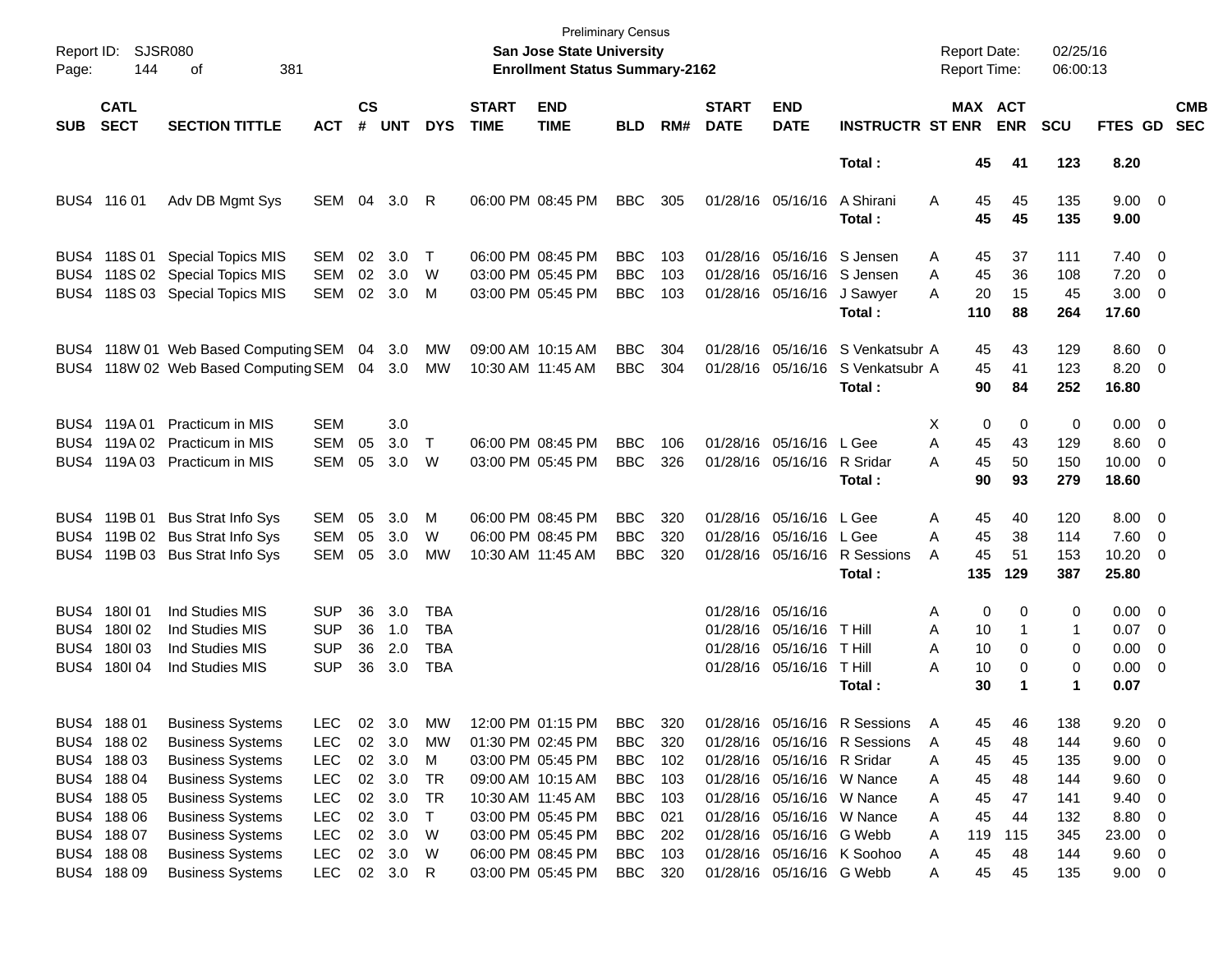|            |              |                                       |            |           |            |            |                   | <b>Preliminary Census</b>             |            |     |              |                          |                           |              |                     |            |            |         |                         |
|------------|--------------|---------------------------------------|------------|-----------|------------|------------|-------------------|---------------------------------------|------------|-----|--------------|--------------------------|---------------------------|--------------|---------------------|------------|------------|---------|-------------------------|
| Report ID: |              | SJSR080                               |            |           |            |            |                   | <b>San Jose State University</b>      |            |     |              |                          |                           |              | <b>Report Date:</b> |            | 02/25/16   |         |                         |
| Page:      | 145          | 381<br>οf                             |            |           |            |            |                   | <b>Enrollment Status Summary-2162</b> |            |     |              |                          |                           |              | <b>Report Time:</b> |            | 06:00:13   |         |                         |
|            | <b>CATL</b>  |                                       |            | <b>CS</b> |            |            | <b>START</b>      | <b>END</b>                            |            |     | <b>START</b> | <b>END</b>               |                           |              | <b>MAX</b>          | <b>ACT</b> |            |         | <b>CMB</b>              |
| <b>SUB</b> | <b>SECT</b>  | <b>SECTION TITTLE</b>                 | <b>ACT</b> | #         | <b>UNT</b> | <b>DYS</b> | <b>TIME</b>       | <b>TIME</b>                           | <b>BLD</b> | RM# | <b>DATE</b>  | <b>DATE</b>              | <b>INSTRUCTR ST ENR</b>   |              |                     | <b>ENR</b> | <b>SCU</b> | FTES GD | <b>SEC</b>              |
| BUS4       | 188 10       | <b>Business Systems</b>               | LEC.       | 02        | 3.0        | R.         |                   | 03:00 PM 05:45 PM                     | BBC        | 106 | 01/28/16     |                          | 05/16/16 S Jensen         | $\mathsf{A}$ | 45                  | 45         | 135        | 9.00    | - 0                     |
| BUS4       | 188 11       | <b>Business Systems</b>               | LEC.       | 02        | 3.0        | TR.        |                   | 12:00 PM 01:15 PM                     | BBC        | 105 | 01/28/16     | 05/16/16                 | R Sridar                  | $\mathsf{A}$ | 45                  | 46         | 138        | 9.20    | - 0                     |
| BUS4       | 188 12       | <b>Business Systems</b>               | LEC.       | 02        | 3.0        | M          |                   | 06:00 PM 08:45 PM                     | BBC        | 103 | 01/28/16     | 05/16/16                 | R Sessions                | A            | 45                  | 41         | 123        | 8.20    | - 0                     |
| BUS4       | 188 13       | <b>Business Systems</b>               | LEC.       | 02        | 3.0        | W          | 03:00 PM 05:45 PM |                                       | BBC        | 004 | 01/28/16     | 05/16/16                 | K Soohoo                  | A            | 45                  | 49         | 147        | 9.80    | $\overline{\mathbf{0}}$ |
|            |              |                                       |            |           |            |            |                   |                                       |            |     |              |                          | Total :                   |              | 659                 | 667        | 2001       | 133.40  |                         |
|            |              |                                       |            |           |            |            |                   |                                       |            |     |              |                          |                           |              |                     |            |            |         |                         |
|            | Department : | <b>Management Information Systems</b> |            |           |            |            |                   |                                       |            |     |              | <b>Department Total:</b> |                           |              | 2284                | 2160       | 5578       | 371.92  |                         |
|            |              |                                       |            |           |            |            |                   |                                       |            |     |              | <b>Lower Division:</b>   |                           |              | 540                 | 542        | 726        | 48.40   |                         |
|            |              |                                       |            |           |            |            |                   |                                       |            |     |              | <b>Upper Division:</b>   |                           |              | 1744                | 1618       | 4852       | 323.52  |                         |
|            |              |                                       |            |           |            |            |                   |                                       |            |     |              |                          | <b>Graduate Division:</b> |              | 0                   | 0          | 0          | 0.00    |                         |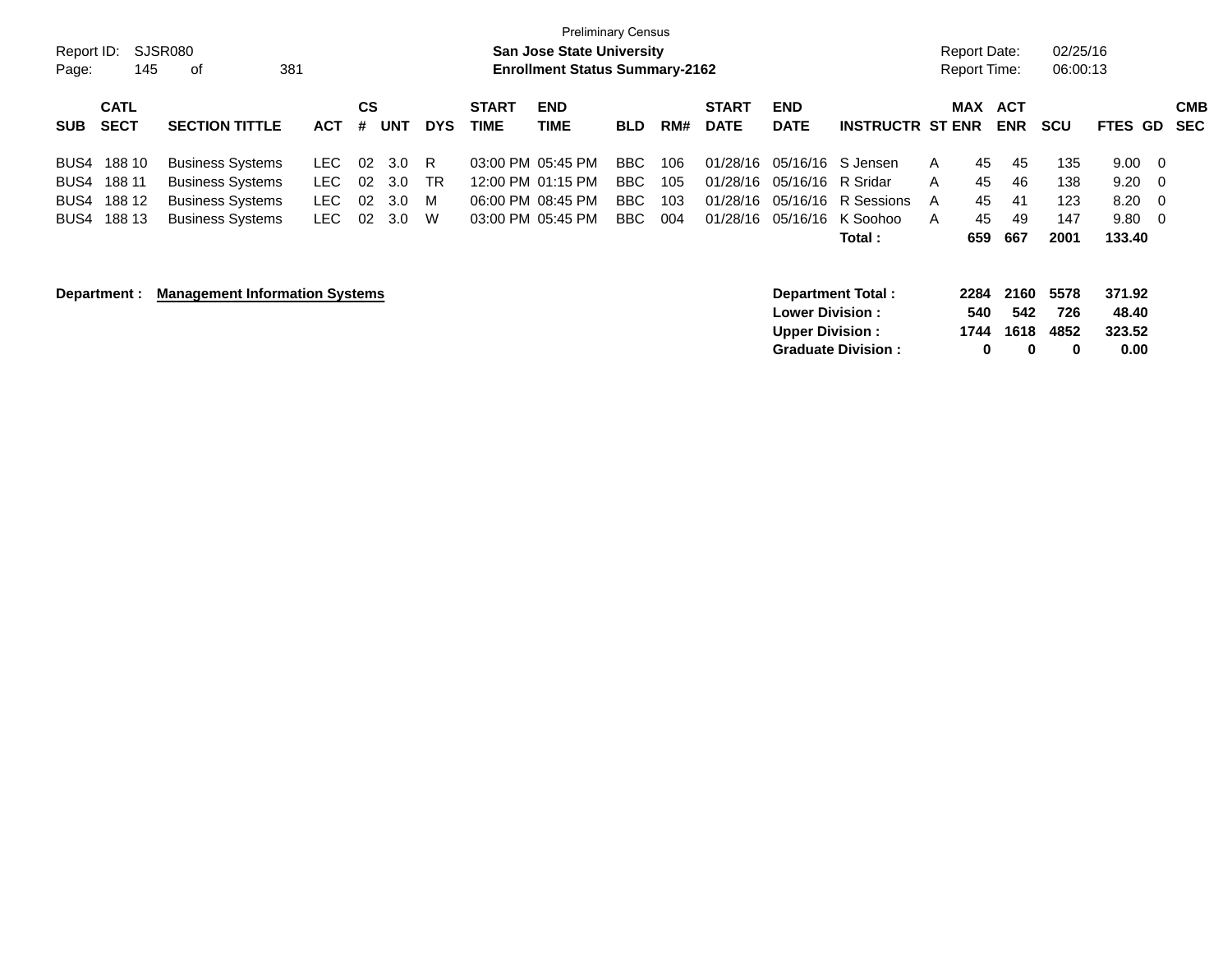| Report ID:<br>Page: | 146                        | <b>SJSR080</b><br>381<br>οf      |            |                    |            |            |                             | <b>San Jose State University</b><br><b>Enrollment Status Summary-2162</b> | <b>Preliminary Census</b> |     |                             |                           |                                  |   | <b>Report Date:</b><br><b>Report Time:</b> |            | 02/25/16<br>06:00:13 |             |                          |                          |
|---------------------|----------------------------|----------------------------------|------------|--------------------|------------|------------|-----------------------------|---------------------------------------------------------------------------|---------------------------|-----|-----------------------------|---------------------------|----------------------------------|---|--------------------------------------------|------------|----------------------|-------------|--------------------------|--------------------------|
| <b>SUB</b>          | <b>CATL</b><br><b>SECT</b> | <b>SECTION TITTLE</b>            | <b>ACT</b> | $\mathsf{cs}$<br># | <b>UNT</b> | <b>DYS</b> | <b>START</b><br><b>TIME</b> | <b>END</b><br><b>TIME</b>                                                 | <b>BLD</b>                | RM# | <b>START</b><br><b>DATE</b> | <b>END</b><br><b>DATE</b> | <b>INSTRUCTR ST ENR</b>          |   | MAX ACT                                    | <b>ENR</b> | <b>SCU</b>           | FTES GD     |                          | <b>CMB</b><br><b>SEC</b> |
| College             |                            | <b>Business</b>                  |            |                    |            |            |                             |                                                                           |                           |     |                             |                           |                                  |   |                                            |            |                      |             |                          |                          |
|                     | Department :               | <b>Marketing</b>                 |            |                    |            |            |                             |                                                                           |                           |     |                             |                           |                                  |   |                                            |            |                      |             |                          |                          |
| BUS <sub>2</sub>    | 90 01                      | <b>Bus Statistics</b>            | SEM        | 04                 | 3.0        | МW         | 10:30 AM 11:45 AM           |                                                                           | <b>BBC</b>                | 324 | 01/28/16                    | 05/16/16                  | S Tian                           | A | 45                                         | 44         | 132                  | 8.80        | 0                        |                          |
| BUS <sub>2</sub>    | 90 02                      | <b>Bus Statistics</b>            | <b>SEM</b> | 04                 | 3.0        | МW         |                             | 03:00 PM 04:15 PM                                                         | <b>BBC</b>                | 224 | 01/28/16                    | 05/16/16                  | S Tian                           | A | 45                                         | 40         | 120                  | 8.00        | 0                        |                          |
| BUS <sub>2</sub>    | 90 03                      | <b>Bus Statistics</b>            | SEM        | 04                 | 3.0        | TR.        |                             | 09:00 AM 10:15 AM                                                         | <b>BBC</b>                | 204 | 01/28/16                    | 05/16/16                  | R Murray                         | A | 120                                        | 121        | 363                  | 24.20       | 0                        |                          |
| BUS <sub>2</sub>    | 90 04                      | <b>Bus Statistics</b>            | SEM        | 04                 | 3.0        | <b>TR</b>  | 10:30 AM 11:45 AM           |                                                                           | <b>BBC</b>                | 224 | 01/28/16                    | 05/16/16                  | R Murray                         | A | 45                                         | 47         | 141                  | 9.40        | 0                        |                          |
|                     |                            |                                  |            |                    |            |            |                             |                                                                           |                           |     |                             |                           | Total:                           |   | 255                                        | 252        | 756                  | 50.40       |                          |                          |
| BUS <sub>2</sub>    | 130 01                     | Intro to Marketing               | <b>LEC</b> | 02                 | 3.0        | МW         |                             | 07:30 AM 08:45 AM                                                         | <b>BBC</b>                | 106 | 01/28/16                    | 05/16/16                  | D McCabe                         | Α | 45                                         | 44         | 132                  | 8.80        | 0                        |                          |
| BUS <sub>2</sub>    | 130 02                     | Intro to Marketing               | <b>LEC</b> | 02                 | 3.0        | МW         |                             | 09:00 AM 10:15 AM                                                         | <b>BBC</b>                | 022 | 01/28/16                    | 05/16/16                  | D McCabe                         | A | 45                                         | 44         | 132                  | 8.80        | 0                        |                          |
| BUS <sub>2</sub>    | 130 03                     | Intro to Marketing               | <b>LEC</b> | 02                 | 3.0        | МW         |                             | 01:30 PM 02:45 PM                                                         | <b>BBC</b>                | 022 | 01/28/16                    | 05/16/16                  | S Onkvisit                       | A | 45                                         | 44         | 132                  | 8.80        | 0                        |                          |
| BUS <sub>2</sub>    | 130 04                     | Intro to Marketing               | <b>LEC</b> | 02                 | 3.0        | МW         |                             | 03:00 PM 04:15 PM                                                         | <b>BBC</b>                | 022 | 01/28/16                    |                           | 05/16/16 S Onkvisit              | A | 45                                         | 40         | 120                  | 8.00        | 0                        |                          |
| BUS <sub>2</sub>    | 130 05                     | Intro to Marketing               | <b>LEC</b> | 02                 | 3.0        | м          |                             | 03:00 PM 05:45 PM                                                         | <b>BBC</b>                | 324 | 01/28/16                    | 05/16/16 M Kallis         |                                  | A | 45                                         | 20         | 60                   | 4.00        | 0                        |                          |
| BUS <sub>2</sub>    | 130 06                     | Intro to Marketing               | <b>LEC</b> | 02                 | 3.0        | TR         |                             | 09:00 AM 10:15 AM                                                         | <b>BBC</b>                | 324 | 01/28/16                    | 05/16/16                  | S Lilienthal                     | A | 45                                         | 50         | 150                  | 10.00       | 0                        |                          |
| BUS <sub>2</sub>    | 130 08                     | Intro to Marketing               | <b>LEC</b> | 02                 | 3.0        | т          |                             | 03:00 PM 05:45 PM                                                         | <b>BBC</b>                | 204 | 01/28/16                    | 05/16/16                  | M Kallis                         | A | 120                                        | 28         | 84                   | 5.65        | -1                       |                          |
| BUS <sub>2</sub>    | 130 10                     | Intro to Marketing               | <b>LEC</b> | 02                 | 3.0        | W          |                             | 06:00 PM 08:45 PM                                                         | <b>BBC</b>                | 202 | 01/28/16                    | 05/16/16 M Rajan          |                                  | A | 120                                        | 27         | 81                   | 5.40        | 0                        |                          |
| BUS <sub>2</sub>    | 130 11                     | Intro to Marketing               | <b>LEC</b> | 02                 | 3.0        | R          |                             | 06:00 PM 08:45 PM                                                         | <b>BBC</b>                | 324 | 01/28/16                    | 05/16/16 M Rajan          |                                  | A | 45                                         | 24         | 72                   | 4.80        | 0                        |                          |
| BUS <sub>2</sub>    | 13080                      | Intro to Marketing               | <b>LEC</b> | 02                 | 3.0        | <b>TBA</b> |                             |                                                                           |                           |     | 01/28/16                    |                           | 05/16/16 M Easter                | A | 45                                         | 42         | 126                  | 8.40        | 0                        |                          |
| BUS <sub>2</sub>    | 13081                      | Intro to Marketing               | <b>LEC</b> | 02                 | 3.0        | <b>TBA</b> |                             |                                                                           |                           |     | 01/28/16                    | 05/16/16                  | M Easter                         | A | 45                                         | 31         | 93                   | 6.20        | 0                        |                          |
| BUS <sub>2</sub>    | 13082                      | Intro to Marketing               | <b>LEC</b> | 02                 | 3.0        | <b>TBA</b> |                             |                                                                           |                           |     | 01/28/16                    | 05/16/16                  | M Merz                           | A | 45                                         | 45         | 135                  | 9.00        | 0                        |                          |
| BUS <sub>2</sub>    | 13083                      | Intro to Marketing               | <b>LEC</b> | 02                 | 3.0        | TBA        |                             |                                                                           |                           |     | 01/28/16                    | 05/16/16                  | M Merz                           | A | 45                                         | 44         | 132                  | 8.80        | 0                        |                          |
| BUS <sub>2</sub>    | 130 84                     | Intro to Marketing               | <b>LEC</b> | 02                 | 3.0        | TBA        |                             |                                                                           |                           |     | 01/28/16                    | 05/16/16                  | M Merz                           | A | 45                                         | 45         | 135                  | 9.00        | 0                        |                          |
| BUS2                | 13085                      | Intro to Marketing               | <b>LEC</b> | 02                 | 3.0        | <b>TBA</b> |                             |                                                                           |                           |     | 01/28/16                    | 05/16/16                  | M Merz                           | A | 45                                         | 44         | 132                  | 8.80        | - 0                      |                          |
|                     |                            |                                  |            |                    |            |            |                             |                                                                           |                           |     |                             |                           | Total :                          |   | 825                                        | 572        | 1716                 | 114.45      |                          |                          |
| BUS2                | 131A 01                    | Bus-to-Bus Mktg                  | <b>LEC</b> | 02                 | 3.0        | TR         |                             | 09:00 AM 10:15 AM                                                         | <b>BBC</b>                | 022 |                             | 01/28/16 05/16/16         | R Vitale                         | A | 45                                         | 42         | 126                  | 8.40        | $\overline{\phantom{0}}$ |                          |
|                     |                            |                                  |            |                    |            |            |                             |                                                                           |                           |     |                             |                           | Total :                          |   | 45                                         | 42         | 126                  | 8.40        |                          |                          |
| BUS2                | 131B 01                    | Retail Mktg Mgmt                 | <b>LEC</b> | 02                 | 3.0        | M          |                             | 06:00 PM 08:45 PM                                                         | <b>BBC</b>                | 204 | 01/28/16                    | 05/16/16                  | G Castro                         | A | 120                                        | 76         | 228                  | 15.20       | $\overline{\mathbf{0}}$  |                          |
|                     |                            |                                  |            |                    |            |            |                             |                                                                           |                           |     |                             |                           | Total :                          |   | 120                                        | 76         | 228                  | 15.20       |                          |                          |
|                     |                            | BUS2 131D 01 Mkt in New Ventures | LEC 01     |                    | 3.0        | TR         |                             | 12:00 PM 01:15 PM                                                         | <b>BBC</b> 224            |     |                             |                           | 01/28/16 05/16/16 J Giglierano A |   | 45                                         | 49         | 147                  | 9.80 0      |                          |                          |
|                     |                            | BUS2 131D 02 Mkt in New Ventures | LEC 01     |                    | 3.0        | TR         |                             | 01:30 PM 02:45 PM                                                         | <b>BBC</b> 224            |     |                             |                           | 01/28/16 05/16/16 J Giglierano A |   | 45                                         | 46         | 138                  | $9.20 \ 0$  |                          |                          |
|                     |                            |                                  |            |                    |            |            |                             |                                                                           |                           |     |                             |                           | Total:                           |   | 90                                         | 95         | 285                  | 19.00       |                          |                          |
|                     |                            | BUS2 133A 01 Interntl Marketing  | SEM 04 3.0 |                    |            | МW         |                             | 10:30 AM 11:45 AM                                                         | BBC                       | 022 |                             |                           | 01/28/16 05/16/16 S Onkvisit     | A | 45                                         | 25         | 75                   | $5.00 \t 0$ |                          |                          |
|                     |                            | BUS2 133A 02 Interntl Marketing  | SEM        | 04                 | 3.0        | <b>MW</b>  |                             | 12:00 PM 01:15 PM                                                         | <b>BBC</b>                | 022 |                             |                           | 01/28/16 05/16/16 S Onkvisit     | Α | 45                                         | 27         | 81                   | 5.40 0      |                          |                          |
|                     |                            | BUS2 133A 03 Interntl Marketing  | SEM 04 3.0 |                    |            | TR         |                             | 01:30 PM 02:45 PM                                                         | BBC                       | 103 |                             |                           | 01/28/16 05/16/16 J Fadiman      | A | 45                                         | 45         | 135                  | $9.00 \t 0$ |                          |                          |
|                     |                            |                                  |            |                    |            |            |                             |                                                                           |                           |     |                             |                           | Total:                           |   | 135                                        | 97         | 291                  | 19.40       |                          |                          |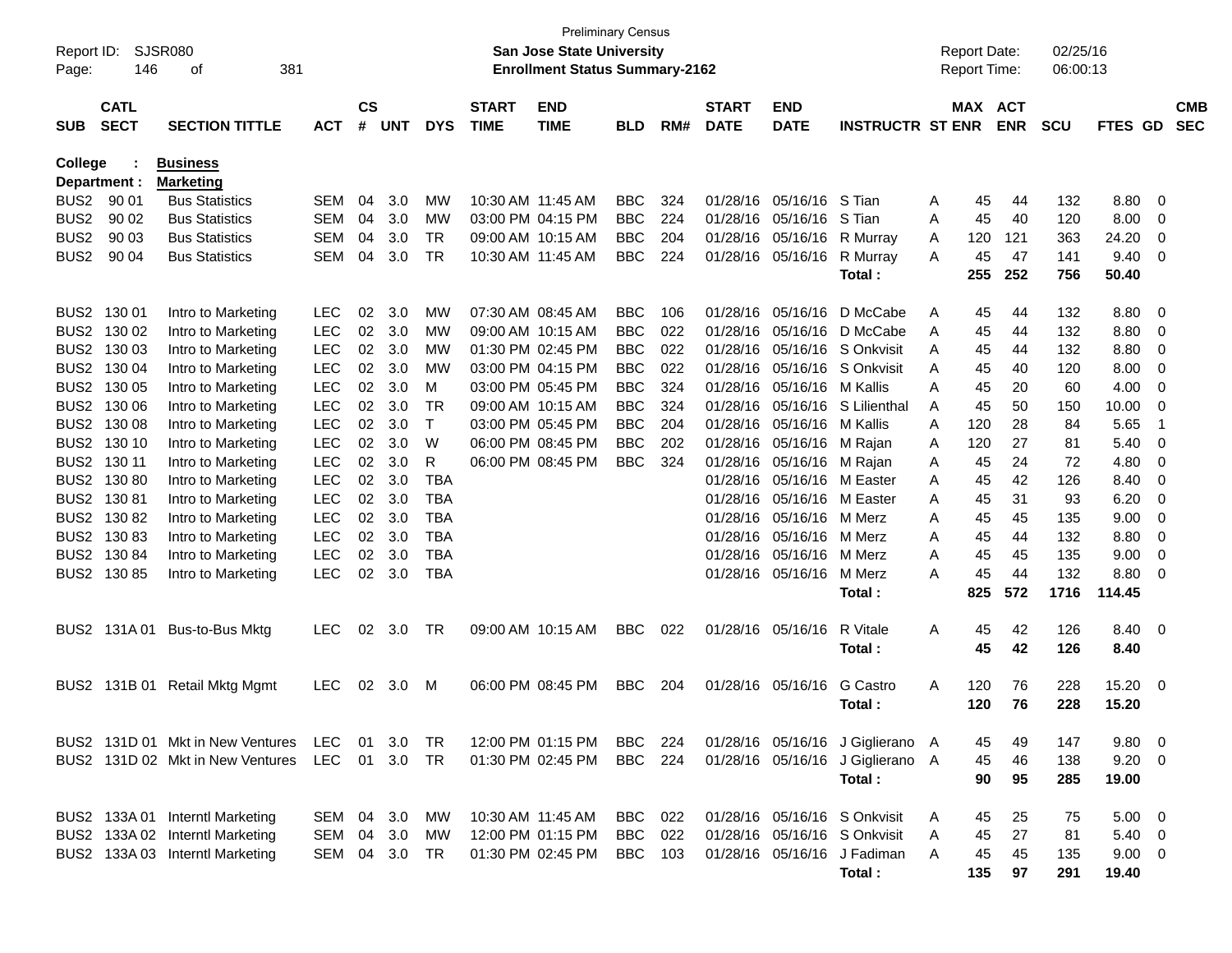| Page:        | Report ID: SJSR080<br>147                                | 381<br>оf                                                                                                            |                                               |                      |                             |                                      |                             | <b>Preliminary Census</b><br><b>San Jose State University</b><br><b>Enrollment Status Summary-2162</b> |                          |            |                             |                                                                                       |                                                      | <b>Report Date:</b><br>Report Time:             |                             | 02/25/16<br>06:00:13           |                                                            |                                 |                          |
|--------------|----------------------------------------------------------|----------------------------------------------------------------------------------------------------------------------|-----------------------------------------------|----------------------|-----------------------------|--------------------------------------|-----------------------------|--------------------------------------------------------------------------------------------------------|--------------------------|------------|-----------------------------|---------------------------------------------------------------------------------------|------------------------------------------------------|-------------------------------------------------|-----------------------------|--------------------------------|------------------------------------------------------------|---------------------------------|--------------------------|
| <b>SUB</b>   | <b>CATL</b><br><b>SECT</b>                               | <b>SECTION TITTLE</b>                                                                                                | <b>ACT</b>                                    | $\mathsf{cs}$        | # UNT                       | <b>DYS</b>                           | <b>START</b><br><b>TIME</b> | <b>END</b><br><b>TIME</b>                                                                              | BLD.                     | RM#        | <b>START</b><br><b>DATE</b> | <b>END</b><br><b>DATE</b>                                                             | <b>INSTRUCTR ST ENR</b>                              | MAX ACT                                         | <b>ENR</b>                  | <b>SCU</b>                     | <b>FTES GD</b>                                             |                                 | <b>CMB</b><br><b>SEC</b> |
|              |                                                          | BUS2 133C 01 Int Mktg: Dev Nat                                                                                       | LEC.                                          |                      | 02 3.0                      | W                                    |                             | 06:00 PM 08:45 PM                                                                                      | <b>BBC</b>               | 105        |                             | 01/28/16 05/16/16                                                                     | J Fadiman<br>Total:                                  | 45<br>A<br>45                                   | 40<br>40                    | 120<br>120                     | $8.00 \t 0$<br>8.00                                        |                                 |                          |
| BUS2<br>BUS2 | BUS2 134A 01                                             | <b>Consumer Behavior</b><br>134A 02 Consumer Behavior<br>134A 80 Consumer Behavior<br>BUS2 134A 81 Consumer Behavior | SEM<br><b>SEM</b><br><b>SEM</b><br><b>SEM</b> | 04<br>04<br>04<br>04 | 3.0<br>3.0<br>3.0<br>3.0    | MW<br>MW<br>TBA<br><b>TBA</b>        |                             | 12:00 PM 01:15 PM<br>01:30 PM 02:45 PM                                                                 | BBC.<br><b>BBC</b>       | 224<br>224 |                             | 01/28/16 05/16/16 J Zhang<br>01/28/16 05/16/16 J Zhang<br>01/28/16 05/16/16 S Silver  | 01/28/16 05/16/16 J Bechkoff<br>Total:               | 45<br>Α<br>45<br>Α<br>45<br>A<br>45<br>A<br>180 | 44<br>43<br>45<br>26<br>158 | 132<br>129<br>135<br>78<br>474 | 8.85<br>$8.60$ 0<br>$9.00 \t 0$<br>$5.20 \ 0$<br>31.65     | - 1                             |                          |
| BUS2         |                                                          | BUS2 134B 01 Marketing Com<br>134B 02 Marketing Com<br>BUS2 134B 70 Marketing Com                                    | SEM<br><b>SEM</b><br><b>SEM</b>               | 04<br>04<br>04       | 3.0<br>3.0<br>3.0           | <b>TR</b><br><b>TR</b><br><b>TBA</b> |                             | 12:00 PM 01:15 PM<br>01:30 PM 02:45 PM                                                                 | <b>BBC</b><br><b>BBC</b> | 022<br>022 |                             | 01/28/16 05/16/16 R Vitale<br>01/28/16 05/16/16 R Vitale<br>01/28/16 05/16/16         | Total:                                               | 45<br>Α<br>45<br>Α<br>45<br>А<br>135            | 45<br>43<br>44<br>132       | 135<br>129<br>132<br>396       | $9.00 \quad 0$<br>$8.60$ 0<br>8.80 0<br>26.40              |                                 |                          |
|              | BUS2 134C 01 SMM<br>BUS2 134C 80 SMM                     |                                                                                                                      | LEC<br><b>LEC</b>                             | 02<br>02             | 3.0<br>3.0                  | R<br><b>TBA</b>                      |                             | 06:00 PM 08:45 PM                                                                                      | <b>BBC</b>               | 103        |                             | 01/28/16 05/16/16 G Castro<br>01/28/16 05/16/16 M Merz                                | Total:                                               | 45<br>Α<br>45<br>Α<br>90                        | 46<br>46<br>92              | 138<br>138<br>276              | 9.25<br>9.20<br>18.45                                      | - 1<br>$\overline{\phantom{0}}$ |                          |
|              | BUS2 135 01                                              | Sales Management                                                                                                     | SEM 04 3.0                                    |                      |                             | $\top$                               |                             | 06:00 PM 08:45 PM                                                                                      | <b>BBC</b>               | 204        |                             | 01/28/16 05/16/16                                                                     | <b>B</b> Boveda<br>Total:                            | A<br>120<br>120                                 | 119<br>119                  | 357<br>357                     | 23.90 2<br>23.90                                           |                                 |                          |
|              |                                                          | BUS2 137A 80 Soft Skills<br>BUS2 137A 81 Soft Skills                                                                 | LEC<br><b>LEC</b>                             | 02<br>02             | 3.0<br>3.0                  | TBA<br>TBA                           |                             |                                                                                                        |                          |            |                             | 01/28/16 05/16/16                                                                     | 01/28/16 05/16/16 J Bechkoff<br>J Bechkoff<br>Total: | A<br>45<br>45<br>A<br>90                        | 43<br>42<br>85              | 129<br>126<br>255              | $8.60 \quad 0$<br>8.40 0<br>17.00                          |                                 |                          |
|              |                                                          | BUS2 137H 01 Mkt Honors Practicum LEC                                                                                |                                               |                      | $02 \quad 3.0$              | M                                    |                             | 06:00 PM 08:45 PM                                                                                      | <b>BBC</b>               | 324        |                             | 01/28/16 05/16/16                                                                     | R Vitale<br>Total:                                   | 30<br>Α<br>30                                   | 29<br>29                    | 87<br>87                       | 5.80 0<br>5.80                                             |                                 |                          |
|              |                                                          | BUS2 137S 01 Mkt Special Topics                                                                                      | LEC.                                          |                      | 02 3.0                      | TBA                                  |                             |                                                                                                        |                          |            |                             | 01/28/16 05/16/16 M Merz                                                              | Total:                                               | 45<br>Α<br>45                                   | 32<br>32                    | 96<br>96                       | $6.40 \quad 0$<br>6.40                                     |                                 |                          |
|              | BUS2 138 01<br>BUS2 138 80<br>BUS2 138 81<br>BUS2 138 82 | Mktg Research<br>Mktg Research<br><b>Mktg Research</b><br>Mktg Research                                              | SEM<br>SEM<br><b>SEM</b><br>SEM               | 04<br>04<br>04       | 3.0<br>3.0<br>3.0<br>04 3.0 | МW<br>TBA<br>TBA<br>TBA              |                             | 10:30 AM 11:45 AM                                                                                      | <b>BBC</b> 224           |            |                             | 01/28/16 05/16/16 S Silver<br>01/28/16 05/16/16 S Silver<br>01/28/16 05/16/16 J Zhang | 01/28/16 05/16/16 A Kalinowski A<br>Total:           | 45<br>45<br>Α<br>45<br>Α<br>45<br>A<br>180      | 38<br>37<br>22<br>45<br>142 | 114<br>111<br>66<br>135<br>426 | 7.60 0<br>$7.40 \ 0$<br>$4.40 \ 0$<br>$9.00 \t 0$<br>28.40 |                                 |                          |
|              | BUS2 139 01                                              | <b>Marketing Manage</b>                                                                                              | SEM 04 3.0 M                                  |                      |                             |                                      |                             | 06:00 PM 08:45 PM                                                                                      | <b>BBC</b> 224           |            |                             |                                                                                       | 01/28/16 05/16/16 B Boveda                           | 45<br>A                                         | 41                          | 123                            | 8.20 0                                                     |                                 |                          |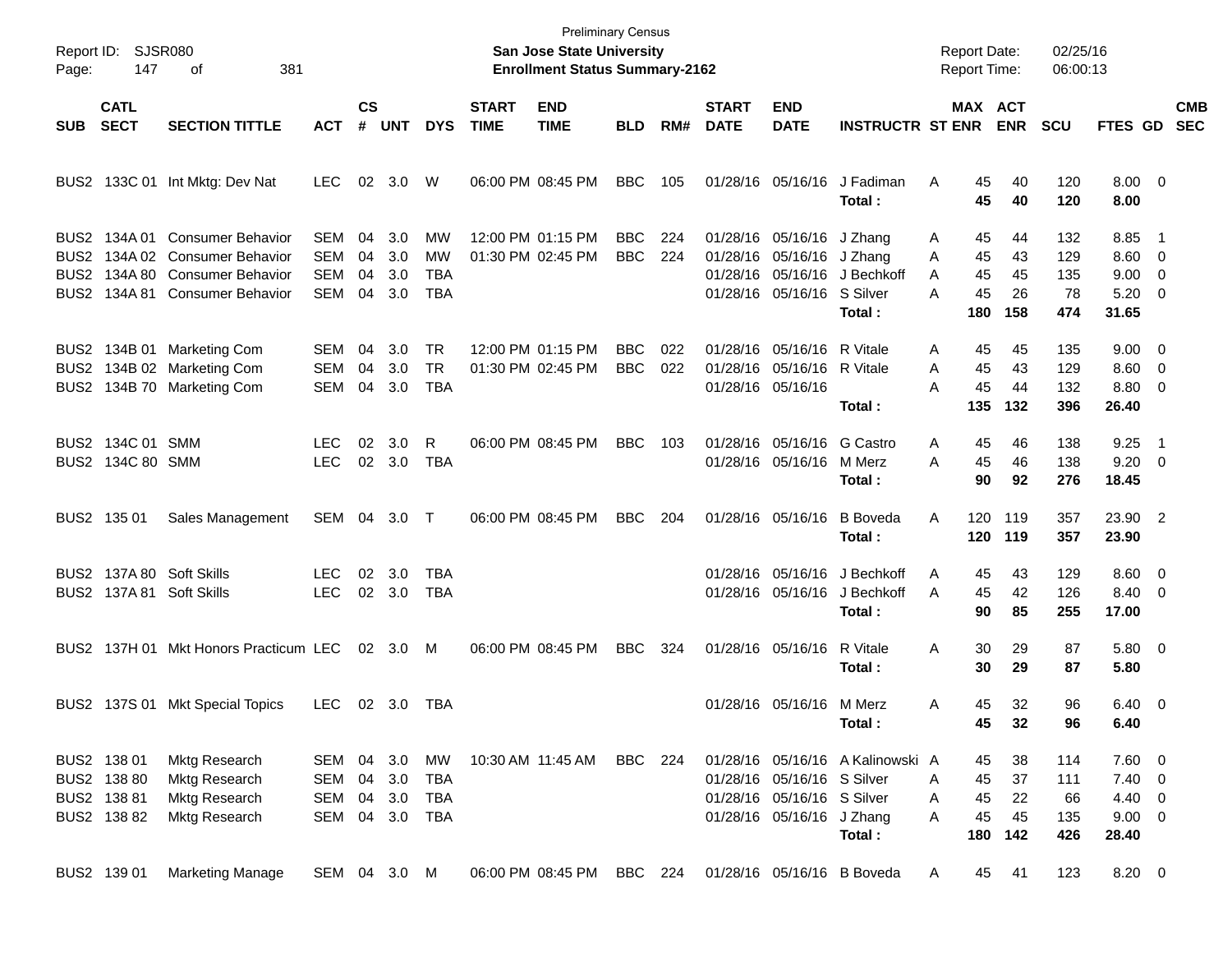| Report ID:<br>Page:                                                                                                                                          | 148                                                                            | <b>SJSR080</b><br>381<br>οf                                                                                                                                                                                                       |                                                                                                                                          |                                                          |                                                                    |                                                                                                                                          |                             | <b>Preliminary Census</b><br>San Jose State University<br><b>Enrollment Status Summary-2162</b> |                                                      |                          |                                                                                                          |                                                                                                                                                                                                               |                                                       |                                                | <b>Report Date:</b><br><b>Report Time:</b>              |                                                | 02/25/16<br>06:00:13                           |                                                                              |                                                                         |            |
|--------------------------------------------------------------------------------------------------------------------------------------------------------------|--------------------------------------------------------------------------------|-----------------------------------------------------------------------------------------------------------------------------------------------------------------------------------------------------------------------------------|------------------------------------------------------------------------------------------------------------------------------------------|----------------------------------------------------------|--------------------------------------------------------------------|------------------------------------------------------------------------------------------------------------------------------------------|-----------------------------|-------------------------------------------------------------------------------------------------|------------------------------------------------------|--------------------------|----------------------------------------------------------------------------------------------------------|---------------------------------------------------------------------------------------------------------------------------------------------------------------------------------------------------------------|-------------------------------------------------------|------------------------------------------------|---------------------------------------------------------|------------------------------------------------|------------------------------------------------|------------------------------------------------------------------------------|-------------------------------------------------------------------------|------------|
| <b>SUB</b>                                                                                                                                                   | <b>CATL</b><br><b>SECT</b>                                                     | <b>SECTION TITTLE</b>                                                                                                                                                                                                             | <b>ACT</b>                                                                                                                               | <b>CS</b><br>#                                           | <b>UNT</b>                                                         | <b>DYS</b>                                                                                                                               | <b>START</b><br><b>TIME</b> | <b>END</b><br><b>TIME</b>                                                                       | <b>BLD</b>                                           | RM#                      | <b>START</b><br><b>DATE</b>                                                                              | <b>END</b><br><b>DATE</b>                                                                                                                                                                                     | <b>INSTRUCTR ST ENR</b>                               |                                                | <b>MAX ACT</b>                                          | <b>ENR</b>                                     | <b>SCU</b>                                     | FTES GD SEC                                                                  |                                                                         | <b>CMB</b> |
|                                                                                                                                                              | BUS2 139 02<br>BUS2 139 80                                                     | <b>Marketing Manage</b><br><b>Marketing Manage</b>                                                                                                                                                                                | SEM<br>SEM                                                                                                                               | 04<br>04                                                 | 3.0<br>3.0                                                         | $\mathsf{T}$<br><b>TBA</b>                                                                                                               |                             | 03:00 PM 05:45 PM                                                                               | <b>BBC</b>                                           | 324                      | 01/28/16                                                                                                 | 05/16/16<br>01/28/16 05/16/16                                                                                                                                                                                 | R Siblev<br>M Rajan<br>Total:                         | A<br>A                                         | 45<br>45<br>135                                         | 45<br>59<br>145                                | 135<br>177<br>435                              | 9.00<br>11.80<br>29.00                                                       | - 0<br>- 0                                                              |            |
| BUS <sub>2</sub><br>BUS <sub>2</sub><br>BUS <sub>2</sub><br>BUS <sub>2</sub><br>BUS <sub>2</sub><br>BUS <sub>2</sub><br>BUS <sub>2</sub><br>BUS <sub>2</sub> | BUS2 180F 01<br>180F 02<br>180F 03<br>180F 04<br>180F 07<br>180F 08<br>180F 09 | Indiv Study Mktg<br>Indiv Study Mktg<br>Indiv Study Mktg<br>Indiv Study Mktg<br>180F 05 Indiv Study Mktg<br>180F 06 Indiv Study Mktg<br>Indiv Study Mktg<br>Indiv Study Mktg<br>Indiv Study Mktg<br>BUS2 180F 10 Indiv Study Mktg | <b>SUP</b><br><b>SUP</b><br><b>SUP</b><br><b>SUP</b><br><b>SUP</b><br><b>SUP</b><br><b>SUP</b><br><b>SUP</b><br><b>SUP</b><br><b>SUP</b> | 36<br>36<br>36<br>36<br>36<br>36<br>36<br>36<br>36<br>36 | 3.0<br>1.0<br>1.0<br>1.0<br>2.0<br>2.0<br>2.0<br>3.0<br>3.0<br>3.0 | <b>TBA</b><br><b>TBA</b><br><b>TBA</b><br><b>TBA</b><br><b>TBA</b><br><b>TBA</b><br><b>TBA</b><br><b>TBA</b><br><b>TBA</b><br><b>TBA</b> |                             |                                                                                                 |                                                      |                          | 01/28/16<br>01/28/16<br>01/28/16<br>01/28/16<br>01/28/16<br>01/28/16<br>01/28/16<br>01/28/16<br>01/28/16 | 05/16/16 K Gehrt<br>05/16/16 K Gehrt<br>05/16/16 K Gehrt<br>05/16/16 K Gehrt<br>05/16/16 K Gehrt<br>05/16/16 K Gehrt<br>05/16/16 K Gehrt<br>05/16/16 K Gehrt<br>05/16/16 K Gehrt<br>01/28/16 05/16/16 K Gehrt |                                                       | A<br>Α<br>A<br>A<br>A<br>A<br>A<br>A<br>Α<br>Α | 0<br>10<br>10<br>10<br>10<br>10<br>10<br>10<br>10<br>10 | 0<br>0<br>0<br>0<br>0<br>0<br>0<br>0<br>0<br>0 | 0<br>0<br>0<br>0<br>0<br>0<br>0<br>0<br>0<br>0 | 0.00<br>0.00<br>0.00<br>0.00<br>0.00<br>0.00<br>0.00<br>0.00<br>0.00<br>0.00 | - 0<br>0<br>0<br>0<br>0<br>$\mathbf 0$<br>0<br>0<br>$\overline{0}$<br>0 |            |
|                                                                                                                                                              | BUS2 190 01                                                                    |                                                                                                                                                                                                                                   |                                                                                                                                          | 04                                                       | 3.0                                                                | <b>MW</b>                                                                                                                                |                             | 09:00 AM 10:15 AM                                                                               | <b>BBC</b>                                           | 224                      | 01/28/16                                                                                                 | 05/16/16                                                                                                                                                                                                      | Total:<br>A Kalinowski A                              |                                                | 90<br>45                                                | 0<br>44                                        | 0<br>132                                       | 0.00<br>8.80                                                                 |                                                                         |            |
|                                                                                                                                                              | BUS2 190 02<br>BUS2 190 03<br>BUS2 190 04<br>BUS2 190 05                       | <b>Quant Bus Analysis</b><br><b>Quant Bus Analysis</b><br><b>Quant Bus Analysis</b><br><b>Quant Bus Analysis</b><br><b>Quant Bus Analysis</b>                                                                                     | SEM<br><b>SEM</b><br><b>SEM</b><br><b>SEM</b><br><b>SEM</b>                                                                              | 04<br>04<br>04<br>04                                     | 3.0<br>3.0<br>3.0<br>3.0                                           | <b>MW</b><br><b>TR</b><br><b>TR</b><br><b>TR</b>                                                                                         |                             | 12:00 PM 01:15 PM<br>09:00 AM 10:15 AM<br>10:30 AM 11:45 AM<br>01:30 PM 02:45 PM                | <b>BBC</b><br><b>BBC</b><br><b>BBC</b><br><b>BBC</b> | 202<br>224<br>204<br>105 | 01/28/16<br>01/28/16<br>01/28/16<br>01/28/16                                                             | 05/16/16 Y Ahuja<br>05/16/16 O Yu<br>05/16/16 O Yu                                                                                                                                                            | 05/16/16 R Murray                                     | A<br>A<br>A<br>Α                               | 120<br>45<br>120<br>45                                  | 116<br>47<br>118<br>47                         | 348<br>141<br>354<br>141                       | 23.20<br>9.40<br>23.60<br>9.40                                               | - 0<br>0<br>- 0<br>0<br>0                                               |            |
|                                                                                                                                                              | BUS2 190 06<br>BUS2 190 80<br>BUS2 190 81<br>BUS2 190 82                       | <b>Quant Bus Analysis</b><br><b>Quant Bus Analysis</b><br><b>Quant Bus Analysis</b><br><b>Quant Bus Analysis</b>                                                                                                                  | <b>SEM</b><br><b>SEM</b><br><b>SEM</b><br><b>SEM</b>                                                                                     | 04<br>04<br>04<br>04                                     | 3.0<br>3.0<br>3.0<br>3.0                                           | <b>TR</b><br><b>TBA</b><br><b>TBA</b><br><b>TBA</b>                                                                                      |                             | 03:00 PM 04:15 PM                                                                               | <b>BBC</b>                                           | 105                      | 01/28/16<br>01/28/16<br>01/28/16                                                                         | 05/16/16<br>05/16/16<br>05/16/16<br>01/28/16 05/16/16                                                                                                                                                         | <b>B</b> Boveda<br>D Czerwinski A<br>W Wang<br>W Wang | Α<br>A<br>A                                    | 45<br>120<br>45<br>45                                   | 49<br>117<br>43<br>45                          | 147<br>351<br>129<br>135                       | 9.80<br>23.40<br>8.60<br>9.00                                                | 0<br>0<br>$\overline{0}$<br>0                                           |            |
|                                                                                                                                                              | BUS2 190 83<br>BUS2 190 84                                                     | <b>Quant Bus Analysis</b><br><b>Quant Bus Analysis</b>                                                                                                                                                                            | <b>SEM</b><br><b>SEM</b>                                                                                                                 | 04<br>04                                                 | 3.0<br>3.0                                                         | <b>TBA</b><br><b>TBA</b>                                                                                                                 |                             |                                                                                                 |                                                      |                          |                                                                                                          | 01/28/16 05/16/16<br>01/28/16 05/16/16 H Chen                                                                                                                                                                 | W Wang<br>Total:                                      | A<br>A                                         | 45<br>45<br>720                                         | 45<br>43<br>714                                | 135<br>129<br>2142                             | 9.00<br>8.60<br>142.80                                                       | 0<br>- 0                                                                |            |
|                                                                                                                                                              | BUS2 191 01                                                                    | Dcsn Mkg Under UncerSEM                                                                                                                                                                                                           |                                                                                                                                          |                                                          | 3.0                                                                |                                                                                                                                          |                             |                                                                                                 |                                                      |                          |                                                                                                          |                                                                                                                                                                                                               | Total:                                                | Χ                                              | 0<br>0                                                  | 0<br>$\bf{0}$                                  | 0<br>0                                         | $0.00 \t 0$<br>0.00                                                          |                                                                         |            |
|                                                                                                                                                              | BUS2 193 01                                                                    | Data Mining                                                                                                                                                                                                                       |                                                                                                                                          |                                                          |                                                                    |                                                                                                                                          |                             | LEC 02 3.0 MW 01:30 PM 02:45 PM BBC 305                                                         |                                                      |                          |                                                                                                          | 01/28/16 05/16/16 S Tian                                                                                                                                                                                      | Total:                                                | A                                              | 45<br>45                                                | 29<br>29                                       | 87<br>87                                       | 5.95 3<br>5.95                                                               |                                                                         |            |
|                                                                                                                                                              |                                                                                | BUS2 194B 01 Business Analytics<br>BUS2 194B 80 Business Analytics                                                                                                                                                                | <b>LEC</b><br><b>LEC</b>                                                                                                                 |                                                          | 3.0<br>02 3.0 TBA                                                  |                                                                                                                                          |                             |                                                                                                 |                                                      |                          |                                                                                                          |                                                                                                                                                                                                               | 01/28/16 05/16/16 D Czerwinski A<br>Total:            | X                                              | 0<br>45<br>45                                           | $\pmb{0}$<br>29<br>29                          | 0<br>87<br>87                                  | $0.00 \t 0$<br>5.80 0<br>5.80                                                |                                                                         |            |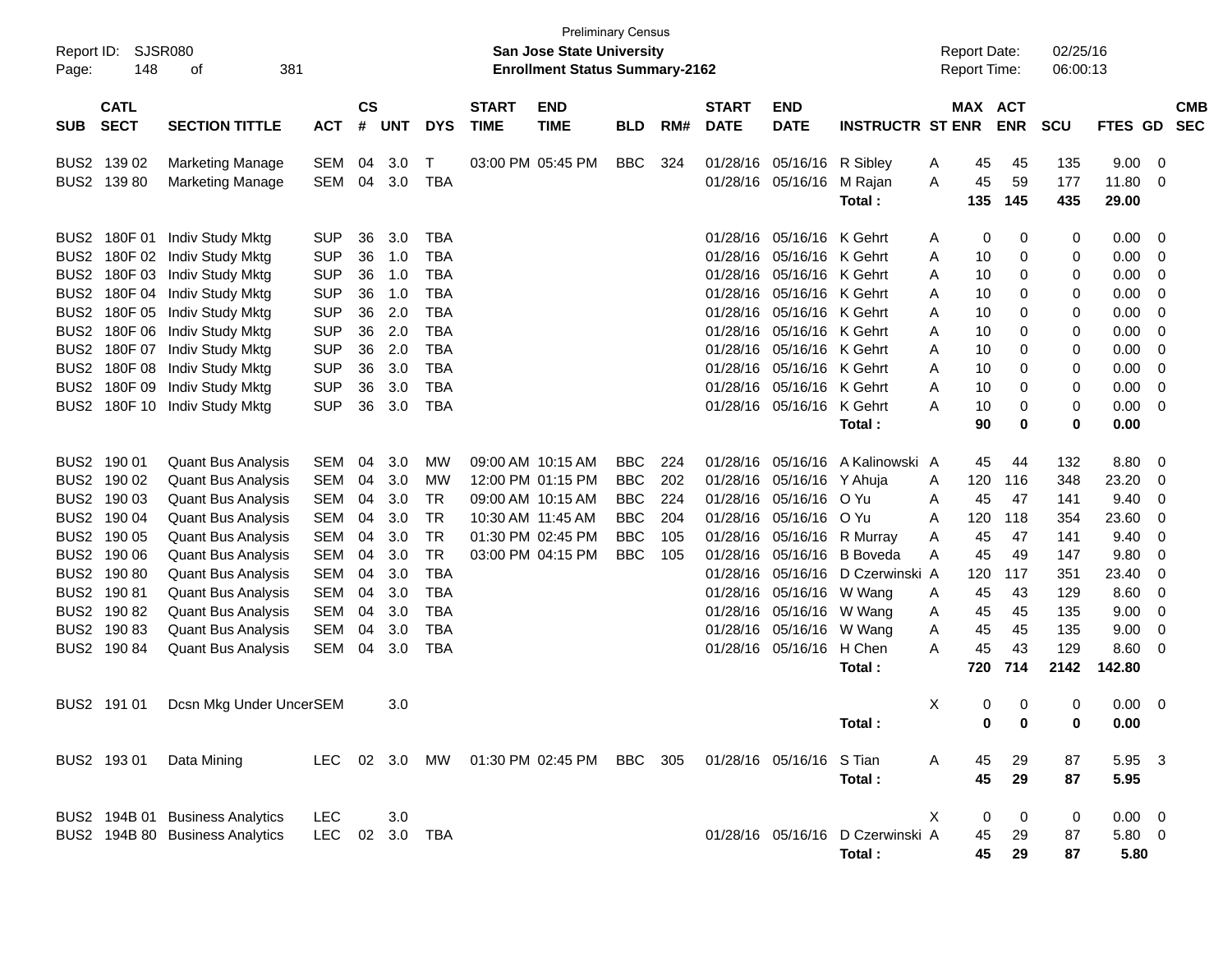| Report ID: SJSR080<br>Page:              | 149<br>of             | 381        |                |            |                             | <b>San Jose State University</b><br><b>Enrollment Status Summary-2162</b> | <b>Preliminary Census</b> |     |                             |                           |                           | Report Date:<br><b>Report Time:</b> |                   | 02/25/16<br>06:00:13 |                 |                   |
|------------------------------------------|-----------------------|------------|----------------|------------|-----------------------------|---------------------------------------------------------------------------|---------------------------|-----|-----------------------------|---------------------------|---------------------------|-------------------------------------|-------------------|----------------------|-----------------|-------------------|
| <b>CATL</b><br><b>SECT</b><br><b>SUB</b> | <b>SECTION TITTLE</b> | <b>ACT</b> | CS<br>UNT<br># | <b>DYS</b> | <b>START</b><br><b>TIME</b> | <b>END</b><br>TIME                                                        | <b>BLD</b>                | RM# | <b>START</b><br><b>DATE</b> | <b>END</b><br><b>DATE</b> | <b>INSTRUCTR ST ENR</b>   | MAX                                 | ACT<br><b>ENR</b> | <b>SCU</b>           | <b>FTES GD</b>  | <b>CMB</b><br>SEC |
| Department :                             | <b>Marketing</b>      |            |                |            |                             |                                                                           |                           |     |                             | <b>Lower Division:</b>    | <b>Department Total:</b>  | 3420<br>255                         | 2880<br>252       | 8640<br>756          | 576.40<br>50.40 |                   |
|                                          |                       |            |                |            |                             |                                                                           |                           |     |                             | <b>Upper Division:</b>    | <b>Graduate Division:</b> | 3165<br>0                           | 2628<br>0         | 7884<br>$\bf{0}$     | 526.00<br>0.00  |                   |